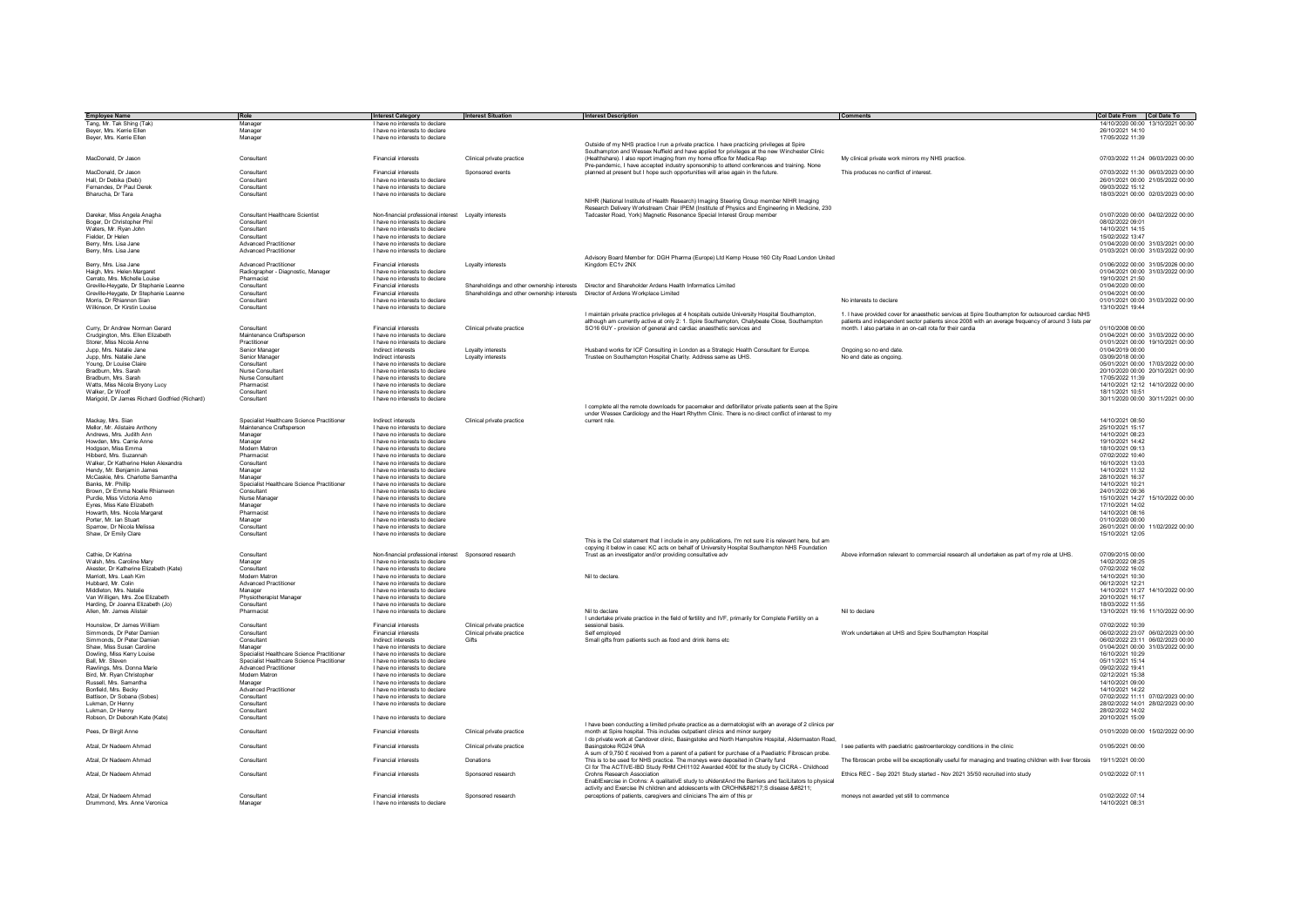| Fisher, Ms. Jane Carol                                                   | Manager<br>Manager                                                                       | I have no interests to declare<br>I have no interests to declare                                   |                                                        |                                                                                                                                                                                                      | Am a normal director with Southampton Anaesthetic Services but have not even done any private                                                                                                             | 14/10/2021 14:16<br>17/05/2022 11:27 16/05/2023 00:00                     |
|--------------------------------------------------------------------------|------------------------------------------------------------------------------------------|----------------------------------------------------------------------------------------------------|--------------------------------------------------------|------------------------------------------------------------------------------------------------------------------------------------------------------------------------------------------------------|-----------------------------------------------------------------------------------------------------------------------------------------------------------------------------------------------------------|---------------------------------------------------------------------------|
| Swales, Dr Hilary Anne<br>Jerrim, Mr. Steven Charles<br>Keen, Ms. Alison | Consultant<br>Manager<br>Nurse Manager                                                   | I have no interests to declare<br>I have no interests to declare<br>I have no interests to declare |                                                        |                                                                                                                                                                                                      | work in this time                                                                                                                                                                                         | 01/01/2020 00:00 11/01/2022 00:00<br>14/10/2021 08:16<br>14/10/2021 08:15 |
| Webster, Mr. Stephen Belford                                             | Maintenance Craftsperson                                                                 | Non-financial personal interests                                                                   | Lovalty interests                                      | My eldest son works for TNG (engineering consultancy used by the Trust)                                                                                                                              | I am not involved with appointing consultants or tendering contracts. I have no direct contact with<br><b>TNG</b>                                                                                         | 11/11/2021 09:20 11/11/2021 00:00                                         |
| Birch, Mr. Anthony Alan                                                  | <b>Consultant Healthcare Scientist</b>                                                   | I have no interests to declare                                                                     |                                                        |                                                                                                                                                                                                      |                                                                                                                                                                                                           | 13/10/2021 19:14                                                          |
| Gawne Cain, Dr Mary Louise<br>Martin, Mrs. Julie Patricia                | Consultant<br>Pharmacist                                                                 | I have no interests to declare<br>I have no interests to declare                                   |                                                        |                                                                                                                                                                                                      |                                                                                                                                                                                                           | 19/10/2021 12:00<br>29/11/2021 09:50 30/11/2022 00:00                     |
| Davidson, Dr Brian                                                       | Consultant                                                                               | I have no interests to declare                                                                     |                                                        |                                                                                                                                                                                                      |                                                                                                                                                                                                           | 01/01/2021 00:00 31/12/2021 00:00                                         |
|                                                                          |                                                                                          |                                                                                                    |                                                        |                                                                                                                                                                                                      | The trust is paid for my time to undertake College duties Expenses related to this role are paid                                                                                                          |                                                                           |
| Mountfield. Dr Sarah Joanna (Jo)<br>Byrne, Dr James Patrick              | Consultant<br>Consultant                                                                 | Non-financial professional interest    Loyalty interests<br>I have no interests to declare         |                                                        | Lam a trustee and Vice President of the Royal college of Obstetricians and Gynaecologists                                                                                                            | directly by the RCOG                                                                                                                                                                                      | 19/10/2021 12:02 13/12/2022 00:00<br>15/10/2021 14:58 15/10/2022 00:00    |
| Coleman, Mr. Matthew Anthony Gerard                                      | Consultant                                                                               | I have no interests to declare                                                                     |                                                        |                                                                                                                                                                                                      |                                                                                                                                                                                                           | 10/01/2022 14:04                                                          |
| Brackley, Dr Karen                                                       | Consultant                                                                               | I have no interests to declare                                                                     |                                                        |                                                                                                                                                                                                      |                                                                                                                                                                                                           | 08/02/2022 13:14                                                          |
| Mahon, Mrs. Tracy Kerry                                                  | Modern Matron                                                                            | I have no interests to declare                                                                     |                                                        | I have no interests to declare                                                                                                                                                                       | I'm not sure if this does apply to myself as I have never been asked to complete this before, howeve<br>I have no interests to declare                                                                    | 14/10/2021 08:03                                                          |
| Rogers, Mr. Wayne Alfred                                                 | Manager                                                                                  | I have no interests to declare                                                                     |                                                        |                                                                                                                                                                                                      |                                                                                                                                                                                                           | 18/11/2021 09:29 17/11/2022 00:00                                         |
| Prevett. Dr Martin Charles                                               | Consultant                                                                               | I have no interests to declare                                                                     |                                                        |                                                                                                                                                                                                      |                                                                                                                                                                                                           | 18/10/2021 19:11 18/10/2022 00:00                                         |
| Penter. Mrs. Andrea Louise<br>Marshall, Dr Beniamin                      | Specialist Healthcare Science Practitioner<br>Consultant                                 | I have no interests to declare<br>I have no interests to declare                                   |                                                        |                                                                                                                                                                                                      |                                                                                                                                                                                                           | 01/04/2021 00:00 31/03/2022 00:00<br>01/10/2020 00:00 14/10/2021 00:00    |
| Nicholas, Miss Zoe Jane                                                  | Radiographer - Diagnostic, Specialist Practitioner                                       | I have no interests to declare                                                                     |                                                        |                                                                                                                                                                                                      |                                                                                                                                                                                                           | 18/10/2021 16:40                                                          |
| Wakefield, Mrs. Alison Erica                                             | Physiotherapist Manager                                                                  | I have no interests to declare                                                                     |                                                        |                                                                                                                                                                                                      |                                                                                                                                                                                                           | 18/10/2021 09:33                                                          |
| Tavlor, Mrs. Karen<br>Ball, Mr. Jonathan Michael                         | Specialist Healthcare Science Practitioner<br>Specialist Healthcare Science Practitioner | I have no interests to declare<br>I have no interests to declare                                   |                                                        |                                                                                                                                                                                                      |                                                                                                                                                                                                           | 14/10/2021 10:32<br>24/05/2022 09:39                                      |
|                                                                          |                                                                                          |                                                                                                    |                                                        | Lam a Partner (Consultant ENT Surgeon) in The Ear, Nose and Throat Group working from Spire                                                                                                          |                                                                                                                                                                                                           |                                                                           |
|                                                                          |                                                                                          |                                                                                                    |                                                        | Southampton Hospital, Chalybeate Close, Southampton SO16 6UY. My private practice is an all day I have undertaken Private Practice since July 2000. My Private Practice does not interfere with my   |                                                                                                                                                                                                           |                                                                           |
| Harries, Mr. Philip Gerald<br>Trenerry, Mrs. Alison                      | Consultant<br>Nurse Manage                                                               | Financial interests<br>I have no interests to declare                                              | Clinical private practice                              | clinic on Mondays and all day operating on Thursdays(4 sessions pe                                                                                                                                   | UHSFT NHS Practice and is timetabled on my Job Plan                                                                                                                                                       | 04/07/2000 00:00 30/11/2024 00:00<br>14/10/2021 07:36                     |
| Chamberlain, Mr. Paul Wakeman                                            | Nurse Manager                                                                            | I have no interests to declare                                                                     |                                                        |                                                                                                                                                                                                      |                                                                                                                                                                                                           | 07/02/2022 17:35                                                          |
|                                                                          |                                                                                          |                                                                                                    |                                                        |                                                                                                                                                                                                      |                                                                                                                                                                                                           |                                                                           |
| Mitchell, Mr. Timothy Edward                                             | Consultant                                                                               | <b>Financial interests</b>                                                                         | Clinical private practice                              | I undertake clinical private practice and medicolegal work as a director of M and J Medical Services<br>Ltd, which is a partner in Wessex ENT Consultants, trading as The Ear Nose and Throat Group. |                                                                                                                                                                                                           | 25/10/2021 14:05 25/10/2022 00:00                                         |
|                                                                          |                                                                                          |                                                                                                    |                                                        | I have received hospitality from Nuffield Health, Spire Healthcare and four cochlear implant                                                                                                         |                                                                                                                                                                                                           |                                                                           |
| Mitchell, Mr. Timothy Edward                                             | Consultant                                                                               | Indirect interests                                                                                 | <b>Hospitality</b>                                     | manufacturers - Cochlear, Advanced Bionics, Med-El and Oticon.                                                                                                                                       |                                                                                                                                                                                                           | 25/10/2021 14:09                                                          |
| Mitchell, Mr. Timothy Edward<br>Mitchell, Mr. Timothy Edward             | Consultant<br>Consultant                                                                 | Non-financial professional interest<br>Non-financial professional interest                         | Loyalty interests<br>Loyalty interests                 | I am Senior Vice President and a trustee of the Royal College of Surgeons of England<br>I am a trustee of ENT UK, the national association for ENT surgeons.                                         |                                                                                                                                                                                                           | 25/10/2021 14:07 25/10/2022 00:00<br>25/10/2021 14:09                     |
| Mitchell, Mr. Timothy Edward                                             | Consultan                                                                                | Non-financial professional interest                                                                | Outside employment                                     | I am seconded to work for the University of Southampton Auditory Implant Service                                                                                                                     |                                                                                                                                                                                                           | 25/10/2021 14:10 25/10/2022 00:00                                         |
| O'Flynn, Miss Elizabeth Ann                                              | <b>Orthoptist Specialist Practitioner</b>                                                | I have no interests to declare                                                                     |                                                        |                                                                                                                                                                                                      |                                                                                                                                                                                                           | 14/10/2021 12:20                                                          |
| O'Flynn, Miss Elizabeth Ann<br>Weidmann. Dr Peter John Crispin (Crispin) | <b>Orthoptist Specialist Practitioner</b><br>Consultant                                  | I have no interests to declare<br>I have no interests to declare                                   |                                                        |                                                                                                                                                                                                      |                                                                                                                                                                                                           | 10/02/2022 07:53<br>14/10/2021 19:47                                      |
| Wright Mr Stephen Anthony                                                | Maintenance Craftsperson                                                                 | I have no interests to declare                                                                     |                                                        |                                                                                                                                                                                                      |                                                                                                                                                                                                           | 01/04/2021 00:00 31/03/2022 00:00                                         |
| Cole Mr Andrew Spencer                                                   | Consultant                                                                               | I have no interests to declare                                                                     |                                                        |                                                                                                                                                                                                      |                                                                                                                                                                                                           | 15/11/2021 13:19<br>01/04/2021 00:00 31/03/2022 00:00                     |
| Kimber Mrs Donna Suzanne<br>Sparkes Dr David                             | Technician<br>Consultant                                                                 | I have no interests to declare<br>I have no interests to declare                                   |                                                        |                                                                                                                                                                                                      |                                                                                                                                                                                                           | 15/05/2022 17:21                                                          |
| Roe, Dr Michael Felix Edward                                             | Consultant                                                                               | I have no interests to declare                                                                     |                                                        |                                                                                                                                                                                                      |                                                                                                                                                                                                           | 14/10/2021 16:37                                                          |
| Hughes, Dr Sarah                                                         | Consultant                                                                               | I have no interests to declare                                                                     |                                                        | I am a director in Southampton Anaesthetic services providing private anaesthetic cover but have no<br>conflicts of interest to declare                                                              |                                                                                                                                                                                                           | 12/01/2022 10:16 31/01/2023 00:00                                         |
|                                                                          |                                                                                          |                                                                                                    |                                                        |                                                                                                                                                                                                      |                                                                                                                                                                                                           |                                                                           |
|                                                                          | Consultant                                                                               | <b>Financial interests</b>                                                                         |                                                        |                                                                                                                                                                                                      |                                                                                                                                                                                                           |                                                                           |
| Davies, Mr. Evan Mark<br>Davies, Mr. Evan Mark                           | Consultant                                                                               | Financial interests                                                                                | Clinical private practice<br>Clinical private practice | Medicolegal Practice in Spinal Surgery Negligence<br>Private practice Spire Hospital Southampton as declared in job plan                                                                             |                                                                                                                                                                                                           | 14/10/2021 13:37<br>14/10/2021 13:36 21/10/2022 00:00                     |
|                                                                          |                                                                                          |                                                                                                    |                                                        | Stryker UK Paid income to advise on surgical instrumentation developement Renumeration £200 per                                                                                                      |                                                                                                                                                                                                           |                                                                           |
| Davies, Mr. Evan Mark                                                    | Consultant                                                                               | <b>Financial interests</b>                                                                         | Outside employment                                     | hour 20 hours estimated over two years<br>providing consultancy advice to GSK and providing a surgical perspective to a group preparing                                                              | honorarium not exceeding £4K pa and access to online international conferences SGO, ESMO,                                                                                                                 | 14/10/2021 13:34 12/10/2023 00:00                                         |
| Crawford, Mr. Simon Callander                                            | Consultant                                                                               | <b>Financial interests</b>                                                                         | Outside employment                                     | educational summaries of international scientific meetings                                                                                                                                           | <b>ESGO</b>                                                                                                                                                                                               | 31/10/2021 17:40                                                          |
| Crawford, Mr. Simon Callander                                            | Consultant<br>Consultant                                                                 | Indirect interests                                                                                 | Outside employment<br>Lovalty interests                | member of investment advisory panel for RCOG                                                                                                                                                         | pro bono                                                                                                                                                                                                  | 31/10/2021 17:37<br>31/10/2021 17:39                                      |
| Crawford, Mr. Simon Callander<br>Dunlop, Mr. Douglas Graham              | Consultant                                                                               | Non-financial personal interests<br>I have no interests to declare                                 |                                                        | wife is consultant stroke physician UHS                                                                                                                                                              |                                                                                                                                                                                                           | 21/01/2022 19:57                                                          |
| Rees, Mr. Huw Gareth                                                     | Manager                                                                                  | I have no interests to declare                                                                     |                                                        |                                                                                                                                                                                                      |                                                                                                                                                                                                           | 14/10/2021 08:06                                                          |
|                                                                          |                                                                                          |                                                                                                    |                                                        |                                                                                                                                                                                                      | Offered chance to stay in cottage in Cornwall owned by longstanding patient of 15 years who I know<br>very well. Have previously declined the offer, but when made very genuinely this year I was tempted |                                                                           |
| Cowburn, Dr. Peter James                                                 | Consultant                                                                               | Indirect interests                                                                                 | Hospitality                                            | Accented offer of hospitality summer 2021                                                                                                                                                            | to accept given that we had not been on a family holiday                                                                                                                                                  | 09/07/2021 00:00 16/07/2021 00:00                                         |
|                                                                          |                                                                                          |                                                                                                    |                                                        | I am a member of Wessex Cardiology, a group of consultant cardiologists that practice together at                                                                                                    |                                                                                                                                                                                                           |                                                                           |
| Cowburn, Dr Peter James                                                  | Consultant                                                                               | <b>Financial interests</b>                                                                         | Clinical private practice                              | Spire Southampton and in my case traditionally at Lymington Hospital. We offer consultations,<br>investigations and procedures. I undertake this work outside my                                     | I do not believe this is a conflict with my NHS practice                                                                                                                                                  | 01/04/2006 00:00 11/02/2022 00:00                                         |
|                                                                          |                                                                                          |                                                                                                    |                                                        | Over the last couple of years I have received modest honoraria for taking part in talks/ panel                                                                                                       |                                                                                                                                                                                                           |                                                                           |
| Cowburn, Dr Peter James                                                  | Consultant                                                                               | Financial interests                                                                                | Outside employment                                     | discussions/ advisory board meetings for the following companies, Abbott, Medtronic, Servier, Astra<br>Zeneca                                                                                        | This work has been undertaken outside my NHS practice                                                                                                                                                     | 01/01/2020 00:00 11/02/2022 00:00                                         |
| Ditchfield, Dr Adam                                                      | Consultant                                                                               | I have no interests to declare                                                                     |                                                        |                                                                                                                                                                                                      |                                                                                                                                                                                                           | 05/03/2020 00:00 18/10/2021 00:00                                         |
| Day, Mrs. Christine Louise                                               | Manager                                                                                  | I have no interests to declare                                                                     |                                                        |                                                                                                                                                                                                      |                                                                                                                                                                                                           | 01/03/2021 00:00 31/01/2022 00:00                                         |
|                                                                          |                                                                                          |                                                                                                    |                                                        | I undertake private practice at the Spire Southampton and Wessex Nuffield Hospitals I am registered                                                                                                  |                                                                                                                                                                                                           |                                                                           |
| Bateman, Dr Adrian Calvin                                                | Consultant                                                                               | <b>Einancial interests</b>                                                                         | Clinical private practice                              | with Source Bioscience and Backlogs - which are remote locum companies in cellular pathology                                                                                                         |                                                                                                                                                                                                           | 05/02/2022 06:03                                                          |
| Bateman, Dr Adrian Calvin                                                | Consultant                                                                               | Financial interests                                                                                | Lovalty interests                                      | I am the Editor in Chief of the journal Diagnostic Histopathology and receive an honorarium for this.                                                                                                |                                                                                                                                                                                                           | 05/02/2022 06:07                                                          |
|                                                                          |                                                                                          |                                                                                                    |                                                        | I do Private practice at the SPIRE hospital in the same scope as my NHS work. I have done limited                                                                                                    |                                                                                                                                                                                                           |                                                                           |
| Peebles, Dr Charles Robert<br>Nurmahi Mrs Christina                      | Consultant<br>Pharmacist                                                                 | I have no interests to declare<br>I have no interests to declare                                   |                                                        | medicolegal work in the past.                                                                                                                                                                        |                                                                                                                                                                                                           | 13/10/2021 19:35 31/10/2022 00:00<br>01/04/2021 00:00 31/03/2022 00:00    |
| Ashton-Key, Dr Margaret Rose                                             | Consultant                                                                               | I have no interests to declare                                                                     |                                                        |                                                                                                                                                                                                      |                                                                                                                                                                                                           | 14/10/2021 13:15                                                          |
|                                                                          |                                                                                          |                                                                                                    |                                                        | Consultancy agreement between DEA and Leica Microsystems 20/04/2022                                                                                                                                  | Standard NDA and consultancy agreement for advice and presentation to Leica Microsystems from                                                                                                             |                                                                           |
| Anderson, Mr. David Frederick                                            | Consultant                                                                               | <b>Financial interests</b>                                                                         | Outside employment                                     | Director of London Lupus Clinic - private practice and provides educational meetings Ten Topics in                                                                                                   | 2022-                                                                                                                                                                                                     | 20/04/2022 16:53                                                          |
| Edwards Professor Christopher                                            | Consultant                                                                               | <b>Financial interests</b>                                                                         | Shareholdings and other ownership interests            | Rheumatology                                                                                                                                                                                         |                                                                                                                                                                                                           | 18/10/2020 00:00 18/10/2021 00:00                                         |
| Edwards, Professor Christopher                                           | Consultant                                                                               | Financial interests                                                                                | Sponsored events                                       | Speaker events, advisory boards for pharmaceutical companies - all declared at appraisal and<br>through ABPI website for Abbvie, BMS, Fresenius, Gilead, Janssen, Lilly, Pfizer, Roche               |                                                                                                                                                                                                           | 18/10/2020 00:00 18/10/2021 00:00                                         |
| Rowe, Mr. Robert John                                                    | <b>Healthcare Scientist</b>                                                              | I have no interests to declare                                                                     |                                                        |                                                                                                                                                                                                      |                                                                                                                                                                                                           | 14/10/2021 15:31                                                          |
| Coleman, Dr Nicholas Stepher                                             | Consultant                                                                               | I have no interests to declare                                                                     |                                                        |                                                                                                                                                                                                      |                                                                                                                                                                                                           | 12/02/2022 10:06                                                          |
| Stacev. Dr Bernard Stephan<br>Abavasiriwardana. Dr June                  | Consultant<br>Consultant                                                                 | I have no interests to declare<br>I have no interests to declare                                   |                                                        |                                                                                                                                                                                                      |                                                                                                                                                                                                           | 01/11/2021 08:50<br>07/02/2022 11:43 07/02/2022 00:00                     |
| Underhill, Mrs. Caron                                                    | Pharmacist                                                                               | <b>Financial interests</b>                                                                         | Outside employment                                     | Advisory board for Abbvie Summer 2021 £540                                                                                                                                                           |                                                                                                                                                                                                           | 17/11/2021 11:50                                                          |
|                                                                          |                                                                                          |                                                                                                    |                                                        | Advisory board for Gedeon Richter £1000 Cannot remember the date but this summer on an annual                                                                                                        |                                                                                                                                                                                                           |                                                                           |
| Underhill, Mrs. Caron<br>Underhill, Mrs. Caron                           | Pharmacist<br>Pharmacist                                                                 | <b>Financial interests</b><br><b>Financial interests</b>                                           | Outside employment<br>Outside employment               | leave day<br>Wrote an article-Wickenstones £1.050                                                                                                                                                    |                                                                                                                                                                                                           | 30/07/2021 00:00 30/07/2021 00:00<br>17/11/2021 11:52                     |
|                                                                          |                                                                                          |                                                                                                    |                                                        | I have and still do , work for Zimmer Biomet as an educational faculty member since 2010 -                                                                                                           |                                                                                                                                                                                                           |                                                                           |
| Chapman-Sheath, Mr. Philip James                                         | Consultant                                                                               | <b>Financial interests</b>                                                                         | Outside employment                                     | providing online virtual and F2F educational seminars worldwide - provided in my free time and<br>periods of annual leave where appropriate I am employed (since 10/01                               | previous Col on paper forms filed with UHS for previous vears                                                                                                                                             | 01/03/2010 00:00 31/12/2023 00:00                                         |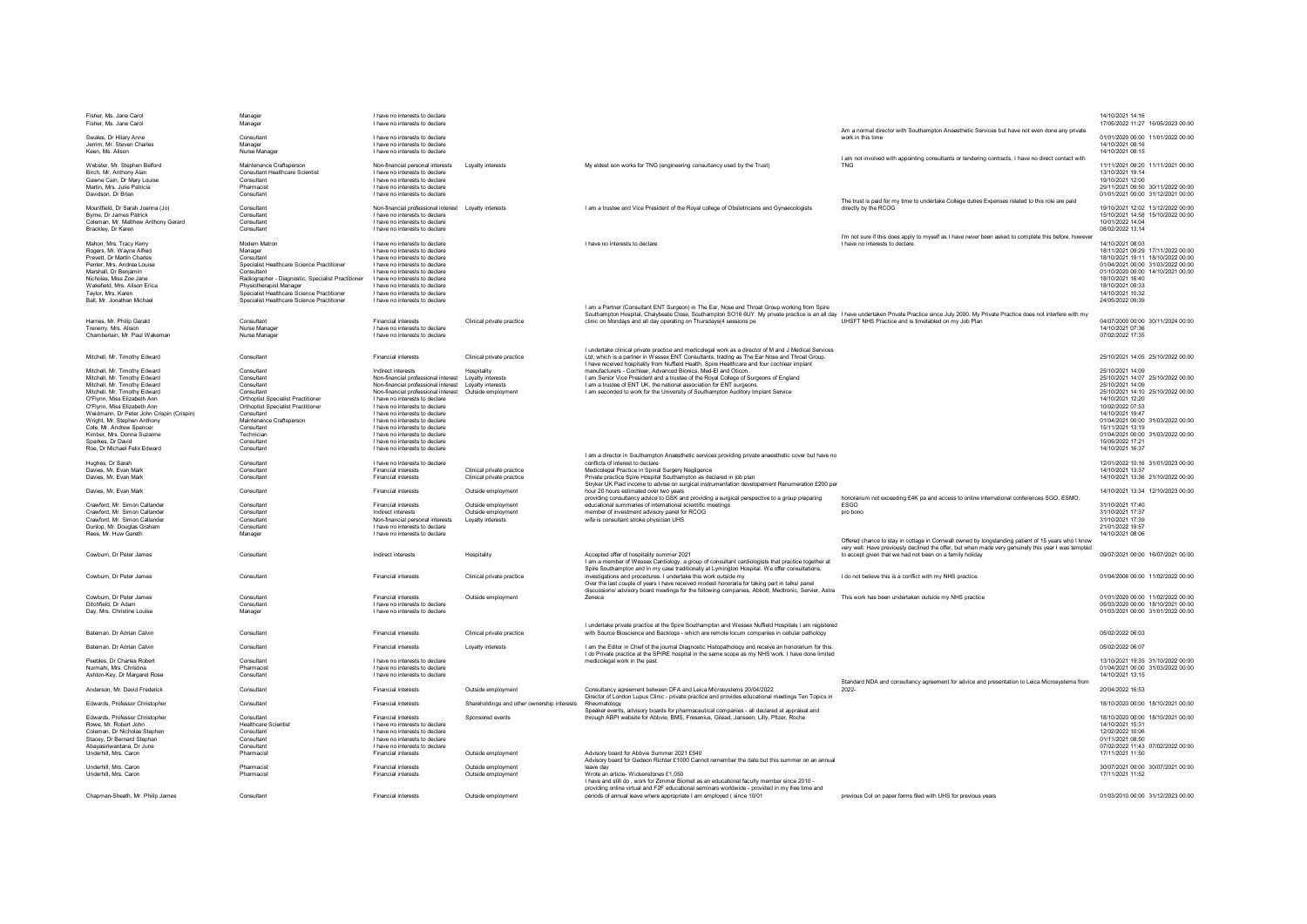|                                                        |                                            |                                                                  |                           | I am a member of Southampton Anaesthetic Services and provide anaesthetic services at Spire                                                                                                              |                                                                                                                            |                                                                        |
|--------------------------------------------------------|--------------------------------------------|------------------------------------------------------------------|---------------------------|----------------------------------------------------------------------------------------------------------------------------------------------------------------------------------------------------------|----------------------------------------------------------------------------------------------------------------------------|------------------------------------------------------------------------|
| Sutherland, Dr Paul Dudley                             | Consultant                                 | <b>Financial interests</b>                                       | Clinical private practice | Southampton and Wessex Nuffield. My wife owns Water Lane Dental Surgery on Totton.                                                                                                                       | As above                                                                                                                   | 19/10/2021 09:46 18/10/2022 00:00                                      |
| Rhodes, Mr. Peter Simon                                | Manager                                    | I have no interests to declare                                   |                           |                                                                                                                                                                                                          | no interests to declare                                                                                                    | 01/04/2020 00:00 31/03/2021 00:00                                      |
| Rhodes, Mr. Peter Simon                                | Manager                                    | I have no interests to declare                                   |                           |                                                                                                                                                                                                          | no interests to declare<br>1. Provides medicolegal advice to solicitors including Stewarts LLP. Stewarts LLP are the legal | 01/04/2021 00:00 14/10/2021 00:00                                      |
|                                                        |                                            |                                                                  |                           | 1. Eynon Finch Consulting Ltd. (2013 onwards) 2. Trustee Hampshire and Isle of Wight Air                                                                                                                 | partner of UHS for the medical-legal partnership providing free advice to patients and their families                      |                                                                        |
| Eynon, Dr Colin Andrew (Andy)                          | Consultant                                 | Financial interests                                              | Outside employmen         | Ambulance charity (2017 onwards)                                                                                                                                                                         | with critical illness. This has been specifically endorse                                                                  | 15/10/2021 09:46 15/10/2021 00:00                                      |
| Melhuish, Mrs. Paula Jayne                             | Manager                                    | I have no interests to declare                                   |                           |                                                                                                                                                                                                          |                                                                                                                            | 08/02/2022 09:21                                                       |
| Maskery, Dr Nicholas Stephen<br>Fox, Mr. Andrew        | Consultant<br>Pharmacis                    | I have no interests to declare<br>I have no interests to declare |                           |                                                                                                                                                                                                          |                                                                                                                            | 09/02/2022 12:06<br>18/10/2021 11:35 18/10/2022 00:00                  |
| Griffiths, Dr Mark                                     | Consultant                                 | Indirect interests                                               | Loyalty interests         | Wife works as Consultant Radiologists at UHD                                                                                                                                                             |                                                                                                                            | 03/11/2021 11:35                                                       |
| McClenaghan, Mr. Rory                                  | Optometrist                                | I have no interests to declare                                   |                           |                                                                                                                                                                                                          |                                                                                                                            | 08/02/2022 12:26 07/02/2023 00:00                                      |
| Brewer, Mr. Ian Philip                                 | Manager                                    | I have no interests to declare                                   |                           |                                                                                                                                                                                                          |                                                                                                                            | 24/11/2021 21:45                                                       |
|                                                        |                                            |                                                                  |                           | I have a private practice at Spire Southampton Hospital (Heart Rhythm Clinic) that trades under<br>MRY Cardiac Supplies Ltd that provides cardiac clinical services to private patients and supplies     |                                                                                                                            |                                                                        |
| Roberts, Dr Paul Richard                               | Consultant                                 | <b>Financial interests</b>                                       | Clinical private practice | some cardiac products/consumables to Spire Southampton Hospit                                                                                                                                            |                                                                                                                            | 14/10/2021 07:32 31/12/2022 00:00                                      |
|                                                        |                                            |                                                                  |                           | I consult to Industry as part of my private practice this include Honoraria for presenting at meetings,                                                                                                  |                                                                                                                            |                                                                        |
|                                                        |                                            |                                                                  |                           | taking part in educational events and membership of advisory boards for Medtronic and Boston                                                                                                             |                                                                                                                            |                                                                        |
| Roberts, Dr Paul Richard                               | Consultant                                 | <b>Financial interests</b>                                       | Sponsored events          | Scientific. Approximate annual income for 2021 and project                                                                                                                                               |                                                                                                                            | 14/10/2021 07:34 31/12/2021 00:00                                      |
| Roberts, Dr Paul Richard                               | Consultant                                 | <b>Financial interests</b>                                       | Sponsored research        | The CRM research department receives unconditional funding for a MD/PhD doctor each year from<br>Boston Scientific. This funding is for the doctors salary only.                                         |                                                                                                                            | 14/10/2021 07:36 31/12/2022 00:00                                      |
|                                                        |                                            |                                                                  |                           | I provide a small urology private practice based at the Nuffield Health Wessex Hospital, and                                                                                                             |                                                                                                                            |                                                                        |
| Hayes, Mr. Matthew Charles                             | Consultant                                 | <b>Financial interests</b>                                       | Clinical private practice | undertake medicolegal work from the same office.                                                                                                                                                         |                                                                                                                            | 09/02/2022 11:35                                                       |
| Gaukroger-Woods, Mrs. Serena Jill                      | Manager                                    | I have no interests to declare                                   |                           |                                                                                                                                                                                                          |                                                                                                                            | 26/10/2021 15:54 26/10/2022 00:00                                      |
| Smart, Dr James                                        | Consultant<br>Consultant                   | <b>Financial interests</b><br>I have no interests to declare     | Clinical private practice | I undertake private practice at local Spire and Nuffield hospitals                                                                                                                                       |                                                                                                                            | 14/10/2021 08:08<br>09/02/2021 00:00                                   |
| Joy, Dr Harriet Mary<br>Watson, Miss Deborah           | Modern Matron                              | I have no interests to declare                                   |                           |                                                                                                                                                                                                          |                                                                                                                            | 22/10/2021 15:32                                                       |
| Nightingale, Dr Julia                                  | Consultant                                 | I have no interests to declare                                   |                           |                                                                                                                                                                                                          |                                                                                                                            | 14/10/2020 00:00 14/10/2021 00:00                                      |
| Nightingale, Dr Julia                                  | Consultant                                 | I have no interests to declare                                   |                           |                                                                                                                                                                                                          |                                                                                                                            | 29/11/2021 00:00 29/11/2022 00:00                                      |
| Limbrey, Dr Rachel                                     | Consultant                                 | I have no interests to declare                                   |                           |                                                                                                                                                                                                          |                                                                                                                            | 21/04/2022 18:47                                                       |
|                                                        | Consultant                                 | <b>Financial interests</b>                                       |                           | Undertake occasional work as Consultant Anaesthetist at Nuffield (Chandler's Ford) and Spire<br>(Southampton) Hospitals                                                                                  |                                                                                                                            | 04/04/2022 15:31                                                       |
| Jenkins, Dr Stuart Conrad<br>Cook. Dr Paul             | Consultant                                 | I have no interests to declare                                   | Clinical private practice |                                                                                                                                                                                                          |                                                                                                                            | 14/10/2021 06:46                                                       |
| Tanser, Dr Susan Jane                                  | Consultant                                 | I have no interests to declare                                   |                           |                                                                                                                                                                                                          |                                                                                                                            | 18/10/2021 10:12                                                       |
| Banerjee, Dr Anindo Kumar                              | Consultant                                 | I have no interests to declare                                   |                           |                                                                                                                                                                                                          |                                                                                                                            | 15/10/2021 11:03                                                       |
| Gray, Mrs. Alison Mary                                 | Manager                                    | I have no interests to declare                                   |                           |                                                                                                                                                                                                          |                                                                                                                            | 18/10/2021 12:58                                                       |
|                                                        |                                            |                                                                  |                           |                                                                                                                                                                                                          | As a member of the BMA consultants committee I am sometimes paid an honorarium by the BMA                                  |                                                                        |
| Jones, Dr Sarah<br>Allan, Mr. Richard Vincent          | Consultant<br>Manager                      | Indirect interests<br>I have no interests to declare             | Outside employment        | <b>BMA Consultant Negotiato</b>                                                                                                                                                                          | when I attend meetings outside my normal working hours.                                                                    | 26/10/2021 10:39<br>14/10/2020 00:00 14/10/2021 00:00                  |
| McEwan, Mr. Craig Thomas                               | Specialist Healthcare Science Practitioner | Non-financial personal interests                                 | Gifts                     | In December 2021, I was given a bottle of Vodka as a personal gift (Christmas present).                                                                                                                  |                                                                                                                            | 01/01/2021 00:00 31/12/2021 00:00                                      |
| Woodford, Mrs. Katherine Nancy                         | Manager                                    | I have no interests to declare                                   |                           |                                                                                                                                                                                                          |                                                                                                                            | 06/02/2022 08:30                                                       |
| Cross, Miss Andrea                                     | Maintenance Craftsperson                   | I have no interests to declare                                   |                           |                                                                                                                                                                                                          |                                                                                                                            | 01/04/2021 00:00 31/03/2022 00:00                                      |
|                                                        |                                            |                                                                  |                           | I am an elected College officer of the RCR and I receive a small honorarium (£800) each year in lieu                                                                                                     |                                                                                                                            |                                                                        |
| Harden, Dr Stephen Philip                              | Consultant                                 | <b>Financial interests</b>                                       | Outside employment        | of IT purchases needed to fulfil the post. This is due to end on 31.8.22<br>I have a very small private practice which mirrors my NHS practice - patients seen within Solent                             |                                                                                                                            | 28/03/2022 09:30 31/08/2022 00:00                                      |
| Marshall, Dr Jennifer                                  | Consultant                                 | <b>Financial interests</b>                                       | Clinical private practice | Suite at UHS and at GenesisCare UK for private radiotherapy                                                                                                                                              |                                                                                                                            | 01/01/2021 00:00 11/02/2022 00:00                                      |
| Young, Mrs. Lisa Marie                                 | <b>Specialist Nurse Practitioner</b>       | <b>Financial interests</b>                                       | Outside employment        | I do some paid advisory/consultancy work for GSK                                                                                                                                                         | Ongoing current commitments                                                                                                | 29/11/2021 09:43                                                       |
| Cawley, Mr. Mark Ellis John                            | Nurse Manager                              | I have no interests to declare                                   |                           |                                                                                                                                                                                                          |                                                                                                                            | 15/10/2021 08:11                                                       |
|                                                        |                                            |                                                                  |                           | Paid for travel, accommodation and hotel and a fee to deliver 2 lectures on a surgical symposium on<br>neuronavigation in Rome on behalf of Medtronic (we have used their products in neuro theatres for |                                                                                                                            |                                                                        |
| Grundy Mr Paul Leslie                                  | Consultant                                 | <b>Financial interests</b>                                       | Outside employment        | >15 years). Attended course for my own educational benefi                                                                                                                                                | Taken annual leave to attend bence in my own time                                                                          | 12/05/2022 00:00 13/05/2022 00:00                                      |
| Patel Mr Nilesh                                        | Manager                                    | I have no interests to declare                                   |                           |                                                                                                                                                                                                          |                                                                                                                            | 01/04/2021 00:00 31/03/2022 00:00                                      |
| Oeppen, Dr Rachel                                      | Consultant                                 | I have no interests to declare                                   |                           |                                                                                                                                                                                                          | Nil to declare                                                                                                             | 25/03/2022 13:02                                                       |
| Oeppen, Dr Rachel                                      | Consultant                                 | I have no interests to declare                                   |                           |                                                                                                                                                                                                          |                                                                                                                            | 19/10/2021 18:13                                                       |
| Crawford, Dr Pamela                                    | Consultant<br><b>Dietitian Manager</b>     | I have no interests to declare                                   |                           |                                                                                                                                                                                                          |                                                                                                                            | 15/02/2022 12:52<br>14/10/2021 11:48                                   |
| Wood, Mrs. Claire Elizabeth                            |                                            | I have no interests to declare                                   |                           | Unchanged : Private practice carried out at Spire Hospital/Genesiscare. Average 2 hours per weel                                                                                                         |                                                                                                                            |                                                                        |
| Heath, Dr Catherine Mary                               | Consultant                                 | <b>Financial interests</b>                                       | Clinical private practice | Mirrors my NHS Practice                                                                                                                                                                                  | No changes                                                                                                                 | 01/04/2002 00:00 17/03/2023 00:00                                      |
| Hall, Mr. Jonathan Ashley                              | Pharmacist                                 | I have no interests to declare                                   |                           |                                                                                                                                                                                                          |                                                                                                                            | 15/10/2021 14:06                                                       |
| McGrath, Ms. Christine                                 | Senior Manage                              | Indirect interests                                               |                           | Shareholdings and other ownership interests  Partner employed by and shareholder - ICON Clinical Research PLC                                                                                            |                                                                                                                            | 01/01/2006 00:00                                                       |
| Lucey, Mr. Martin John<br>Flewin, Dr Lisa              | Manager<br>Consultant                      | I have no interests to declare<br>I have no interests to declare |                           |                                                                                                                                                                                                          |                                                                                                                            | 07/02/2022 16:04 07/02/2023 00:00<br>23/01/2022 16:41                  |
| Gande, Dr Anthony Richard (Richard)                    | Consultant                                 | I have no interests to declare                                   |                           |                                                                                                                                                                                                          |                                                                                                                            | 14/10/2021 10:52                                                       |
| St John, Mrs. Lorna Christine Mary                     | Nurse Consultant                           | I have no interests to declare                                   |                           |                                                                                                                                                                                                          |                                                                                                                            | 15/02/2022 12:21                                                       |
|                                                        |                                            |                                                                  |                           | My sister-in-law is Hospital Director at Spire Southampton. I have previously informed managers of                                                                                                       |                                                                                                                            |                                                                        |
|                                                        |                                            |                                                                  |                           | this and have excluded myself from any direct work-projects. I am a visiting research fellow with                                                                                                        |                                                                                                                            |                                                                        |
| Cable, Mr. David                                       | Manager                                    | Indirect interests                                               | Lovalty interests         | University of Southampton.                                                                                                                                                                               |                                                                                                                            | 14/10/2021 12:33                                                       |
| Bailey, Miss Rachel Patricia Ann<br>Sahu, Mr. Debendra | Manager<br>Consultant                      | I have no interests to declare<br>Financial interests            | Clinical private practice | I carry out Private practice through my limited company - Sahu Eye care.                                                                                                                                 |                                                                                                                            | 21/10/2021 10:10<br>17/01/2022 18:48                                   |
| Sahu, Mr. Debendra                                     | Consultant                                 | <b>Financial interests</b>                                       | Outside employment        | I will be carrying out eye clinics clinics for Solent Medical Services from March 2022.                                                                                                                  |                                                                                                                            | 17/01/2022 18:47                                                       |
|                                                        |                                            |                                                                  |                           | I undertake clinical private practice in anaesthesia and intensive care on occasion at Spire                                                                                                             |                                                                                                                            |                                                                        |
| Dinrose, Dr Paul                                       | Consultant                                 | <b>Financial interests</b>                                       | Clinical private practice | Southampton Hospital The Wessex Nuffield Hospital and Practice Plus Group in Portsmouth                                                                                                                  |                                                                                                                            | 18/10/2021 11:33                                                       |
| Dinrose Dr Paul                                        | Consultant                                 | <b>Financial interests</b>                                       | Outside employment        | I undertake paid clinical consultancy work for Edwards Lifesciences, Irvine. California. USA.<br>Youngest son holds a junior position at TNG Consulting Engineers, whe are employed on a regular         |                                                                                                                            | 18/10/2021 11:35                                                       |
| Campbell Mr. Glen Robert Gordon                        | Maintenance Craftsperson                   | Non-financial professional interest    Loyalty interests         |                           | basis to undertake feasibility and design works on behalf of UHS                                                                                                                                         |                                                                                                                            | 14/10/2021 08:42 13/10/2022 00:00                                      |
| Oldfield Mr Mark Warren                                | Specialist Healthcare Science Practitioner | I have no interests to declare                                   |                           |                                                                                                                                                                                                          |                                                                                                                            | 15/10/2021 11:39                                                       |
| Davies Dr Justin Huw                                   | Consultant                                 | I have no interests to declare                                   |                           |                                                                                                                                                                                                          |                                                                                                                            | 01/01/2020 00:00 14/10/2021 00:00                                      |
|                                                        |                                            |                                                                  |                           | Private Practice with admitting rights at UHS, Spire Southampton Hospital and Genesis Care                                                                                                               | Chemotherapy mostly delivered at UHS in Solent Suite, Radiotherapy delivered at UHS and Genesi                             |                                                                        |
| Bates. Dr Andrew Tom                                   | Consultant                                 | <b>Financial interests</b>                                       | Clinical private practice | Southampton, 3 hours per week on Wednesday am in Job Plan.                                                                                                                                               | Core                                                                                                                       | 01/06/2006 00:00 28/01/2022 00:00                                      |
| <b>Bates</b> Dr Andrew Tom                             | Consultant                                 | Financial interests                                              | Hospitality               | Honoraria for talk to Astra Zeneca Sponsored Satellite Symposium at BTOG January 2022, £800                                                                                                              |                                                                                                                            | 27/01/2022 00:00 27/01/2022 00:00                                      |
| Bates. Dr Andrew Tom                                   | Consultant                                 | Indirect interests                                               | Loyalty interests         | Mr wife is a GP Partner at Stockbridge Surgery.                                                                                                                                                          | Patients from Stockbridge Surgery are referred to UHS                                                                      | 01/01/2010 00:00 28/01/2022 00:00                                      |
| Cookson, Mrs. Nichola Jane                             | Manager                                    | I have no interests to declare                                   |                           |                                                                                                                                                                                                          |                                                                                                                            | 14/10/2021 16:38                                                       |
| Lightfoot, Mr. Roger                                   | Consultant                                 | I have no interests to declare                                   |                           |                                                                                                                                                                                                          |                                                                                                                            | 21/03/2022 00:00 20/03/2023 00:00                                      |
|                                                        |                                            |                                                                  |                           |                                                                                                                                                                                                          |                                                                                                                            |                                                                        |
|                                                        |                                            |                                                                  |                           | Private Practice under name McFarlane Medical Practice at Spire Southampton, Genesis                                                                                                                     | private practice identical to NHS practice- Gynae and anal cancers, radiotherapy, chemotherapy and                         |                                                                        |
| McFarlane, Dr Victoria Judith                          | Consultant                                 | Financial interests                                              | Clinical private practice | Radiotherapy Southampton and UHS<br>GSK Advisory Board External Expert 26/1/21 3 hours (£720) 17/3/21 Follow up 1:1 consultancy 2                                                                        | munotherapy documented on job plan and outside NHS hours 2-4 hours per week                                                | 26/10/2021 19:12                                                       |
| McFarlane, Dr Victoria Judith                          | Consultant                                 | <b>Financial interests</b>                                       | Outside employment        | hours (£480)                                                                                                                                                                                             | outside contracted working hours (took A/L and informed line manager)                                                      | 26/01/2021 00:00 17/03/2021 00:00                                      |
| Elkins, Mrs. Karen Theresa                             | Modern Matron                              | I have no interests to declare                                   |                           |                                                                                                                                                                                                          |                                                                                                                            | 14/10/2021 13:46 13/10/2022 00:00                                      |
| Sharland, Mrs. Donna Marie                             | Nurse Consultant                           | I have no interests to declare                                   |                           |                                                                                                                                                                                                          |                                                                                                                            | 22/10/2021 17:12                                                       |
| <b>Birch Mrs Claire Marie</b>                          | <b>Consultant Healthcare Scientist</b>     | I have no interests to declare                                   |                           |                                                                                                                                                                                                          |                                                                                                                            | 04/02/2022 19:06                                                       |
| Bevan, Ms. Amanda<br>Brooker Mr Richard James          | Pharmacist<br>Manager                      | Financial interests<br>I have no interests to declare            | Sponsored events          | Payment received for education session at meeting sponsored by Chiesi.                                                                                                                                   |                                                                                                                            | 01/04/2021 00:00 31/03/2022 00:00<br>20/10/2021 19:42 20/10/2022 00:00 |
| Unwin Mrs Nicola Ann                                   | Radiographer - Diagnostic, Manager         | I have no interests to declare                                   |                           |                                                                                                                                                                                                          |                                                                                                                            | 15/10/2020 00:00 15/10/2021 00:00                                      |
| Rutherford, Dr Elizabeth Emma (Liz)                    | Consultant                                 | I have no interests to declare                                   |                           |                                                                                                                                                                                                          |                                                                                                                            | 01/09/2021 22:34                                                       |
| Ashbolt Mrs Karen Louise                               | <b>Dietitian Manager</b>                   | I have no interests to declare                                   |                           |                                                                                                                                                                                                          |                                                                                                                            | 21/10/2021 13:15                                                       |
|                                                        |                                            |                                                                  |                           |                                                                                                                                                                                                          |                                                                                                                            |                                                                        |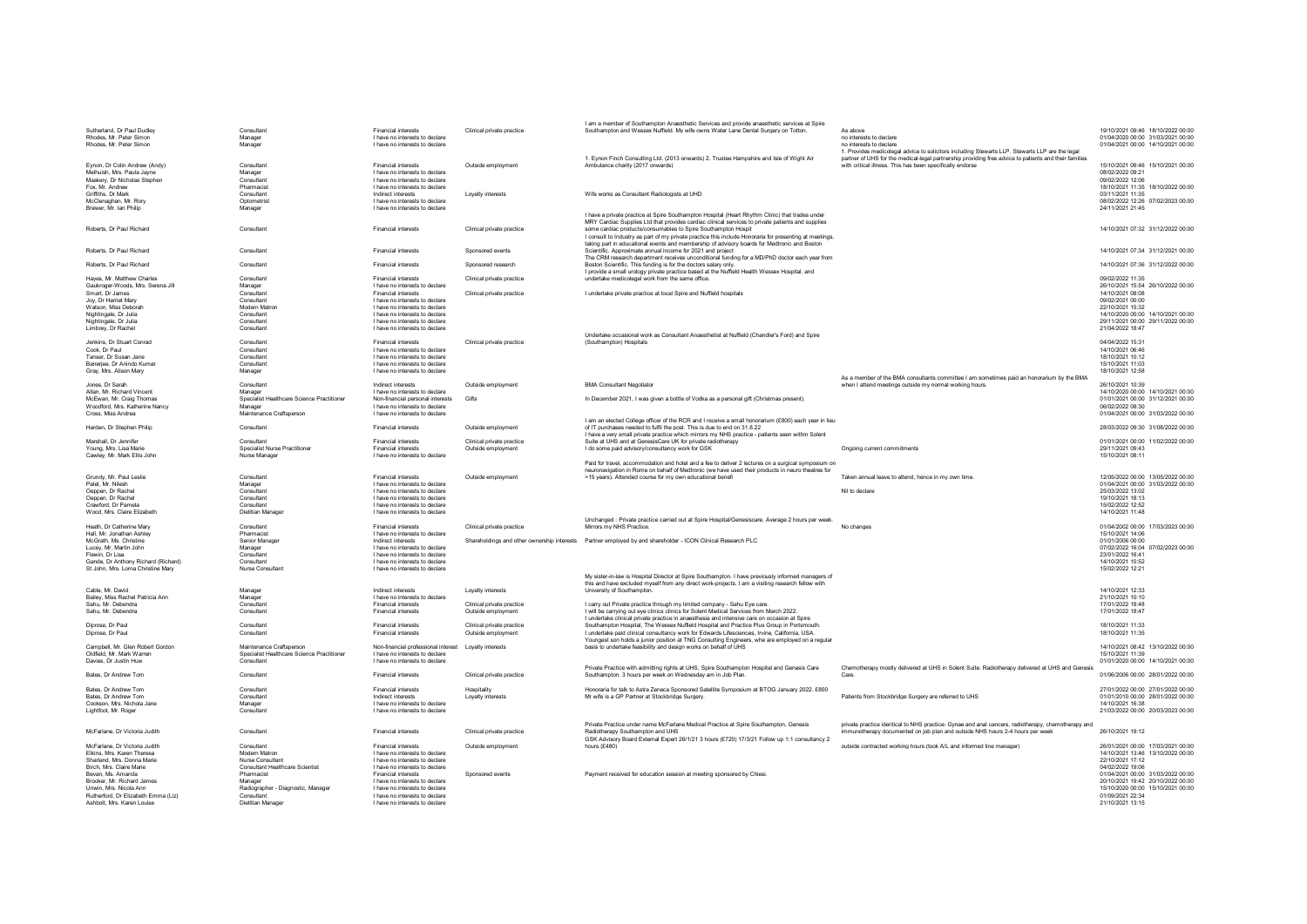| Dulay, Dr Jasbir Singh<br>Pearson, Dr Christine Freya (Freya)<br>Gilmour, Mr. Jason Clive<br>Burke, Dr Georgina<br>Evans, Dr Susan (Sue) | Consultant<br>Consultant<br>Specialist Healthcare Science Practitioner<br>Consultant<br>Consultant | I have no interests to declare<br>I have no interests to declare<br>I have no interests to declare<br>I have no interests to declare<br>I have no interests to declare |                                                 |                                                                                                                                                                                                                                                                                                           |                                                                                                                                           | 06/02/2022 10:59<br>19/10/2021 16:09<br>07/02/2022 00:00 07/02/2023 00:00<br>01/01/2020 00:00 31/12/2020 00:00<br>15/10/2021 12:07 |
|------------------------------------------------------------------------------------------------------------------------------------------|----------------------------------------------------------------------------------------------------|------------------------------------------------------------------------------------------------------------------------------------------------------------------------|-------------------------------------------------|-----------------------------------------------------------------------------------------------------------------------------------------------------------------------------------------------------------------------------------------------------------------------------------------------------------|-------------------------------------------------------------------------------------------------------------------------------------------|------------------------------------------------------------------------------------------------------------------------------------|
| Topp, Mrs. Tania Mary<br>Smith, Dr Trevor Richard                                                                                        | Specialist Nurse Practitioner<br>Consultant                                                        | I have no interests to declare<br><b>Financial interests</b>                                                                                                           | Clinical private practice                       | I have a regular private clinic at Southampton Spire Hospital. I and a Director of Dr Trevor Smith Ltd<br>and GI Choice Ltd                                                                                                                                                                               |                                                                                                                                           | 14/10/2021 14:31<br>16/05/2022 11:45                                                                                               |
| Smith, Dr Trevor Richard                                                                                                                 | Consultant                                                                                         | Non-financial professional interest    Loyalty interests                                                                                                               |                                                 | I am President of the British Association for Parenteral and Enteral Nutrition (BAPEN I am a regional<br>clinical advisor to NHS England for Intestinal Failure                                                                                                                                           |                                                                                                                                           | 16/05/2022 11:47                                                                                                                   |
| Cantle, Mrs. Joanna Kate<br>Rienhardt. Dr Gunter Wulf                                                                                    | Manager<br>Consultant                                                                              | I have no interests to declare<br>I have no interests to declare                                                                                                       |                                                 | I have not received any form of incentive from outside UHS over the last 12 months                                                                                                                                                                                                                        | See above                                                                                                                                 | 08/02/2022 08:48<br>04/02/2021 00:00 04/02/2022 00:00                                                                              |
| Rennie, Dr Christina                                                                                                                     | Consultant                                                                                         | <b>Financial interests</b>                                                                                                                                             | Outside employment                              | 2 paid interviews with Nzyme who are conducting interview on behalf of Roche to understand current<br>clinical practice in DMO treatment                                                                                                                                                                  | 2 components for this. 1 payment in Jan for answering initial NICe queries on the submission by                                           | 08/02/2022 00:00 01/03/2022 00:00                                                                                                  |
| Rennie, Dr Christina                                                                                                                     | Consultant                                                                                         | <b>Financial interests</b>                                                                                                                                             | Outside employment                              | Consultancy for Abvie on NICE submission<br>Consultancy services to Allergan/Abvie. Advisory board in February 2021. I am about to sign a                                                                                                                                                                 | interview, and another contract for 5 months to do feedback on questions via a digital platform as<br>they arise from NICE                | 11/01/2022 00:00 30/06/2022 00:00                                                                                                  |
| Rennie, Dr Christina                                                                                                                     | Consultant                                                                                         | <b>Financial interests</b>                                                                                                                                             | Outside employment                              | contract for 3 days of consultancy to review their NICE submission documents and provide clinical<br>innut                                                                                                                                                                                                | Payment for ad board - £1,890. payment for consultancy work £6413.                                                                        | 18/11/2021 19:22 31/12/2021 00:00                                                                                                  |
|                                                                                                                                          |                                                                                                    |                                                                                                                                                                        |                                                 | Consultancy services to Novartis. Agreement to provide consultancy services attending up to 8                                                                                                                                                                                                             |                                                                                                                                           |                                                                                                                                    |
| Rennie, Dr Christina<br>Rennie. Dr Christina                                                                                             | Consultant<br>Consultant                                                                           | <b>Financial interests</b><br><b>Financial interests</b>                                                                                                               | Outside employment<br>Outside employment        | advisory boards (relating to brolucizumab) over 2 years - started 29/3/2021, 28/6/2021, 22/11/2021. I have taken annual leave to attend.<br>Expert review of NICE submission for Allergan/Abvie<br>Attendance at ARVO vision research conference in Denver USA. Elights and hotel accommodation           |                                                                                                                                           | 01/03/2021 00:00 30/11/2022 00:00<br>19/11/2021 00:00 20/03/2022 00:00                                                             |
| Rennie, Dr Christina                                                                                                                     | Consultant                                                                                         | <b>Financial interests</b>                                                                                                                                             | Snonsored events                                | provided by Bayer<br>Attendance at virtual Euretina retinal conference. Sponsorship to attend provided by Alimera                                                                                                                                                                                         |                                                                                                                                           | 30/04/2022 00:00 05/05/2022 00:00                                                                                                  |
| Rennie, Dr Christina                                                                                                                     | Consultant                                                                                         | <b>Financial interests</b>                                                                                                                                             | Snonsored events                                |                                                                                                                                                                                                                                                                                                           | Ongoing involvement with this charity which supports people living with sight loss. I have been                                           | 05/03/2022 16:36                                                                                                                   |
| Rennie, Dr Christina                                                                                                                     | Consultant                                                                                         | Non-financial nersonal interests                                                                                                                                       | Outside employment                              | Patron of Southampton Sight charity<br>Service evaluation of real world outcomes of anti-VEGF treatment for diabetic macular oedema. This I was not paid under this and am providing clinical oversight of the project. I am separately receiving                                                         | involved in getting them to work closer with the eve unit - providing rooms for low vision clinics and<br>training for our clinical staff | 05/03/2022 16:41 01/04/2022 00:00                                                                                                  |
| Rennie, Dr Christina                                                                                                                     | Consultant                                                                                         | Non-financial professional interest Sponsored research                                                                                                                 |                                                 | was negotiated via the trust commercial team with payment from Allergan/Abvie to the hospital(eye funding for consultancy services to Abvie for review of their NICE submission (the data from the<br>unit) in return for the outcome data (not patient level da                                          | study above is part of the NICE submission).                                                                                              | 01/06/2021 00:00 31/12/2021 00:00                                                                                                  |
| Belward, Mrs. Karen<br>Nadersepahi, Mr. Ali                                                                                              | Physiotherapist Manager<br>Consultant                                                              | I have no interests to declare<br>I have no interests to declare                                                                                                       |                                                 |                                                                                                                                                                                                                                                                                                           |                                                                                                                                           | 07/02/2022 09:34<br>06/06/2022 16:12                                                                                               |
| Geary, Mrs. Michelle Louise (Shelley)                                                                                                    | Physiotherapist Manager                                                                            | I have no interests to declare                                                                                                                                         |                                                 | I offer a private practice service out of Spire Southampton Hospital. I see patients that have the same                                                                                                                                                                                                   |                                                                                                                                           | 15/10/2021 09:19                                                                                                                   |
| Daniels, Dr Thomas                                                                                                                       | Consultant                                                                                         | <b>Financial interests</b>                                                                                                                                             | Clinical private practice                       | mix of respiratory problems that I see in my NHS/UHS practice. I only see patients outside of my<br>DCC time.                                                                                                                                                                                             |                                                                                                                                           | 01/10/2013 00:00                                                                                                                   |
| Daniels, Dr Thomas                                                                                                                       | Consultant                                                                                         | Indirect interests                                                                                                                                                     | Sponsored events                                | I have undertaken some paid work for pharmaceutical companies, both consultancy and<br>presentations                                                                                                                                                                                                      | I have no ongoing relationships with pharma                                                                                               | 01/01/2019 00:00 02/08/2021 00:00                                                                                                  |
| Cook. Dr Caroline Jane                                                                                                                   | Consultant                                                                                         | <b>Financial interests</b>                                                                                                                                             | Clinical private practice                       | Spire Hospital Southampton / University Hospital Southampton Neuroanaesthesia speciality Work<br><5hrs annually over the past 2 years                                                                                                                                                                     |                                                                                                                                           | 10/02/2022 09:13 10/02/2022 00:00                                                                                                  |
| Robinson, Dr Sarah<br>Watts, Mrs. Natasha Dawn                                                                                           | Consultant<br>Nurse Manage                                                                         | I have no interests to declare<br>I have no interests to declare                                                                                                       |                                                 |                                                                                                                                                                                                                                                                                                           |                                                                                                                                           | 10/01/2022 15:23<br>21/10/2021 13:26                                                                                               |
| Akerman, Dr Catherine Mary Elizabeth                                                                                                     | Consultant                                                                                         | I have no interests to declare                                                                                                                                         |                                                 |                                                                                                                                                                                                                                                                                                           |                                                                                                                                           | 14/10/2021 10:09                                                                                                                   |
| Burke, Mr. Martin James                                                                                                                  | Manager                                                                                            | I have no interests to declare                                                                                                                                         |                                                 | Coordinator of the Wessex Branch of the Infection Prevention society Infection Prevention society                                                                                                                                                                                                         |                                                                                                                                           | 14/10/2021 09:06 31/12/2022 00:00                                                                                                  |
| Brooks, Mrs. Julie                                                                                                                       | Nurse Manage                                                                                       | Non-financial professional interest                                                                                                                                    | Lovalty interests                               | Blackburn House, Redhouse Road, Seafield, Bathgate, West Lothian, EH4 7AQ                                                                                                                                                                                                                                 |                                                                                                                                           | 30/06/2019 00:00 30/06/2023 00:00                                                                                                  |
| Konstantopoulos, Dr Aristides (Aris)<br>Konstantopoulos, Dr Aristides (Aris)                                                             | Consultant<br>Consultant                                                                           | <b>Financial interests</b><br><b>Financial interests</b>                                                                                                               | Clinical private practice<br>Outside employment | I carry out private practice through Spire Healthcare and Nuffield Health.<br>I am employed by the Portsmouth University for lecturing.                                                                                                                                                                   |                                                                                                                                           | 28/02/2022 17:23<br>28/02/2022 17:28                                                                                               |
| Dawson, Mrs. Katherine Louise                                                                                                            | Manager                                                                                            | I have no interests to declare                                                                                                                                         |                                                 |                                                                                                                                                                                                                                                                                                           |                                                                                                                                           | 15/02/2022 12:42                                                                                                                   |
| Wakatsuki, Dr Mai                                                                                                                        | Consultant                                                                                         | <b>Financial interests</b>                                                                                                                                             | Sponsored events                                | Received honararia from presenting in a webinar<br>I teach Yoga, Mindfulness and meditation. I coach and mentor individuals as well as carry of                                                                                                                                                           | One off at an educational event.<br>This is carried out in my own time and does not affect my daily employment. The abovementioned        | 06/01/2022 22:00                                                                                                                   |
| Tambellini Dr Enrico Francesco                                                                                                           | Manager                                                                                            | <b>Financial interests</b>                                                                                                                                             | Outside employment                              | Psychometric and Personality testing                                                                                                                                                                                                                                                                      | was carried out free of charge NHS personnel during the past year                                                                         | 01/12/2021 00:00 01/12/2022 00:00                                                                                                  |
| <b>Bulters Mr Diederik Olivier</b><br><b>Bulters Mr Diederik Olivier</b>                                                                 | Consultant                                                                                         | <b>Financial interests</b>                                                                                                                                             | Clinical private practice                       | Private neurosurgical and medicolwegal practice<br>Consultant for BPL Ltd with regard to development of haptoglobin for treatment of SAH                                                                                                                                                                  |                                                                                                                                           | 01/11/2021 19:31 01/11/2022 00:00<br>01/11/2021 19:30 01/11/2022 00:00                                                             |
| <b>Bulters Mr Diederik Olivier</b>                                                                                                       | Consultant<br>Consultant                                                                           | <b>Financial interests</b><br><b>Financial interests</b>                                                                                                               | Outside employment<br>Outside employment        | Consultant for Norgine regarding development of ciraparantag for DOAC reversal                                                                                                                                                                                                                            |                                                                                                                                           | 01/11/2021 19:28 01/11/2022 00:00                                                                                                  |
| Thompson Mrs Viviane                                                                                                                     | Analyst                                                                                            | I have no interests to declare                                                                                                                                         |                                                 |                                                                                                                                                                                                                                                                                                           |                                                                                                                                           | 19/10/2021 07:35                                                                                                                   |
| Zvavamwe Mr Clint Alver Tanaka                                                                                                           | Technician                                                                                         | I have no interests to declare                                                                                                                                         |                                                 |                                                                                                                                                                                                                                                                                                           |                                                                                                                                           | 16/02/2022 07:10                                                                                                                   |
| Naravanan, Dr Srinivasan (Srini)<br>Naravanan, Dr Srinivasan (Srini)                                                                     | Consultant<br>Consultant                                                                           | <b>Financial interests</b><br>Non-financial personal interests                                                                                                         | Sponsored research<br>Sponsored events          | Advisory board contract with BMS to support ethical committee submission of upcoming research. Payments as per the time involved in preparing the paperwork.<br>Chairing an educational event, sponsored by BMS. Eee £515/-                                                                               |                                                                                                                                           | 06/02/2022 16:00 31/03/2022 00:00<br>09/03/2022 00:00 09/03/2022 00:00                                                             |
| Naravanan, Dr Srinivasan (Srini)<br>Naravanan, Dr Srinivasan (Srini)                                                                     | Consultant<br>Consultant                                                                           | Non-financial professional interest<br>Non-financial professional interest                                                                                             | Snonsored events<br>Sponsored events            | Chairing sponsored educational event by BMS - Eee £515<br>Educational event organised by Abbyje on AMI, management, Meeting held at Birmingham                                                                                                                                                            | Travel expenses paid by Abbyie                                                                                                            | 04/03/2022 13:20 04/03/2022 00:00<br>00:00 COC/2002 00:00 00:00 CC/2002 18                                                         |
| Narayanan, Dr Srinivasan (Srini)                                                                                                         | Consultant                                                                                         | Non-financial professional interest                                                                                                                                    | Sponsored events                                | Educational event sponsored by Novartis                                                                                                                                                                                                                                                                   | Meeting at London, organised by Novartis, sessions include update on CML and sickle cell anaemia.                                         | 10/02/2022 00:00 11/02/2022 00:00                                                                                                  |
| Narayanan, Dr Srinivasan (Srini)                                                                                                         | Consultant                                                                                         | Non-financial professional interest Sponsored events                                                                                                                   |                                                 | European Haematology Association annual conference sponsorship                                                                                                                                                                                                                                            | Travel, accommodation and conference fee, supported by Takeda. Transfer of value ~ £2000                                                  | 09/06/2022 00:00 12/06/2022 00:00                                                                                                  |
| Narayanan, Dr Srinivasan (Srini)                                                                                                         | Consultant                                                                                         | Non-financial professional interest Sponsored events                                                                                                                   |                                                 | Personal/Professional development online sessions organised by Takeda, topics covered are: -<br>communication skills -business case development -understanding statistics -presentation skills                                                                                                            | Educational sponsorship.                                                                                                                  | 01/09/2021 00:00 30/06/2022 00:00                                                                                                  |
| Narayanan, Dr Srinivasan (Srini)                                                                                                         | Consultant                                                                                         | Non-financial professional interest Sponsored events                                                                                                                   |                                                 | Speaker fee for presentation in Astellas sponsored meeting on 20th May 2022.                                                                                                                                                                                                                              | Speaker fee £787.50                                                                                                                       | 20/05/2022 00:00 20/05/2022 00:00                                                                                                  |
| Baliulis, Dr Giedrius<br>Patel, Mrs. Puja Bhupendra                                                                                      | Consultant<br>Specialist Healthcare Science Practitioner                                           | I have no interests to declare<br>I have no interests to declare                                                                                                       |                                                 |                                                                                                                                                                                                                                                                                                           |                                                                                                                                           | 24/05/2021 00:00 25/03/2022 00:00<br>18/10/2021 14:33                                                                              |
| Wang, Mrs. Jun                                                                                                                           | <b>Advanced Practitioner</b>                                                                       | I have no interests to declare                                                                                                                                         |                                                 |                                                                                                                                                                                                                                                                                                           |                                                                                                                                           | 19/10/2021 16:33                                                                                                                   |
| Zeidan, Mr. Bashar                                                                                                                       | Consultant                                                                                         | <b>Financial interests</b>                                                                                                                                             | Shareholdings and other ownership interests     | Founder, shareholder and director of Levant Medical Ltd. International consultancy, marketing,<br>branding and medical device sales activity                                                                                                                                                              |                                                                                                                                           | 24/02/2021 00:00                                                                                                                   |
| Zeidan, Mr. Bashar                                                                                                                       | Consultant                                                                                         | <b>Financial interests</b>                                                                                                                                             | Shareholdings and other ownership interests     | Shareholder (Rolls Royce Holdings Plc)                                                                                                                                                                                                                                                                    |                                                                                                                                           | 12/04/2020 00:00                                                                                                                   |
| Zeidan, Mr. Bashar                                                                                                                       | Consultant                                                                                         | <b>Financial interests</b>                                                                                                                                             | Sponsored events                                | National Advisory Committee member for Johnson and Johnson, paid consultancy work.<br>Private practice activity mainly in the Spire Southampton, Wessex Nuffield and BMI Sarum Road                                                                                                                       | Regular Johnson & Johnson consultancy activities                                                                                          | 17/11/2020 00:00                                                                                                                   |
| Zeidan, Mr. Bashar                                                                                                                       | Consultant                                                                                         | Indirect interests                                                                                                                                                     | Clinical private practice                       | Hospitals.                                                                                                                                                                                                                                                                                                |                                                                                                                                           | 13/11/2019 00:00                                                                                                                   |
| Zeidan, Mr. Bashar                                                                                                                       | Consultant                                                                                         | Non-financial professional interest                                                                                                                                    | Outside employment                              | Clinical and Scientific Advisor for Medomics Ltd.<br>I work in the private hospital as a consultant oncologist. Private hospitals include Spire<br>Southampton, Genesis radiotherapy, new hall hospital Salisbury. I also undertake private patient                                                       |                                                                                                                                           | 01/09/2010 00:00                                                                                                                   |
| Bhatnagar Dr Adityanarayan                                                                                                               | Consultant                                                                                         | <b>Einancial interests</b>                                                                                                                                             | Clinical private practice                       | work at UHS Southampton                                                                                                                                                                                                                                                                                   |                                                                                                                                           | 01/01/2009 00:00 02/12/2021 00:00                                                                                                  |
| Neshiff Mrs Caroline Jane Ken<br>Monk Ms Linda                                                                                           | Manager<br><b>Modern Matron</b>                                                                    | I have no interests to declare<br>I have no interests to declare                                                                                                       |                                                 |                                                                                                                                                                                                                                                                                                           |                                                                                                                                           | 09/11/2021 09:33<br>20/12/2021 15:58                                                                                               |
| Sayburn Ms Linda Ann                                                                                                                     | Manager                                                                                            | I have no interests to declare                                                                                                                                         |                                                 |                                                                                                                                                                                                                                                                                                           |                                                                                                                                           | 07/02/2022 16:54                                                                                                                   |
| <b>Butler Dr Patrick James</b>                                                                                                           | Consultant                                                                                         | I have no interests to declare                                                                                                                                         |                                                 | Lam a member of Wessex Cardiology LLP. Lsee private patients at Spire Southampton and perform                                                                                                                                                                                                             |                                                                                                                                           | 01/10/1997 00:00 15/10/2021 00:00                                                                                                  |
|                                                                                                                                          |                                                                                                    |                                                                                                                                                                        |                                                 | invasive cardiology procedures on private patients at UHS. This is 1-2 Standby coronary angiograms                                                                                                                                                                                                        |                                                                                                                                           |                                                                                                                                    |
| Calver Dr Alison                                                                                                                         | Consultant                                                                                         | Indirect interests                                                                                                                                                     | Clinical private practice                       | per annum                                                                                                                                                                                                                                                                                                 |                                                                                                                                           | 14/10/2021 08:38 14/10/2022 00:00                                                                                                  |
| Warwick Mr David John                                                                                                                    | Consultant                                                                                         | Non-financial personal interests                                                                                                                                       | Hospitality                                     | Drinks reception 6th September with Acumed who market the Motec wrist replacement which I use<br>I undertake medico-legal expert witness work for a company I co-own, Hamdown Limited. This work<br>is done exclusively in my own time. I do not see patients but report on clinical negligence. I do not |                                                                                                                                           | 06/09/2021 00:00                                                                                                                   |
| Harris, Miss Julia                                                                                                                       | Consultant                                                                                         | Indirect interests                                                                                                                                                     | Outside employment                              | report in cases where I have any known conflict of intere                                                                                                                                                                                                                                                 |                                                                                                                                           | 09/02/2022 13:56                                                                                                                   |
| Wheeler, Mr. Robert Alec                                                                                                                 | Consultant                                                                                         | I have no interests to declare                                                                                                                                         |                                                 |                                                                                                                                                                                                                                                                                                           |                                                                                                                                           | 14/10/2021 09:25                                                                                                                   |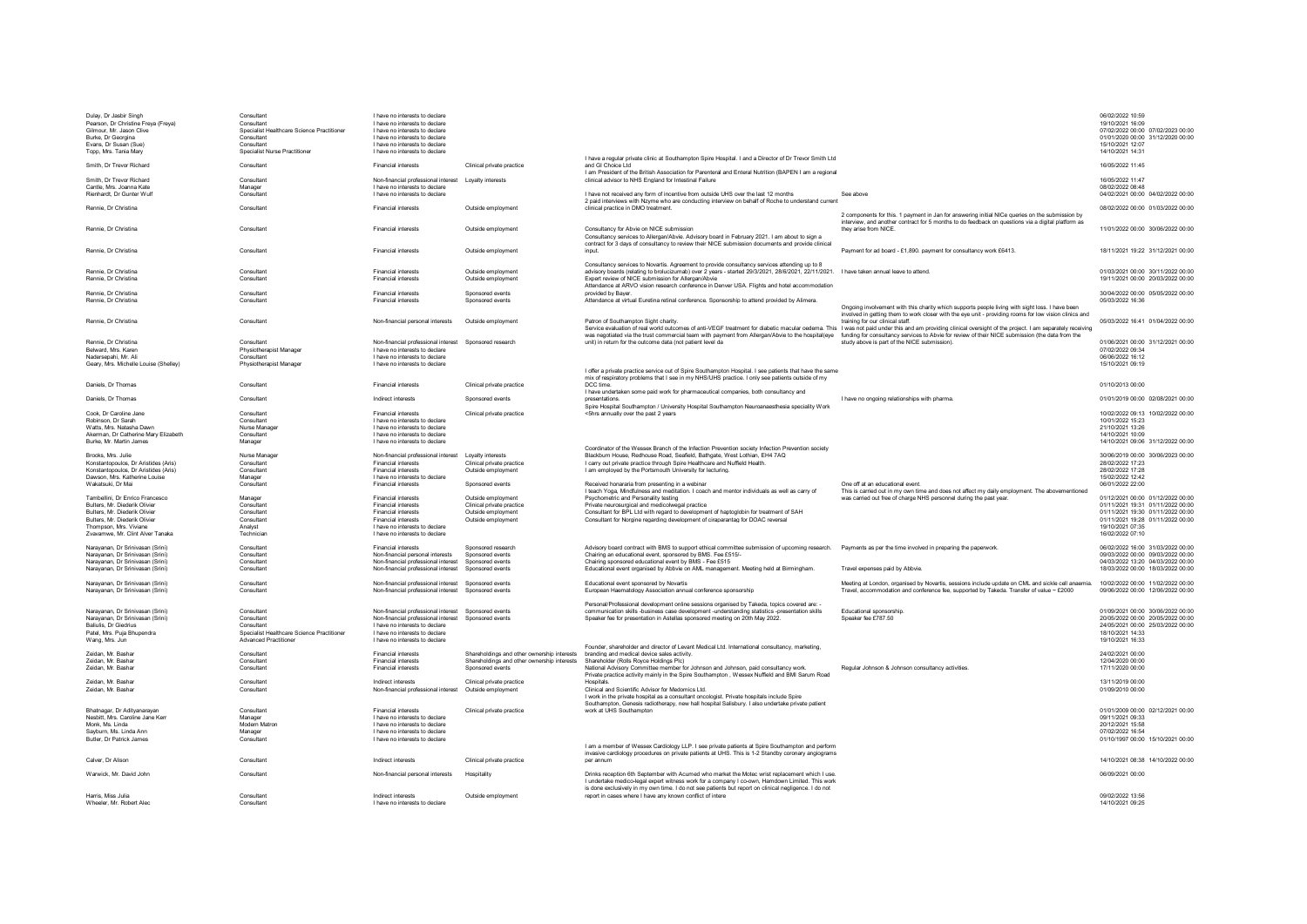| Hett Mr David<br>Hett. Mr. David                                                              |                                        |                                                                   |                                                        |                                                                                                                                                                                                                                                               |                                                                                                                                                                                                           |                                                                        |
|-----------------------------------------------------------------------------------------------|----------------------------------------|-------------------------------------------------------------------|--------------------------------------------------------|---------------------------------------------------------------------------------------------------------------------------------------------------------------------------------------------------------------------------------------------------------------|-----------------------------------------------------------------------------------------------------------------------------------------------------------------------------------------------------------|------------------------------------------------------------------------|
|                                                                                               | Consultant<br>Consultant               | <b>Financial interests</b><br><b>Financial interests</b>          | Clinical private practice<br>Outside employment        | I carry out clinical private practice at Spire hospital<br>I work as Medical Director for Practice Plus Group at St Mary's Treatment Centre, Portsmouth                                                                                                       | Approx 8 hours per week                                                                                                                                                                                   | 28/10/2021 11:49 05/10/2022 00:00<br>28/10/2021 11:50 05/10/2022 00:00 |
| Allen, Dr David Charles                                                                       | Consultant                             | <b>Financial interests</b>                                        | Clinical private practice                              | I undertake private clinical practice in Clinical Neurophysiology at the Sarum Road BMI (Circle)<br>Hospital Winchester I run one or two clinics per week, lasting 3 hrs each.                                                                                |                                                                                                                                                                                                           | 01/01/2010 00:00 18/02/2022 00:00                                      |
|                                                                                               |                                        |                                                                   |                                                        | We completed in a sponsored running event and raised money for the Smile for Wessex (Neuro)                                                                                                                                                                   |                                                                                                                                                                                                           |                                                                        |
| Allen, Dr David Charles<br>Celinski Dr Michael                                                | Consultant<br>Consultant               | Indirect interests<br>Non-financial professional interest         | Donations<br>Clinical private practice                 | charity, which donated a few thousand pounds.<br>Undertake private practice at Spire Hospital<br>I have practicing privileges at both the Nuffield and Spire hospitals. In the past this included choose                                                      |                                                                                                                                                                                                           | 03/10/2021 00:00 03/10/2021 00:00<br>04/11/2021 17:58                  |
| Al Rawi Dr Samar Othman Abed Al Baki (Samar)<br>Al Rawi, Dr Samar Othman Abed Al Baki (Samar) | Consultant<br>Consultant               | <b>Financial interests</b><br><b>Financial interests</b>          | Clinical private practice<br>Clinical private practice | and book NHS patients but more recently the large majority is insured or self funding<br>Practicing privileges at both the Nuffield and Spire hospitals<br>I conduct my private practice in my own time outside of UHS at nearby private hospitals. This also |                                                                                                                                                                                                           | 01/12/2020 00:00 31/12/2021 00:00<br>01/01/2022 00:00 01/01/2023 00:00 |
| Gupta, Dr Sanjav                                                                              | Consultant                             | <b>Financial interests</b>                                        | Clinical private practice                              | includes work as international proctor for Delcath which is separately remunerated.                                                                                                                                                                           |                                                                                                                                                                                                           | 19/01/2022 16:58 19/01/2023 00:00                                      |
| Kinton, Dr Lucy                                                                               | Consultant<br>Consultan                | I have no interests to declare<br>I have no interests to declare  |                                                        |                                                                                                                                                                                                                                                               |                                                                                                                                                                                                           | 02/12/2020 00:00 02/12/2021 00:00<br>01/10/2020 00:00 14/10/2021 00:00 |
| Rust, Dr Jonathan (Jonny)<br>Donnelly, Miss Antonia Mary (Tonia)                              | Consultant                             | I have no interests to declare                                    |                                                        | Nil to declare                                                                                                                                                                                                                                                | For appraisal vear 2021                                                                                                                                                                                   | 01/01/2021 00:00 31/12/2021 00:00                                      |
| Ellis, Mrs. Laura Charlotte                                                                   | Radiographer - Diagnostic, Manager     | I have no interests to declare                                    |                                                        |                                                                                                                                                                                                                                                               |                                                                                                                                                                                                           | 14/10/2021 07:39                                                       |
|                                                                                               |                                        |                                                                   |                                                        |                                                                                                                                                                                                                                                               | Almost exclusively at Spire Southampton although I have practice privileges at the Wessex Nuffield                                                                                                        |                                                                        |
| Higgs, Mr. David                                                                              | Consultant                             | Financial interests                                               | Clinical private practice                              | i run a mixed private and NHS practice through the independent sector                                                                                                                                                                                         | Hospital Estimate 7-10 hours per week in clinic , theatre and post op ward rounds ( all outside of UHS<br>time) Speciality T&O and hips is the subspeciality - n                                          | 14/10/2021 08:50 14/10/2022 00:00                                      |
| Arunachalam, Dr Ramamurthy                                                                    | Consultant                             | I have no interests to declare                                    |                                                        |                                                                                                                                                                                                                                                               |                                                                                                                                                                                                           | 14/10/2020 00:00 14/10/2021 00:00                                      |
| Armstrong, Mr. Thomas                                                                         | Consultant                             | Non-financial personal interests                                  | Lovalty interests                                      | Committee member for UKINETs<br>IPSEN Funded attendance at ENETS Conference 2022 and honorarium for supporting an                                                                                                                                             |                                                                                                                                                                                                           | 05/02/2022 12:12 05/03/2035 00:00                                      |
| Armstrong, Mr. Thomas                                                                         | Consultant                             | Non-financial personal interests                                  | Sponsored events                                       | educational event                                                                                                                                                                                                                                             |                                                                                                                                                                                                           | 09/03/2022 00:00 11/03/2022 00:00                                      |
| Armstrong, Mr. Thomas                                                                         | Consultant                             | Non-financial professional interest                               | Clinical private practice                              | I do private practice in the same clinical sphere                                                                                                                                                                                                             |                                                                                                                                                                                                           | 05/02/2022 12:17                                                       |
| Griffin. Dr Stephen John                                                                      | Consultant                             | <b>Financial interests</b>                                        | Clinical private practice                              | Two clinics per month and estimated 10-15 surgical cases per vear                                                                                                                                                                                             |                                                                                                                                                                                                           | 04/02/2021 00:00 15/03/2022 00:00                                      |
| Tate, Mrs. Lucy Rose<br>Akerman, Dr Henry (Harry)                                             | Nurse Consultant<br>Consultant         | I have no interests to declare<br><b>Financial interests</b>      | Clinical private practice                              | I undertake private practice in my own at all the local private hospitals                                                                                                                                                                                     |                                                                                                                                                                                                           | 14/10/2021 09:59<br>20/01/2022 13:04 01/01/2030 00:00                  |
|                                                                                               |                                        |                                                                   |                                                        | I part own Alloc8tor that is a company linking together healthcare professionals with available outside                                                                                                                                                       |                                                                                                                                                                                                           |                                                                        |
| Akerman, Dr Henry (Harry)                                                                     | Consultant                             | <b>Financial interests</b>                                        |                                                        | Shareholdings and other ownership interests work. We currently do no business with UHS                                                                                                                                                                        |                                                                                                                                                                                                           | 20/01/2022 13:06 30/01/2023 00:00                                      |
| Bright, Miss Victoria Clair<br>Shewry, Dr Elizabeth Helen (Liz)                               | Physiotherapist Manager<br>Consultant  | I have no interests to declare<br>I have no interests to declare  |                                                        |                                                                                                                                                                                                                                                               |                                                                                                                                                                                                           | 10/02/2022 13:06<br>17/10/2021 13:23                                   |
| Kitteringham, Miss Lara                                                                       | Consultan                              | I have no interests to declare                                    |                                                        |                                                                                                                                                                                                                                                               |                                                                                                                                                                                                           | 08/02/2022 11:13                                                       |
| James, Dr Kenwyn Meyrick                                                                      | Consultan                              | I have no interests to declare                                    |                                                        |                                                                                                                                                                                                                                                               |                                                                                                                                                                                                           | 15/02/2022 19:02                                                       |
| Mackie, Dr Alison Poppy (Poppy)                                                               | Consultant                             | I have no interests to declare                                    |                                                        |                                                                                                                                                                                                                                                               |                                                                                                                                                                                                           | 05/05/2022 15:36                                                       |
|                                                                                               |                                        |                                                                   |                                                        | I am a partner of South Coast Urology LLP. This is a private practice group providing urological                                                                                                                                                              | This is a private practice group providing urological private medical services. The partnership<br>includes 6 of my colleagues from UHS. Most of the work is carried out at Spire Southampton,            |                                                                        |
| Lockver, Mr. Charles Richard William (Richard)                                                | Consultant                             | <b>Financial interests</b>                                        | Clinical private practice                              | private medical services. The volume varies, but averages about 30 bours per month.<br>Lam Chair of the MAC at Spire Southampton. This is a paid role from Spire Healthcare. It takes up                                                                      | Wessex Nuffield, Bournemouth Nuffield and UHS. It is a profit share                                                                                                                                       | 01/03/2013 00:00                                                       |
| Lockver, Mr. Charles Richard William (Richard)                                                | Consultant                             | <b>Financial interests</b>                                        | Outside employment                                     | approx 2 hours per week, either out of hours or within the 'private practice' part of my job plan. There<br>are two all day meetings a year for which I take an                                                                                               | on going                                                                                                                                                                                                  | 01/10/2020 00:00                                                       |
|                                                                                               |                                        |                                                                   |                                                        | My wife is a GP partner at Brook Lane Surgery, Sarisbury Green. She is also the clinical director of                                                                                                                                                          |                                                                                                                                                                                                           |                                                                        |
| Lockver, Mr. Charles Richard William (Richard)                                                | Consultant                             | Indirect interests                                                | Lovalty interests                                      | Coastal PCN                                                                                                                                                                                                                                                   |                                                                                                                                                                                                           | 07/02/2022 08:18                                                       |
| Goggin, Miss Patricia Mary                                                                    | Manager                                | I have no interests to declare                                    |                                                        |                                                                                                                                                                                                                                                               |                                                                                                                                                                                                           | 14/10/2021 14:00                                                       |
|                                                                                               |                                        |                                                                   |                                                        |                                                                                                                                                                                                                                                               | Likely Abbott sponsored event - not formally confirmed Industry support of one night accommodation<br>in London, venue for meeting, and catering for the day Industry representatives not present for the |                                                                        |
| Yue, Dr Arthur                                                                                | Consultant                             | I have no interests to declare                                    |                                                        | BICCEP meeting British interventional congenital electrophysiology group annual meeting                                                                                                                                                                       | whole meeting. Entirely educational and scientific progr                                                                                                                                                  | 24/11/2011 00:00 25/02/2022 00:00                                      |
| Yue, Dr Arthur                                                                                | Consultant                             | I have no interests to declare                                    |                                                        | Proctorship for Johnson and Johnson in intracardiac echocardiography in Royal Bournemouth<br>Hospital                                                                                                                                                         | Details uploaded separately in Protfolio One day event to help Bournemouth start up this service in<br>their cardiac department                                                                           | 14/09/2011 00:00 14/02/2022 00:00                                      |
| Smith, Dr Lindsay                                                                             | Consultant                             | I have no interests to declare                                    |                                                        |                                                                                                                                                                                                                                                               |                                                                                                                                                                                                           | 01/01/2021 00:00 19/11/2021 00:00                                      |
|                                                                                               |                                        |                                                                   |                                                        | I undertake private practice at Spire Southampton Hospital (working in specialty areas as per my                                                                                                                                                              |                                                                                                                                                                                                           |                                                                        |
| Elliot, Dr Victoria Jane                                                                      | Consultant                             | Non-financial professional interest  Clinical private practice    |                                                        | NHS practice - skin and ovnae pathology)<br>I undertake private practice at Wessex Nuffield Hospital in specialty areas as per my NHS practice                                                                                                                |                                                                                                                                                                                                           | 09/05/2022 23:15 09/05/2023 00:00                                      |
| Elliot, Dr Victoria Jane                                                                      | Consultant                             | Non-financial professional interest  Clinical private practice    |                                                        | (skin and gynae pathology)                                                                                                                                                                                                                                    |                                                                                                                                                                                                           | 09/05/2022 23:12 09/05/2023 00:00                                      |
|                                                                                               |                                        |                                                                   |                                                        | Previously declared: [ECTRIMS congress attended remotely, sponsored by Roche. This will be a                                                                                                                                                                  |                                                                                                                                                                                                           |                                                                        |
| Halfpenny, Dr Christopher Andrew                                                              | Consultant                             | <b>Financial interests</b>                                        |                                                        | medical education project. The congress will be reviewed and key learning points summarised for                                                                                                                                                               |                                                                                                                                                                                                           |                                                                        |
|                                                                                               |                                        |                                                                   |                                                        |                                                                                                                                                                                                                                                               |                                                                                                                                                                                                           |                                                                        |
|                                                                                               |                                        |                                                                   | Outside employment                                     | colleagues We will be meeting on 30th Sept and again over the cong                                                                                                                                                                                            | This has now been paid                                                                                                                                                                                    | 30/09/2021 00:00 09/11/2021 00:00                                      |
| Halfpenny, Dr Christopher Andrew                                                              | Consultant                             | <b>Financial interests</b>                                        | Sponsored events                                       | American Academy of Neurology Annual meeting April 2021 - sponsored by Biogen pharmaceuticals<br>Attended remotely                                                                                                                                            | Actually took study leave 2 weeks later and watched most of these on catch-up Useful course                                                                                                               | 17/04/2021 00:00 24/04/2021 00:00                                      |
|                                                                                               |                                        |                                                                   |                                                        | ECTRIMS congress attended remotely, sponsored by Roche. This will be a medical education                                                                                                                                                                      |                                                                                                                                                                                                           |                                                                        |
|                                                                                               | Consultant                             |                                                                   | Sponsored events                                       | project. The congress will be reviewed and key learning points summarised for colleagues We will be                                                                                                                                                           |                                                                                                                                                                                                           |                                                                        |
| Halfpenny, Dr Christopher Andrew<br>Halfpenny, Dr Christopher Andrew                          | Consultant                             | <b>Financial interests</b><br><b>Financial interests</b>          | Sponsored events                                       | meeting on 30th Sept and again over the congress to review to meet<br>ECTRIMS sponsored by Novartis (congress fees only)                                                                                                                                      | Congress itself is 13-15th October<br>Remote attendance at the annual MS congress                                                                                                                         | 30/09/2021 00:00 15/10/2021 00:00<br>09/09/2020 00:00 11/09/2020 00:00 |
| Wheater, Dr Matthew James                                                                     | Consultan                              | <b>Financial interests</b>                                        | Clinical private practice                              | Private practice at Spire hospital in Medical Oncology. 4 hours per week                                                                                                                                                                                      |                                                                                                                                                                                                           | 04/02/2019 00:00                                                       |
| Wheater, Dr Matthew James                                                                     | Consultant                             | <b>Financial interests</b>                                        | Outside employment                                     | Chair of BMS immunotherapy meeting                                                                                                                                                                                                                            |                                                                                                                                                                                                           | 03/03/2022 00:00 03/03/2022 00:00                                      |
| Wheater, Dr Matthew James                                                                     | Consultant                             | <b>Financial interests</b>                                        | Outside employment                                     | Medical Advisory Committee member for Sciensus (previously Healthcare at Home). 4 meetings per<br>vear                                                                                                                                                        |                                                                                                                                                                                                           | 07/02/2020 00:00 11/02/2022 00:00                                      |
| Wheater, Dr Matthew James                                                                     | Consultant                             | <b>Financial interests</b>                                        | Outside employment                                     | Paid participation in BMS melanoma advisory board                                                                                                                                                                                                             |                                                                                                                                                                                                           | 07/07/2021 00:00 07/07/2021 00:00                                      |
| Wheater, Dr Matthew James                                                                     | Consultant                             | <b>Financial interests</b>                                        | Sponsored events                                       | Funding for virtual attendance at ASCO 2022 from BMS pharmaceuticals                                                                                                                                                                                          |                                                                                                                                                                                                           | 03/06/2022 00:00 07/06/2022 00:00                                      |
| Wheater, Dr Matthew James                                                                     | Consultant                             | Financial interests                                               | Sponsored events                                       | Paid speaker and member of agenda setting committee for pharmaceutical sponsored educational<br>event.                                                                                                                                                        |                                                                                                                                                                                                           | 20/01/2021 00:00 20/01/2021 00:00                                      |
|                                                                                               |                                        |                                                                   |                                                        |                                                                                                                                                                                                                                                               |                                                                                                                                                                                                           |                                                                        |
| Wheater. Dr Matthew James                                                                     | Consultant                             | <b>Financial interests</b>                                        | Sponsored events                                       | Paid speaker at pharmaceutical company sponsored kidney cancer educational meeting (Eisai)                                                                                                                                                                    |                                                                                                                                                                                                           | 29/09/2021 00:00 29/09/2021 00:00                                      |
| Wheater. Dr Matthew James<br>Wheater Dr Matthew James                                         | Consultant<br>Consultant               | <b>Financial interests</b><br><b>Financial interests</b>          | Sponsored events                                       | Paid speaker at pharmaceutical company kidney cancer educational meeting (Ipsen)<br>Sponsored attendance at virtual ESMO 2021 conference                                                                                                                      |                                                                                                                                                                                                           | 03/11/2021 00:00 03/11/2021 00:00<br>16/09/2021 00:00 21/09/2021 00:00 |
| Wheater Dr Matthew James                                                                      | Consultant                             | <b>Financial interests</b>                                        | Sponsored events<br>Sponsored events                   | Sponsored registration at GU ASCO virtual conference                                                                                                                                                                                                          |                                                                                                                                                                                                           | 11/02/2021 00:00 13/02/2021 00:00                                      |
| Grimwood, Dr Sarah Anne Claudette                                                             | Consultant                             | I have no interests to declare                                    |                                                        |                                                                                                                                                                                                                                                               |                                                                                                                                                                                                           | 14/10/2021 10:18                                                       |
|                                                                                               |                                        |                                                                   |                                                        | I wrote a review article for Elsevier Publishers for the CPD journal Medicine. Paid an honorarium of                                                                                                                                                          | none                                                                                                                                                                                                      |                                                                        |
| Patel, Dr Harnish<br>Hansell, Mr. Gregory (Greg)                                              | Consultant<br>Maintenance Craftsperson | Indirect interests<br>I have no interests to declare              | Sponsored research                                     | £250                                                                                                                                                                                                                                                          |                                                                                                                                                                                                           | 05/04/2021 00:00 05/04/2021 00:00<br>04/02/2022 21:22                  |
| Skinner, Dr Benjamin Charles (Ben)                                                            | Consultant                             | Non-financial personal interests                                  | Loyalty interests                                      | I am married to a consultant anaesthetist at UHS.                                                                                                                                                                                                             |                                                                                                                                                                                                           | 01/06/2012 00:00                                                       |
|                                                                                               |                                        |                                                                   |                                                        |                                                                                                                                                                                                                                                               | I have a low volume ad hoc private practice with no regular sessions. This amounts to approximately                                                                                                       |                                                                        |
| Khan-Lim, Miss Doreen                                                                         | Consultant                             | <b>Financial interests</b>                                        | Clinical private practice                              | I have practicing privileges at the following private facilities: 1. UHS 2. Nuffield Wessex 3. Spire<br>Southampton                                                                                                                                           | 1-2 hours per month in total currently on average. I joined the Spire in 2020 February and did no<br>private practice for a year due to the pandemic. I joined                                            | 02/02/2020 00:00                                                       |
|                                                                                               |                                        |                                                                   |                                                        |                                                                                                                                                                                                                                                               | I see patients at the Spire Hospital Southampton I get 1 referral every 1-2 months only and am paid                                                                                                       |                                                                        |
|                                                                                               |                                        |                                                                   |                                                        | I have had a contract with the Spire Hospital since 2011 to review inpatients or clinic patients with                                                                                                                                                         | at the official rates for new or follow up patients (up to 1hr/patient) . I see patients in the evenings                                                                                                  |                                                                        |
| Patel Dr Mayank Bhaskar Rao                                                                   | Consultant                             | <b>Financial interests</b>                                        | Clinical private practice                              | diabetes or other general medical problems that I have the competencies to manage<br>Lam a member of the editorial board for the Practical Diabetes International Editorial board. On                                                                         | outside of my contracted UHS working hours.                                                                                                                                                               | 04/11/2020 00:00 29/10/2021 00:00                                      |
| Patel Dr Mayank Bhaskar Rao                                                                   | Consultant                             | <b>Financial interests</b>                                        | Outside employment                                     | occasion. I receive a once yearly payment for this role.                                                                                                                                                                                                      |                                                                                                                                                                                                           | 04/11/2020 00:00 29/10/2021 00:00                                      |
|                                                                                               |                                        |                                                                   |                                                        | I have received honoraria/ speaker fees over the last 12 months from the following pharmaceutical                                                                                                                                                             |                                                                                                                                                                                                           |                                                                        |
|                                                                                               |                                        |                                                                   |                                                        | companies: Boehringer Ingelheim Astra Zeneca Eli Lilly and Company BD (insulin needle company)                                                                                                                                                                |                                                                                                                                                                                                           |                                                                        |
| Patel, Dr Mayank Bhaskar Rao                                                                  | Consultant                             | <b>Financial interests</b>                                        | Outside employment                                     | This is in return for delivering diabetes educational talks to<br>Speaker fees for delivering educational talks to primary care audiences (in my own time) received                                                                                           | Companies that I received Honoraria from were: Insulet (3 talks) Eli Lilly and Company (2 talks)                                                                                                          | 04/11/2020 00:00 29/10/2021 00:00                                      |
| Patel, Dr Mayank Bhaskar Rao                                                                  | Consultant                             | <b>Financial interests</b>                                        | Outside employment                                     | from pharmaceutical companies                                                                                                                                                                                                                                 | Boehringer-Ingelheim (1 talk)                                                                                                                                                                             | 24/01/2022 00:00 25/04/2022 00:00                                      |
|                                                                                               |                                        |                                                                   |                                                        | I have been a member of the Diabetes Research and Wellness Foundation (international diabetes                                                                                                                                                                 |                                                                                                                                                                                                           |                                                                        |
| Patel. Dr Mavank Bhaskar Rao<br>Oakford, Dr Michelle Emma Eileer                              | Consultant<br>Consultant               | Non-financial professional interest<br><b>Financial interests</b> | Outside employment<br>Clinical private practice        | charity) Professional Editorial board for the last few years. I have taken no payment for this role,<br>which involves me reviewing or producing educational resourc<br>Registered to provide private patient services at UHS                                 |                                                                                                                                                                                                           | 29/10/2021 10:24<br>09/11/2017 00:00                                   |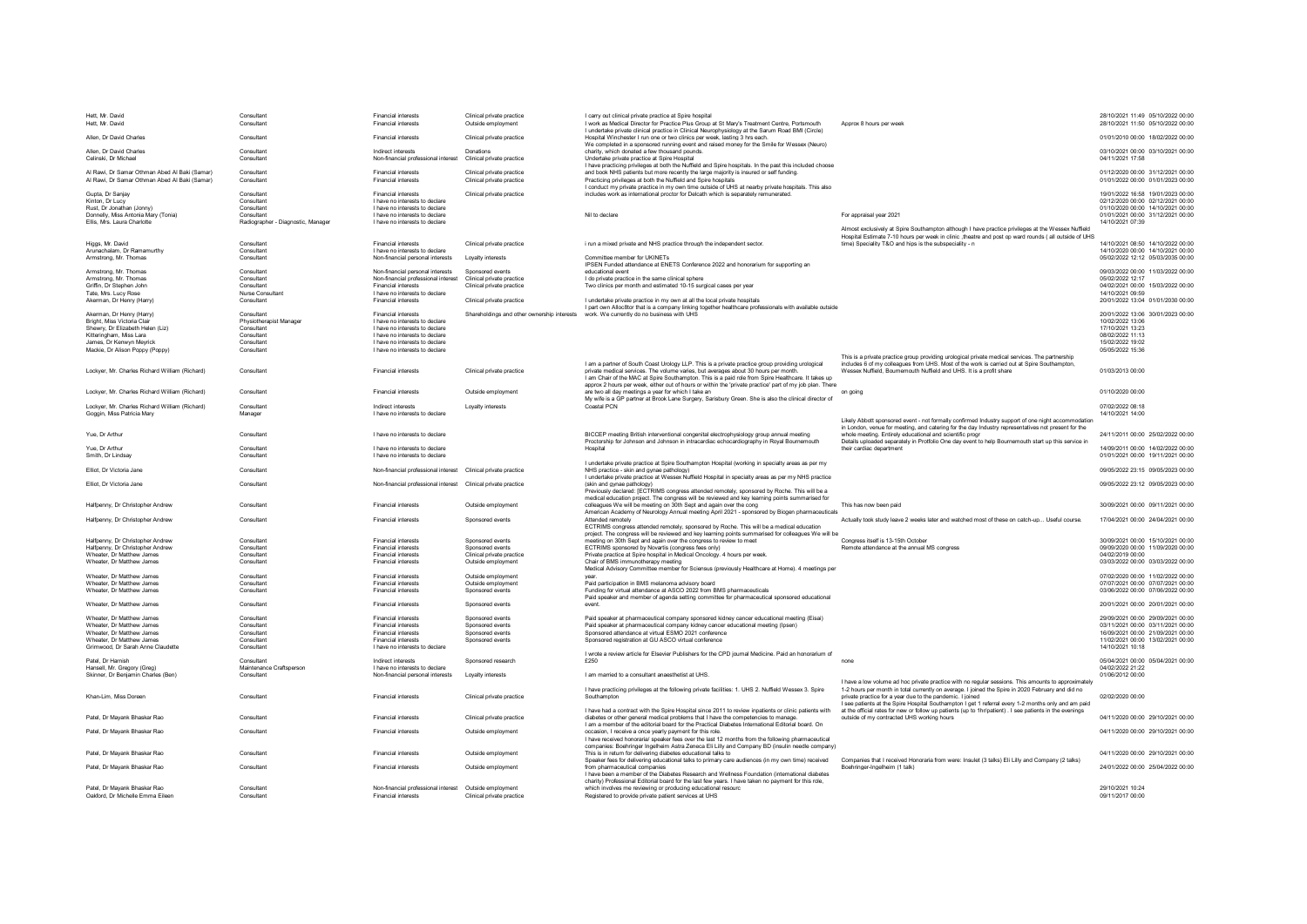|                                                                           |                                                  |                                                                    |                                             | Almirall pharmaceutical company paid for me to attend the EADV spring symposium 11th - 14th                                                                                                            |                                                                                                    |                                                                        |
|---------------------------------------------------------------------------|--------------------------------------------------|--------------------------------------------------------------------|---------------------------------------------|--------------------------------------------------------------------------------------------------------------------------------------------------------------------------------------------------------|----------------------------------------------------------------------------------------------------|------------------------------------------------------------------------|
| Oakford, Dr Michelle Emma Eileen                                          | Consultant                                       | <b>Financial interests</b>                                         | Hospitality                                 | May. They have covered the costs of registration (including EADV membership), travel,<br>accommodation and meals.                                                                                      |                                                                                                    | 11/05/2022 00:00 14/05/2022 00:00                                      |
| Oakford, Dr Michelle Emma Eileen<br>Butcher, Mrs. Brvre                   | Consultant                                       | <b>Financial interests</b><br>I have no interests to declare       | Outside employment                          | Paid work on Amgen advisory board                                                                                                                                                                      | Meetings paid to attend on 14.12.20 and 2.12.21                                                    | 14/12/2020 00:00<br>14/10/2021 16:46 31/03/2022 00:00                  |
| Corbett. Mr. Warren Dea                                                   | Manager<br>Physiotherapist Manage                | I have no interests to declare                                     |                                             |                                                                                                                                                                                                        |                                                                                                    | 15/02/2022 13:38 14/02/2024 00:00                                      |
| Stahnke, Dr Michaela                                                      | Consultant                                       | I have no interests to declare                                     |                                             |                                                                                                                                                                                                        |                                                                                                    | 07/02/2022 08:00 28/02/2023 00:00                                      |
| Jones, Dr Gareth David                                                    | Consultant                                       | I have no interests to declare                                     |                                             |                                                                                                                                                                                                        |                                                                                                    | 11/01/2022 12:58                                                       |
| Croxford, Miss Heidi<br>Sykes, Dr Kim Lesley                              | Analyst<br>Consultant                            | I have no interests to declare                                     | Lovalty interests                           | I am married to a Consultant Paediatric Oncologist                                                                                                                                                     |                                                                                                    | 14/10/2021 08:40<br>10/02/2022 17:22 10/02/2023 00:00                  |
| McLachlan, Dr Jennifer Kim (Jenny)                                        | Consultant                                       | Non-financial personal interests<br>I have no interests to declare |                                             |                                                                                                                                                                                                        |                                                                                                    | 03/02/2021 00:00 03/02/2023 00:00                                      |
| Morris, Mrs. Charlotte Louise (Charlie)                                   | Modern Matron                                    | I have no interests to declare                                     |                                             |                                                                                                                                                                                                        |                                                                                                    | 07/02/2022 13:19 07/02/2023 00:00                                      |
| Owen Mrs Samantha Jane                                                    | Pharmacist                                       | I have no interests to declare                                     |                                             |                                                                                                                                                                                                        |                                                                                                    | 14/10/2021 09:37 14/10/2022 00:00                                      |
| Lash. Mr. Stephen Courtney<br>Estabrook. Dr Elizabeth Jane (Liz)          | Consultant<br>Consultant                         | I have no interests to declare<br>I have no interests to declare   |                                             |                                                                                                                                                                                                        |                                                                                                    | 19/10/2021 11:25 19/10/2021 00:00<br>14/10/2021 12:35                  |
| Estabrook. Dr Elizabeth Jane (Liz)                                        | Consultant                                       | I have no interests to declare                                     |                                             |                                                                                                                                                                                                        |                                                                                                    | 12/05/2022 13:59                                                       |
|                                                                           |                                                  |                                                                    |                                             | I undertake private clinical work: As part of Southampton Anaesthetic Services and the Wessex                                                                                                          |                                                                                                    |                                                                        |
| Richardson, Dr Dominic James                                              | Consultant                                       | <b>Financial interests</b>                                         | Clinical private practice                   | Intensive Care Group                                                                                                                                                                                   |                                                                                                    | 14/02/2022 09:57                                                       |
| Cusack, Dr Rebecca Jane<br>Cusack, Dr Rebecca Jane                        | Consultant<br>Consultant                         | <b>Financial interests</b><br><b>Financial interests</b>           | Sponsored research<br>Sponsored research    | NIHR Research grant £227 165<br>UHS Charities -personal grant £39,152                                                                                                                                  | Die to finish Sent 2022                                                                            | 02/09/2018 00:00 12/04/2022 00:00<br>12/04/2022 12:39 30/08/2022 00:00 |
| <b>Burt Dr Tracy Anne</b>                                                 | Consultant                                       | I have no interests to declare                                     |                                             |                                                                                                                                                                                                        |                                                                                                    | 21/01/2022 13:57 01/02/2023 00:00                                      |
| Thistlethwaite Miss Jill Christine                                        | Nurse Manage                                     | I have no interests to declare                                     |                                             |                                                                                                                                                                                                        |                                                                                                    | 14/10/2021 17:26                                                       |
| Gibson Mrs Joanna (Jo)                                                    | Pharmacist                                       | I have no interests to declare                                     |                                             |                                                                                                                                                                                                        |                                                                                                    | 07/02/2022 09:11<br>18/10/2021 15:48                                   |
| Jogai, Dr Sanjav<br>Noble, Mr. Feraus                                     | Consultant<br>Consultant                         | I have no interests to declare<br><b>Financial interests</b>       | Shareholdings and other ownership interests | Shareholder: GlaxoSmithKline and Spire Healthcare group                                                                                                                                                |                                                                                                    | 21/10/2021 13:55                                                       |
| Noble, Mr. Fergus                                                         | Consultant                                       | Indirect interests                                                 | Outside employment                          | <b>Usability study CMR robotics</b>                                                                                                                                                                    |                                                                                                    | 21/10/2021 00:00                                                       |
| Noble, Mr. Fergus                                                         | Consultant                                       | Indirect interests                                                 | Sponsored events                            | Teaching and conferences funded by industry - Implantica, Johnson and Johnson                                                                                                                          |                                                                                                    | 21/10/2021 00:00                                                       |
| Wilson, Dr Iain David Cooper                                              | Consultant                                       | I have no interests to declare                                     |                                             |                                                                                                                                                                                                        |                                                                                                    | 07/02/2020 00:00 07/02/2022 00:00                                      |
| Hill. Dr Christopher James<br>Batty, Dr Sarah Louise                      | Consultant<br>Consultant                         | I have no interests to declare<br>I have no interests to declare   |                                             |                                                                                                                                                                                                        |                                                                                                    | 14/02/2022 18:08<br>02/03/2022 10:22                                   |
| Artis, Dr Heidi Patricia                                                  | Consultant                                       | I have no interests to declare                                     |                                             |                                                                                                                                                                                                        |                                                                                                    | 30/03/2022 11:49                                                       |
| Grainger-Allen, Dr Emma Louise                                            | Consultant                                       | I have no interests to declare                                     |                                             |                                                                                                                                                                                                        |                                                                                                    | 07/02/2022 12:12                                                       |
| Walker, Dr Ruth Helen                                                     | Consultant                                       | I have no interests to declare                                     |                                             |                                                                                                                                                                                                        |                                                                                                    | 14/10/2021 07:55                                                       |
| Young, Mr. David Geoffrey Donald<br>Walker, Miss Tina Diane               | Pharmacist<br>Radiographer - Diagnostic, Manager | I have no interests to declare<br>I have no interests to declare   |                                             |                                                                                                                                                                                                        |                                                                                                    | 14/10/2021 08:06<br>07/02/2022 07:31 07/02/2022 00:00                  |
| Portess, Dr Howard David Alan                                             | Consultant                                       | I have no interests to declare                                     |                                             |                                                                                                                                                                                                        |                                                                                                    | 29/10/2021 16:58                                                       |
|                                                                           |                                                  |                                                                    |                                             |                                                                                                                                                                                                        |                                                                                                    |                                                                        |
| Knight, Mr. John Sebastian                                                | Consultant                                       | <b>Financial interests</b>                                         | Clinical private practice                   | I am registered to undertake private practice at Spire Southampton and Wessex Nuffield hospitals                                                                                                       |                                                                                                    | 07/02/2022 10:42                                                       |
| Green, Mrs. Holly Victoria<br>Nelson, Ms. Marie Anne                      | Midwife - Manager<br>Nurse Manage                | I have no interests to declare<br>I have no interests to declare   |                                             |                                                                                                                                                                                                        |                                                                                                    | 09/02/2022 13:51<br>17/02/2022 15:11                                   |
| Krishnan, Dr Radhika (Radhi)                                              | Consultant                                       | I have no interests to declare                                     |                                             |                                                                                                                                                                                                        |                                                                                                    | 02/02/2022 11:18                                                       |
| Hand, Mrs. Katy Jane                                                      | Pharmacist                                       | I have no interests to declare                                     |                                             |                                                                                                                                                                                                        |                                                                                                    | 14/10/2021 16:02                                                       |
| Meakin, Mrs. Nicola Sarah                                                 | <b>Consultant Healthcare Scientist</b>           | I have no interests to declare                                     |                                             |                                                                                                                                                                                                        |                                                                                                    | 14/10/2021 09:31                                                       |
| Bradbury, Dr Jennifer Anne<br>Lawson, Mrs. Fiona                          | Consultant<br>Manager                            | I have no interests to declare<br>I have no interests to declare   |                                             |                                                                                                                                                                                                        |                                                                                                    | 01/01/2021 00:00 13/10/2021 00:00<br>14/10/2021 11:21                  |
| Cross, Ms. Helen Louise                                                   | Manager                                          | I have no interests to declare                                     |                                             |                                                                                                                                                                                                        |                                                                                                    | 07/02/2022 10:06                                                       |
| Dore, Mrs. Rachel                                                         | Manager                                          | I have no interests to declare                                     |                                             |                                                                                                                                                                                                        |                                                                                                    | 30/11/2021 10:26                                                       |
|                                                                           |                                                  |                                                                    |                                             | Sophie Fletcher IDisclosures from 2013-2022 Sponsorship to attend conferences received by IRoche<br>InterMune Boehringer Ingelheim Advisory board fees received by Roche InterMune Boehringer          |                                                                                                    |                                                                        |
| Fletcher, Dr Sophie Victoria                                              | Consultant                                       | Financial interests                                                | Outside employment                          | Ingelheim AmMax Bio Trevi therapeutics Speaker fees                                                                                                                                                    |                                                                                                    | 28/03/2022 21:26 28/03/2022 00:00                                      |
| Goss, Dr Kevin Colin William                                              | Consultant                                       | I have no interests to declare                                     |                                             |                                                                                                                                                                                                        |                                                                                                    | 11/02/2019 00:00 31/08/2022 00:00                                      |
| Hawkins, Dr Faye Patricia                                                 | Consultant                                       | I have no interests to declare                                     |                                             |                                                                                                                                                                                                        |                                                                                                    | 18/10/2021 11:56                                                       |
| Nash, Dr Kathryn Louise<br>Walker, Dr Sarah Elizabeth                     | Consultant<br>Consultant                         | I have no interests to declare<br>I have no interests to declare   |                                             |                                                                                                                                                                                                        | Completed for year to date No conflicts to declare                                                 | 05/11/2021 11:44 05/11/2021 00:00<br>07/05/2022 14:44                  |
| Chadwick. Dr Beniamin David                                               | Consultant                                       | I have no interests to declare                                     |                                             |                                                                                                                                                                                                        |                                                                                                    | 09/02/2022 11:19 09/02/2023 00:00                                      |
|                                                                           |                                                  |                                                                    |                                             | Lremain a partner in Wessex Cardiology LLP, a private practice partnership that provides cardiology                                                                                                    |                                                                                                    |                                                                        |
| Corbett. Dr Simon Jonathan                                                | Consultant                                       | <b>Financial interests</b>                                         | Clinical private practice                   | services at Spire Southampton and Nuffield Wessex Hospitals. Wessex Cardiology is a private<br>practice partnership of 12 consultant cardiologists (11 employ                                          |                                                                                                    | 27/09/2021 16:56                                                       |
|                                                                           |                                                  |                                                                    |                                             | Sponsorship from Edwards Life Sciences to attend "CT Imaging for Transcatheter Aortic valve                                                                                                            |                                                                                                    |                                                                        |
|                                                                           |                                                  |                                                                    |                                             | Implantation" Course at Erlangen, Germany on Fri 24th September 2021. Edwards covered the cost I am a member of the TAVI team at UHS, and this meeting provided excellent CPD, which I am              |                                                                                                    |                                                                        |
| Corbett. Dr Simon Jonathan                                                | Consultant                                       | <b>Financial interests</b><br>I have no interests to declare       | Sponsored events                            | of flights from London Heathrow to Nuremberg (£434.62). 1 night acco                                                                                                                                   | confident will make me a better TAVI operator                                                      | 23/09/2021 00:00 24/09/2021 00:00<br>14/10/2021 16:22                  |
| Haskell Mr Neil<br>Marchant Mr Alastair                                   | Manager<br>Manager                               | I have no interests to declare                                     |                                             |                                                                                                                                                                                                        |                                                                                                    | 14/10/2021 12:18                                                       |
|                                                                           |                                                  |                                                                    |                                             | Husband is a director of TNG a company used for design consultant services in capital and strategic                                                                                                    |                                                                                                    |                                                                        |
|                                                                           | Maintenance Craftsperson                         | Indirect interests                                                 |                                             | maintenance schemes. TNG support schemes they have successfully fee bid by engineers not                                                                                                               | No further comments to add                                                                         | 03/01/2016 00:00 22/09/2023 00:00                                      |
| Havward, Mrs. Angela June                                                 |                                                  |                                                                    | I ovalty interests                          | related and managed by other members in the teams.                                                                                                                                                     |                                                                                                    |                                                                        |
| Cloete-Hopkins. Dr Victoria Deliana Mary (Delia)                          | Consultant                                       | <b>Financial interests</b>                                         | Clinical private practice                   | I provide private anaesthesia services outside of my NHS time for approximately 20 hrs per month                                                                                                       |                                                                                                    | 24/09/2021 16:26                                                       |
|                                                                           |                                                  |                                                                    |                                             | I have provided clinical lecturing services for the following companies in the past 12 months. Abbott All lectures have been my own lecture content which has been signed off as ABPI compliant by the |                                                                                                    |                                                                        |
|                                                                           | Pharmacist                                       | <b>Financial interests</b>                                         |                                             | AstraZeneca Boehringer Ingelheim Eli Lilly Novo Nordisk Sanofi I have also provided lectures for the relevant organisations. I have not provided any paid consultancy or advisory work in the past 12  | months                                                                                             | 01/11/2020 00:00 01/11/2021 00:00                                      |
| Newland-Jones, Mr. Philip John                                            |                                                  |                                                                    | Outside employment                          | UKCPA, PCPA (pharmacy professional organisations for                                                                                                                                                   | This was a hands off educational grant for attendance to the European and American diabetes        |                                                                        |
|                                                                           |                                                  |                                                                    |                                             | Eli Lilly have sponsored virtual access to the EASD conference for me in 2021 Novonordisk have                                                                                                         | association conferences to ensure I am able to keep up to date with diabetes and endocrine related |                                                                        |
| Newland-Jones, Mr. Philip John                                            | Pharmacist                                       | <b>Financial interests</b>                                         | Sponsored events                            | sponsored virtual access to the ADA conference in 2021                                                                                                                                                 | matters and to support my CPD.                                                                     | 19/11/2021 11:16 19/11/2021 00:00                                      |
| McCulloch. Dr Adam Salim<br>Manaton, Mrs. Emily Jane                      | Consultant                                       | I have no interests to declare<br>I have no interests to declare   |                                             |                                                                                                                                                                                                        |                                                                                                    | 06/05/2022 12:13                                                       |
| Hanham, Dr Timothy Mark                                                   | Manager<br>Consultant                            | I have no interests to declare                                     |                                             |                                                                                                                                                                                                        |                                                                                                    | 23/06/2019 00:00 14/10/2021 00:00<br>17/11/2021 10:34                  |
|                                                                           |                                                  |                                                                    |                                             |                                                                                                                                                                                                        | Myself, Rebecca Small, and Michael Jones have been offered to be taken to dinner out of work hours |                                                                        |
|                                                                           |                                                  |                                                                    |                                             |                                                                                                                                                                                                        | by MBI Healthcare Technologies to celebrate the launch of their new system within the Trust. This  |                                                                        |
| Kimber, Mr. Alex                                                          | Manager                                          | I have no interests to declare                                     |                                             | I own a company (Hymenoptera Ltd) providing training in teamwork and leadership, red-teaming,                                                                                                          | has been run by and approved by Jo Watts, Head of Digital                                          | 12/04/2022 11:46 12/04/2022 00:00                                      |
|                                                                           |                                                  |                                                                    |                                             | and advice on simulation training both directly and as a sub-contractor. I work through this company                                                                                                   |                                                                                                    |                                                                        |
| Kellett, Dr Suzanne Elizabeth (Suzie)                                     | Consultant                                       | Non-financial professional interest  Outside employment            |                                             | for both private business and government departments in the                                                                                                                                            |                                                                                                    | 01/06/2020 00:00                                                       |
| Brown, Dr Kelly Natasha                                                   | Consultant                                       | I have no interests to declare                                     |                                             |                                                                                                                                                                                                        |                                                                                                    | 01/12/2020 00:00 14/10/2021 00:00                                      |
| Lording, Dr Alice<br>Thomas, Dr Matthew Owen                              | Consultant<br>Consultant                         | I have no interests to declare<br>I have no interests to declare   |                                             |                                                                                                                                                                                                        |                                                                                                    | 20/01/2022 13:10<br>14/10/2021 13:39                                   |
| Gray, Mrs. Sophie Rebecca                                                 | Specialist Healthcare Science Practitioner       | I have no interests to declare                                     |                                             |                                                                                                                                                                                                        |                                                                                                    | 13/10/2021 19:20                                                       |
| Jov. Ms. Clare                                                            | Manager                                          | Non-financial personal interests                                   | Loyalty interests                           | Chair of CSF Leak Association, a patient charity registered in Scotland                                                                                                                                |                                                                                                    | 01/11/2020 00:00                                                       |
| Ramkumar, Dr Shanmugasundaram (Ram)                                       | Consultant                                       | I have no interests to declare                                     |                                             | Thames Valley & Wessex ODN Radiotherapy Clinical Lead -NHS England and NHS Improvement appointed for a initial period of two years                                                                     |                                                                                                    | 01/03/2022 00:00 29/02/2024 00:00                                      |
|                                                                           |                                                  |                                                                    |                                             | External Professional Advisor for Clinical Advice Directorate in the Parliamentary and Health Service                                                                                                  |                                                                                                    |                                                                        |
| Ramkumar, Dr Shanmugasundaram (Ram)                                       | Consultant                                       | <b>Financial interests</b>                                         | Clinical private practice                   | Ombudsman                                                                                                                                                                                              |                                                                                                    | 01/05/2019 00:00                                                       |
| Ramkumar, Dr Shanmugasundaram (Ram)                                       | Consultant                                       | <b>Financial interests</b>                                         | Clinical private practice                   | Senior Medical Advisor, Lead Clinician Proton Therapy and Chair of Medical Advisory Committee-<br>Rutherford Cancer Centre                                                                             |                                                                                                    | 05/03/2018 00:00                                                       |
| Ramkumar, Dr Shanmugasundaram (Ram)                                       | Consultant                                       | Non-financial professional interest                                | Clinical private practice                   | PBMT Lead for Genesis care UK                                                                                                                                                                          |                                                                                                    | 15/01/2018 00:00                                                       |
|                                                                           |                                                  |                                                                    |                                             |                                                                                                                                                                                                        |                                                                                                    |                                                                        |
|                                                                           |                                                  |                                                                    |                                             |                                                                                                                                                                                                        |                                                                                                    |                                                                        |
| Ramkumar, Dr Shanmugasundaram (Ram)<br>Ramkumar Dr Shanmugasundaram (Ram) | Consultant<br>Consultant                         |                                                                    |                                             | FRCR Examiner for Royal College of Radiologists-RCR FRCR examination Board Member-RCR<br>PTCOG Educational sub-committee Member                                                                        |                                                                                                    | 01/05/2018 00:00<br>01/05/2018 00:00                                   |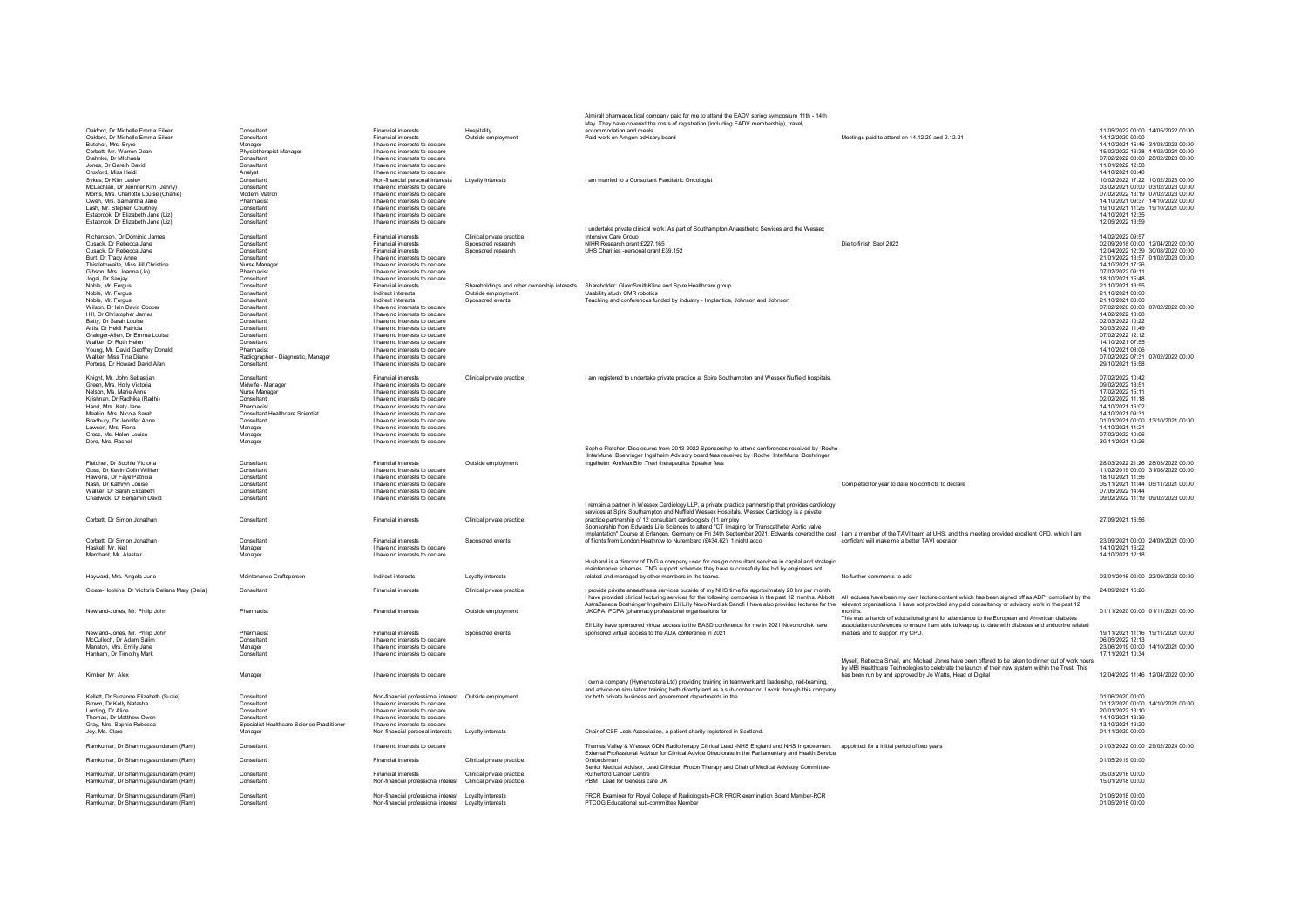| Paisey, Dr John Robert                                            | Consultant                                 | Financial interests                                    | Clinical private practice | partner at HRclinic                                                                                  | ongoing                                                                                               | 09/02/2016 00:00 07/02/2022 00:00    |
|-------------------------------------------------------------------|--------------------------------------------|--------------------------------------------------------|---------------------------|------------------------------------------------------------------------------------------------------|-------------------------------------------------------------------------------------------------------|--------------------------------------|
| Paisey, Dr John Robert                                            | Consultant                                 | <b>Financial interests</b>                             | Outside employment        | consultancy, Medtronic and Boston Scientific                                                         | ongoing                                                                                               | 09/02/2016 00:00 07/02/2022 00:00    |
| Stanton, Mr. Michael Philip                                       | Consultant                                 | I have no interests to declare                         |                           |                                                                                                      |                                                                                                       | 23/03/2022 11:07                     |
| Worsley, Mrs. Danielle Louise                                     | Physiotherapist Manager                    | I have no interests to declare                         |                           |                                                                                                      |                                                                                                       | 18/10/2021 08:40                     |
| Chapple, Mr. Gregory (Greg)                                       | Senior Manager                             | I have no interests to declare                         |                           |                                                                                                      |                                                                                                       | 30/11/2021 00:00 30/11/2022 00:00    |
| Cave, Dr Judith                                                   | Consultant                                 | <b>Financial interests</b>                             | Donations                 | Funding to attend the ASCO conference remotely, from AMGEN.                                          |                                                                                                       | 01/04/2021 00:00 01/04/2022 00:00    |
| Meakin, Mr. Ricardo                                               | Manager                                    | I have no interests to declare                         |                           |                                                                                                      |                                                                                                       | 14/10/2021 09:22                     |
| Beedle, Mr. Matthew Ian (Matt)                                    | Manager                                    | I have no interests to declare                         |                           |                                                                                                      |                                                                                                       | 01/04/2021 00:00 31/03/2022 00:00    |
| Roots, Miss Kirsti Louise                                         | Manager                                    | I have no interests to declare                         |                           |                                                                                                      |                                                                                                       | 29/11/2021 08:59                     |
|                                                                   |                                            |                                                        |                           |                                                                                                      |                                                                                                       |                                      |
|                                                                   |                                            |                                                        |                           | clinical private practise. ( scope of practise same as NHS ) chemotherapy provision at Spire and BMI |                                                                                                       |                                      |
|                                                                   |                                            |                                                        |                           | Sarum Road., sciencsus. Radiotherapy Genesis care . Rutherford ( currently no patients treated in    |                                                                                                       |                                      |
| Rai, Dr Sanjay                                                    | Consultant                                 | <b>Financial interests</b>                             | Clinical private practice | past 12 months at Rutherford)                                                                        |                                                                                                       | 26/11/2021 11:21                     |
|                                                                   |                                            |                                                        |                           |                                                                                                      |                                                                                                       |                                      |
| Dennison, Dr Patrick Winford                                      | Consultant                                 | <b>Financial interests</b>                             | Snonsored events          | Consultancy work for Omron, advising on development of digital platform for monitoring asthma        |                                                                                                       | 12/10/2021 00:00                     |
| Dennison Dr Patrick Winford                                       | Consultant                                 | <b>Financial interests</b>                             | Sponsored events          | Honoraria for asthma talks on new inhaler (enerzair) by Sándoz/novartis                              |                                                                                                       | 01/12/2021 00:00                     |
|                                                                   |                                            |                                                        |                           |                                                                                                      |                                                                                                       |                                      |
| Dennison Dr Patrick Winford                                       | Consultant                                 | <b>Financial interests</b>                             | Snonsored events          | Honoraria for steering board for organising asthma educational events by Teva (Fresh Annroaches)     |                                                                                                       | 28/11/2019 00:00                     |
| Dennison Dr Patrick Winford                                       | Consultant                                 | <b>Financial interests</b>                             | Snonsored events          | Honoraria for talks on asthma via AstraZeneca ExpertonDemand teaching programme                      |                                                                                                       | 02/03/2020 00:00                     |
| Dennison Dr Patrick Winford                                       | Consultant                                 | Non-financial professional interest                    | Sponsored events          | Snonsorship for virtual attendance art FRS 2021 by GSK                                               |                                                                                                       | 06/09/2021 00:00 08/09/2021 00:00    |
| Bavlis, Dr Daniel                                                 | Consultant                                 | I have no interests to declare                         |                           |                                                                                                      |                                                                                                       | 20/02/2022 14:42 19/02/2023 00:00    |
| Tarrant. Dr Ruth Jennifer (Ruth)                                  | Consultant                                 | I have no interests to declare                         |                           |                                                                                                      |                                                                                                       | 15/10/2021 17:14                     |
| Amerasinghe, Ms. Nishani                                          | Consultant                                 | <b>Financial interests</b>                             | Clinical private practice | Do private practice at Southampton Spire and Nuffield wessex                                         |                                                                                                       | 08/02/2022 15:10                     |
| Amerasinghe, Ms. Nishani                                          | Consultant                                 | <b>Financial interests</b>                             | Sponsored events          | On advisory board for AbbVie Allergan for intracameral drugs use                                     |                                                                                                       | 07/02/2022 00:00                     |
|                                                                   |                                            |                                                        |                           | Real world study of glaucoma data with Medisoft and research sponsored (no direct financial          |                                                                                                       |                                      |
| Amerasinghe, Ms. Nishani                                          | Consultant                                 | Non-financial professional interest Sponsored research |                           | payment) by AbbVie                                                                                   |                                                                                                       | 05/12/2021 00:00                     |
| Ward, Mrs. Diana Christina                                        | Manager                                    | I have no interests to declare                         |                           |                                                                                                      |                                                                                                       | 14/10/2021 10:02                     |
|                                                                   |                                            |                                                        |                           | Private Sector Practising Privileges/ work: 1. Spire Chalybeate, Southampton 2. Nuffield Wessex,     |                                                                                                       |                                      |
|                                                                   |                                            |                                                        |                           | Chandlers Ford 3. St Mary's Treatment Centre, Portsmouth (Practice Plus Group) 4. 3H Medical,        |                                                                                                       |                                      |
| Goddard, Dr Nicholas George (Nick)                                | Consultant                                 | <b>Financial interests</b>                             | Clinical private practice | Dental Sedation 5. Prime Sedation, Dental Sedation 6. Healthshar                                     | Ongoing commitments/ intermittent work at each institution/ company                                   | 01/10/2016 00:00 17/10/2021 00:00    |
| Allenby, Dr Mark Ivan                                             | Consultant                                 | I have no interests to declare                         |                           |                                                                                                      |                                                                                                       | 25/10/2021 08:32 21/10/2022 00:00    |
|                                                                   |                                            |                                                        |                           | Occasional private practice at Spire Hospital. Consultancy agreement with Novartis and Boehringer.   |                                                                                                       |                                      |
| De Salvo, Dr Gabriella                                            | Consultant                                 | <b>Financial interests</b>                             | Sponsored events          | Advisory board with Apellis. Bayer sponsorship to attend virtual AAO 2021.                           |                                                                                                       | 17/01/2021 00:00 08/12/2021 00:00    |
| Crowley, Dr Clare                                                 | Consultant                                 | <b>Financial interests</b>                             | Clinical private practice | I do a very small private practise mirroring my nhs practise in breast and skin radiotherap          |                                                                                                       | 02/12/2021 14:11                     |
| Muitaba, Dr Nadear                                                | Consultant                                 | I have no interests to declare                         |                           |                                                                                                      |                                                                                                       | 21/10/2021 09:01                     |
| Neacsu. Ms. Ancuta (Anca)                                         | <b>Healthcare Scientist</b>                | I have no interests to declare                         |                           |                                                                                                      |                                                                                                       | 07/02/2022 09:59                     |
| Weir. Dr Nicholas Ulrick                                          | Consultant                                 | I have no interests to declare                         |                           |                                                                                                      |                                                                                                       |                                      |
|                                                                   |                                            |                                                        |                           |                                                                                                      |                                                                                                       | 01/04/2021 00:00 24/03/2022 00:00    |
| Weir, Dr Nicholas Ulrick                                          | Consultant                                 | I have no interests to declare                         |                           |                                                                                                      |                                                                                                       | 14/10/2021 15:47                     |
| Egglestone, Dr Rebecca Louise (Becky)                             | Consultant                                 | I have no interests to declare                         |                           |                                                                                                      |                                                                                                       | 19/04/2022 13:21                     |
| Pengas, Dr George                                                 | Consultant                                 | I have no interests to declare                         |                           |                                                                                                      |                                                                                                       | 07/02/2022 09:19 07/02/2022 00:00    |
| King, Dr Alexander Jonathan (Alex)                                | Consultant                                 | Indirect interests                                     | Outside employment        | Occasional paid educational work for Johnson and Johnson                                             | Professional education sessions for J&J staff and also for other medical professionals.               | 01/01/2021 00:00                     |
|                                                                   |                                            |                                                        |                           | Proctoring and educational sessions for Boston Scientific. Occasional payment in the form of travel  |                                                                                                       |                                      |
| King, Dr Alexander Jonathan (Alex)                                | Consultant                                 | Indirect interests                                     | Outside employment        | expenses etc, or rarely honorarium.                                                                  | Professional education sessions for Boston Scientific staff and also for other medical professionals. | 01/01/2021 00:00                     |
| Holden, Dr Samantha (sam)                                         | Consultant                                 | I have no interests to declare                         |                           |                                                                                                      |                                                                                                       | 07/12/2021 11:23                     |
| Holden, Dr Samantha (sam)                                         | Consultant                                 | I have no interests to declare                         |                           |                                                                                                      |                                                                                                       | 10/03/2022 17:03                     |
| Somani Dr Kiran Kuma                                              | Consultant                                 | I have no interests to declare                         |                           |                                                                                                      |                                                                                                       | 23/02/2022 15:37                     |
| Kiuber Dr Michael                                                 | Consultant                                 | I have no interests to declare                         |                           |                                                                                                      | I have no interests                                                                                   | 01/01/2021 00:00 10/02/2022 00:00    |
| May Miss Kristina Jane                                            | Consultant                                 | I have no interests to declare                         |                           |                                                                                                      |                                                                                                       | 15/10/2021 13:40                     |
| Murphy Mrs Angela Heather                                         | Manager                                    | I have no interests to declare                         |                           |                                                                                                      |                                                                                                       | 14/02/2022 11:30                     |
| Fyans Dr Hazel                                                    | Consultant                                 | I have no interests to declare                         |                           |                                                                                                      |                                                                                                       | 05/02/2022 07:24                     |
| Carroll, Dr Aisling Joanne                                        | Consultant                                 | I have no interests to declare                         |                           | Annual annraisal self-declaration                                                                    | Nil                                                                                                   | 10/03/2022 15:56 10/03/2022 00:00    |
| Allen, Mrs. Kim                                                   | Manager                                    | I have no interests to declare                         |                           |                                                                                                      |                                                                                                       | 07/02/2022 08:53                     |
| Moutasim. Dr Karwan                                               | Consultant                                 | <b>Financial interests</b>                             | Clinical private practice | Consultant nathologist reporting for Backlogs Limited                                                |                                                                                                       | 07/02/2022 13:03                     |
| Moutasim. Dr Karwan                                               | Consultant                                 | <b>Financial interests</b>                             | Clinical private practice | Consultant pathologist with practicing privileges at Spire Hospital Southampton                      |                                                                                                       | 01/12/2021 00:00                     |
| Moutasim. Dr Karwan                                               | Consultant                                 | <b>Financial interests</b>                             | Sponsored events          |                                                                                                      |                                                                                                       |                                      |
|                                                                   |                                            |                                                        |                           | Expert work with MSD as consultant pathologist (advisory board meetings) for PD-L1 testing           |                                                                                                       | 01/09/2021 00:00                     |
| Linning-Karp, Mr. Duncan Andrew                                   | Other Executive Director                   | I have no interests to declare                         |                           |                                                                                                      |                                                                                                       | 14/10/2021 12:31                     |
| Jenner, Dr Matthew William                                        | Consultant                                 | <b>Financial interests</b>                             | Clinical private practice | Private practice at Spire Southampton as Consultant Haematologist                                    |                                                                                                       | 01/12/2020 00:00 30/11/2021 00:00    |
| Jenner, Dr Matthew William                                        | Consultant                                 | <b>Financial interests</b>                             | Outside employment        | Advisory work for Celgene BMS relating to CAR-T cell therapy 3 hours                                 |                                                                                                       | 06/11/2020 00:00 06/11/2020 00:00    |
| Jenner, Dr Matthew William                                        | Consultant                                 | <b>Financial interests</b>                             | Outside employment        | Advisory work for Takeda oncology 3.5 hours                                                          |                                                                                                       | 02/03/2021 00:00 02/03/2021 00:00    |
| Jenner, Dr Matthew William                                        | Consultant                                 | <b>Financial interests</b>                             | Outside employment        | Paid advisory role for Abbvie regarding new clinical trial 1 hour                                    |                                                                                                       | 13/10/2021 21:17 13/10/2021 00:00    |
| Jenner, Dr Matthew William                                        | Consultant                                 | <b>Financial interests</b>                             | Outside employment        | Paid advisory work for Janssen regarding CAR-T cell therapy 3 hours                                  |                                                                                                       | 05/07/2021 00:00 05/07/2021 00:00    |
| Jenner, Dr Matthew William                                        | Consultant                                 | <b>Financial interests</b>                             | Outside employment        | Paid advisory work for Oncopeptides 3.5 hours                                                        |                                                                                                       | 19/02/2021 00:00 19/02/2021 00:00    |
| Jenner, Dr Matthew William                                        | Consultant                                 | <b>Financial interests</b>                             | Outside employment        | Paid advisory work for Skyline diagnostics 3 hours                                                   |                                                                                                       | 25/02/2021 00:00 25/02/2021 00:00    |
| Jenner, Dr Matthew William                                        | Consultant                                 | <b>Financial interests</b>                             | Outside employment        | Paid talk sponsored by Sanofi regarding isatuximab 1 hour                                            |                                                                                                       |                                      |
|                                                                   |                                            |                                                        |                           |                                                                                                      |                                                                                                       | 28/01/2021 00:00 28/01/2021 00:00    |
|                                                                   |                                            |                                                        |                           | Sponsorship for virtual registration for European Hematology Association Annual Congress June        |                                                                                                       |                                      |
| Jenner, Dr Matthew William                                        | Consultant                                 | <b>Financial interests</b>                             | Sponsored events          | 2021 Gilead                                                                                          |                                                                                                       | 09/06/2021 00:00 17/06/2021 00:00    |
| Rees, Mr. Rowland Wyn                                             | Consultant                                 | I have no interests to declare                         |                           |                                                                                                      |                                                                                                       | 23/05/2022 15:18                     |
| Rees, Mr. Rowland Wyn                                             | Consultant                                 | <b>Financial interests</b>                             | Outside employment        | I have a private practise based at Nuffield Hospital Wessex                                          |                                                                                                       | 01/01/2013 00:00                     |
| Rawlins, Dr John Charles                                          | Consultant                                 | I have no interests to declare                         |                           |                                                                                                      | last calendar year                                                                                    | 02/03/2022 16:22                     |
|                                                                   |                                            |                                                        |                           | Since the 1st of June 2021 I have started working with Practice Plus Group in Southampton as a       |                                                                                                       |                                      |
|                                                                   |                                            |                                                        |                           | Consultant. I hold a part time contract with the company of 20hrs a week. I treat NHS patients there |                                                                                                       |                                      |
| Balabanidou, Miss Eleni                                           | Consultant                                 | Financial interests                                    | Outside employment        | as well. It currently keeps my elective operating skills up                                          |                                                                                                       | 01/06/2021 00:00 30/06/2022 00:00    |
|                                                                   |                                            |                                                        |                           | I am married to another Orthopaedic Hand Surgeon who is currently an employee of Practice Plus       |                                                                                                       |                                      |
| <b>Balabanidou Miss Eleni</b>                                     | Consultant                                 | Indirect interests                                     | I ovalty interests        | Group in Southampton                                                                                 |                                                                                                       | 06/05/2012 00:00 10/11/2021 00:00    |
| Nixon Mrs Claudia                                                 | Pharmacist                                 | I have no interests to declare                         |                           |                                                                                                      |                                                                                                       | 01/04/2021 00:00 31/03/2022 00:00    |
| Grierson, Dr Catherine Anne                                       | Consultant                                 | I have no interests to declare                         |                           |                                                                                                      |                                                                                                       |                                      |
|                                                                   | Pharmacist                                 | I have no interests to declare                         |                           |                                                                                                      |                                                                                                       | 21/02/2022 13:29<br>15/02/2022 14:13 |
| Dempsey, Mrs. Rosemary Louise<br>Al-Azzawi, Dr Omar Muataz Shnasi | Consultant                                 | I have no interests to declare                         |                           |                                                                                                      |                                                                                                       |                                      |
| Battersby Wood, Dr Emma                                           | Consultant                                 | I have no interests to declare                         |                           |                                                                                                      |                                                                                                       | 28/03/2022 16:11                     |
|                                                                   |                                            |                                                        |                           |                                                                                                      |                                                                                                       | 15/10/2021 15:19                     |
| Whale, Mrs. Tracy Suzanne                                         | Modern Matron                              | I have no interests to declare                         |                           |                                                                                                      |                                                                                                       | 15/10/2021 15:26                     |
| Montague, Dr James Philip                                         | Consultant                                 | I have no interests to declare                         |                           |                                                                                                      |                                                                                                       | 14/10/2021 09:36                     |
| Turner, Mrs. Amanda Louise                                        | Manager                                    | I have no interests to declare                         |                           |                                                                                                      |                                                                                                       | 14/10/2021 09:47                     |
| Skidmore, Dr Angela Karen                                         | Consultant                                 | I have no interests to declare                         |                           |                                                                                                      |                                                                                                       | 10/02/2022 10:30                     |
| Harrison Mrs Helen                                                | Manager                                    | I have no interests to declare                         |                           |                                                                                                      |                                                                                                       | 07/02/2022 13:55                     |
| Cordingly, Dr Matthew Robin (Mat)                                 | Consultant                                 | I have no interests to declare                         |                           |                                                                                                      |                                                                                                       | 05/04/2022 11:12                     |
| Woo, Mr. Bing-Chung (Edwin)                                       | Consultant                                 | I have no interests to declare                         |                           |                                                                                                      |                                                                                                       | 19/10/2021 09:20                     |
| Guy, Dr Matthew John                                              | <b>Consultant Healthcare Scientist</b>     | I have no interests to declare                         |                           |                                                                                                      |                                                                                                       | 14/10/2021 09:39                     |
| Sahota, Mr. Humraj Singh                                          | Manager                                    | I have no interests to declare                         |                           |                                                                                                      |                                                                                                       | 01/04/2020 00:00 13/10/2021 00:00    |
| Burke, Dr Hannah                                                  | Consultant                                 | I have no interests to declare                         |                           |                                                                                                      |                                                                                                       | 29/11/2021 00:00 31/12/2022 00:00    |
| Ingram, Dr Liam Michael                                           | Consultant                                 | I have no interests to declare                         |                           |                                                                                                      |                                                                                                       | 18/02/2022 09:54                     |
|                                                                   |                                            |                                                        |                           | Terema Ltd: provision of teaching for Human Factors training company. Paid daily rate on             |                                                                                                       |                                      |
| Broadley, Dr Rachel Jane                                          | Consultant                                 | Financial interests                                    | Outside employment        | attendance. No financial stake in business.                                                          |                                                                                                       | 06/02/2022 10:02                     |
| Isaacs, Dr Richard Adam                                           | Consultant                                 | I have no interests to declare                         |                           |                                                                                                      |                                                                                                       | 12/01/2022 14:34                     |
| Chin. Dr Yoon Tak                                                 | Consultant                                 | I have no interests to declare                         |                           |                                                                                                      |                                                                                                       | 09/05/2022 08:10                     |
| Boyce, Dr Sara Rosalind (Sara)                                    | Consultant                                 | I have no interests to declare                         |                           |                                                                                                      |                                                                                                       | 14/10/2021 09:03                     |
| Harris, Mr. Alistair Leonard Mons                                 | Specialist Healthcare Science Practitioner | I have no interests to declare                         |                           |                                                                                                      |                                                                                                       | 18/02/2022 09:57                     |
|                                                                   |                                            |                                                        |                           | Change Healthcare Cardiology, the company that provide our echocardiography database and             |                                                                                                       |                                      |
|                                                                   |                                            |                                                        |                           | reporting software are sponsoring an educational evening meal for the echo department at The Jetty,  |                                                                                                       |                                      |
| Harris, Mr. Alistair Leonard Mons                                 | Specialist Healthcare Science Practitioner | Non-financial professional interest Sponsored events   |                           | Southampton on Monday 27th June 2022. The delivered training is go                                   |                                                                                                       | 27/06/2022 00:00 27/06/2022 00:00    |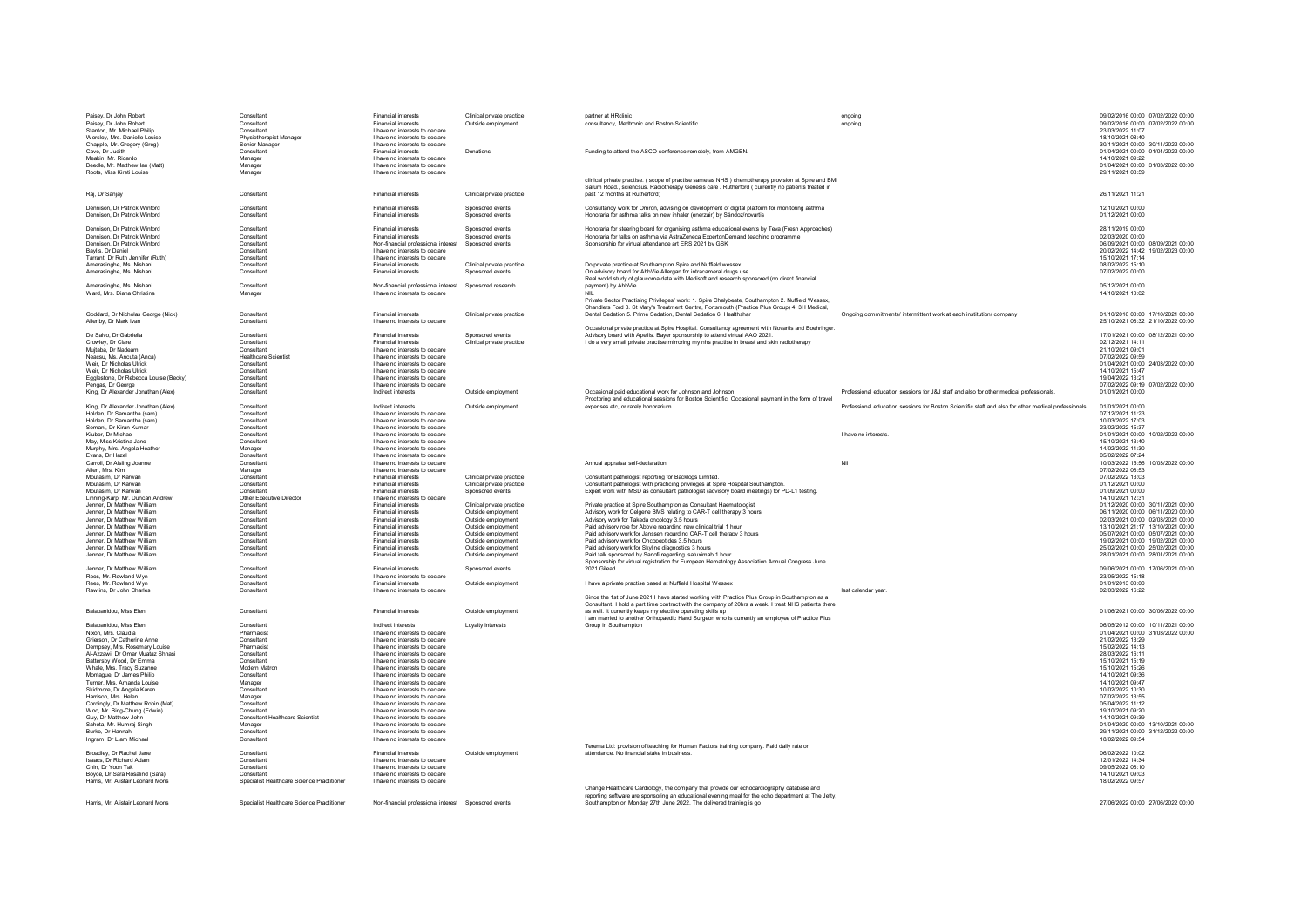| Nordon, Mr. Ian Michael<br>Allen. Dr Samantha Kate<br>Dale Mr Sam Matthew<br>Pryde Dr Katherine Anne (Kate) | Consultant<br>Consultant<br>Senior Manager<br>Consultant | I have no interests to declare<br>I have no interests to declare<br>I have no interests to declare<br>I have no interests to declare |                                                                             |                                                                                                                                                                                                                                                                              |                                                                                                                                                                                                   | 14/10/2021 08:37<br>30/05/2022 09:01<br>01/04/2021 00:00 31/03/2022 00:00<br>22/10/2021 12:22 |
|-------------------------------------------------------------------------------------------------------------|----------------------------------------------------------|--------------------------------------------------------------------------------------------------------------------------------------|-----------------------------------------------------------------------------|------------------------------------------------------------------------------------------------------------------------------------------------------------------------------------------------------------------------------------------------------------------------------|---------------------------------------------------------------------------------------------------------------------------------------------------------------------------------------------------|-----------------------------------------------------------------------------------------------|
| Pryde, Dr Katherine Anne (Kate)<br>Pryde, Dr Katherine Anne (Kate)<br>Herbert, Mrs. Sarah Josephine         | Consultant<br>Consultant<br>Nurse Manager                | I have no interests to declare<br>I have no interests to declare                                                                     |                                                                             |                                                                                                                                                                                                                                                                              |                                                                                                                                                                                                   | 03/03/2022 20:14<br>22/10/2021 12:22<br>17/05/2022 11:37                                      |
|                                                                                                             |                                                          |                                                                                                                                      |                                                                             |                                                                                                                                                                                                                                                                              | Hours and times vary but all time between 9am to 5pm is job planned. Some advisory work for a<br>drug company (UCB) was undertaken trying to set up a health economics model for a drug that they |                                                                                               |
| Ghosh, Dr Boyd<br>Ghosh Dr Boyd                                                                             | Consultant<br>Consultant                                 | <b>Financial interests</b><br><b>Financial interests</b>                                                                             | Clinical private practice                                                   | Private practice carried out at New Hall or Salisbury District Hospitals                                                                                                                                                                                                     | were trialling but not any longer. All work for this drug compan<br>Small honoraria received plus expenses                                                                                        | 01/08/2015 00:00<br>01/05/2015 00:00                                                          |
| Ghosh, Dr Boyd                                                                                              | Consultant                                               | Non-financial professional interest    Lovalty interests                                                                             | Loyalty interests                                                           | I teach at a British Geriatrics Society Parkinson’:s masterclass course once a year<br>I am a Wessex representative on the Assoication of British Neurologists research committee                                                                                            |                                                                                                                                                                                                   | 01/06/2021 00:00                                                                              |
| Ghosh, Dr Boyd                                                                                              | Consultant                                               | Non-financial professional interest    Loyalty interests                                                                             |                                                                             | I am a trustee and on the research committee for the PSP Association                                                                                                                                                                                                         | Voluntary position – no reimbursement apart from potentially expenses.                                                                                                                            | 01/06/2020 00:00                                                                              |
| Ghosh, Dr Boyd                                                                                              | Consultant                                               | Non-financial professional interest    Loyalty interests                                                                             |                                                                             | I am the president and treasurer of the British Neuropsychiatric Association<br>I am sub investigator, principal investigator and chief investigator for a number of commercial<br>studies. These are all through UHS. I get some pay where my time has been paid for by the | Voluntary position - only expenses received                                                                                                                                                       | 03/03/2016 00:00                                                                              |
| Ghosh, Dr Boyd<br>Stockbridge, Mr. Robert John                                                              | Consultant<br>Manager                                    | Non-financial professional interest Sponsored research<br>I have no interests to declare                                             |                                                                             | commercial company - all pay is for hours worked in behalf of UHS and                                                                                                                                                                                                        |                                                                                                                                                                                                   | 01/06/2016 00:00<br>14/10/2021 09:44                                                          |
| Waghorn, Mr. David George                                                                                   | Manager                                                  | Non-financial personal interests                                                                                                     | Lovalty interests                                                           | I am a trustee and vice-chair of Thrive Church UK, charity no. 1173151.                                                                                                                                                                                                      |                                                                                                                                                                                                   | 01/09/2019 00:00                                                                              |
| Waghorn, Mr. David George<br>Waghorn, Mr. David George                                                      | Manager<br>Manager                                       | Non-financial personal interests<br>Non-financial personal interests                                                                 | Lovalty interests<br>Lovalty interests                                      | I am a trustee of E-QUIP Community Projects, charity no. 1137572.<br>I was a trustee, treasurer and co-chair of Townhill Park Community Association, charity number<br>276972, from 2014 to 2018.                                                                            |                                                                                                                                                                                                   | 01/04/2018 00:00<br>04/06/2014 00:00 28/02/2018 00:00                                         |
| Smethurst, Dr Marianne                                                                                      | Consultan                                                | I have no interests to declare                                                                                                       |                                                                             |                                                                                                                                                                                                                                                                              |                                                                                                                                                                                                   | 30/03/2022 17:27 30/03/2022 00:00                                                             |
| Walton, Dr Anna Marie                                                                                       | Consultant                                               | I have no interests to declare                                                                                                       |                                                                             |                                                                                                                                                                                                                                                                              |                                                                                                                                                                                                   | 14/10/2021 08:32                                                                              |
| Ramamoorthy, Dr Sanjay<br>Dunn, Miss Helen Elizabeth                                                        | Consultant<br>Pharmacist                                 | I have no interests to declare<br>I have no interests to declare                                                                     |                                                                             |                                                                                                                                                                                                                                                                              |                                                                                                                                                                                                   | 17/03/2022 00:00<br>07/02/2022 08:44                                                          |
|                                                                                                             |                                                          |                                                                                                                                      |                                                                             | I have supported advisory board events for Pfizer and Sanofi. I have also spoken at Pfizer sponsored<br>meetings and received an honorarium for doing so. I have worked with MSD to develop antimicrobial                                                                    |                                                                                                                                                                                                   |                                                                                               |
| Patel, Dr Sanjay Valabh (Sanjay)                                                                            | Consultant                                               | <b>Financial interests</b>                                                                                                           | Sponsored events                                                            | stewardship resources for healthcare professionals and m                                                                                                                                                                                                                     | BSAC is a not for profit infection charity. I am a council member and officer of the society and so act                                                                                           | 01/04/2021 00:00 31/03/2022 00:00                                                             |
| Patel, Dr Sanjay Valabh (Sanjay)<br>Patel, Dr Sanjay Valabh (Sanjay)                                        | Consultant<br>Consultant                                 |                                                                                                                                      |                                                                             | Non-financial professional interest Shareholdings and other ownership interests Trustee for the British Society for Antimicrobial Chemotherapy                                                                                                                               | as a trustee for the charity                                                                                                                                                                      | 08/04/2022 15:57 01/04/2023 00:00<br>08/04/2022 15:57                                         |
| Ismail-Koch, Mrs. Hasnaa                                                                                    | Consultant                                               | I have no interests to declare                                                                                                       |                                                                             |                                                                                                                                                                                                                                                                              |                                                                                                                                                                                                   | 06/02/2022 15:45                                                                              |
| Land, Dr David                                                                                              | Consultant                                               | I have no interests to declare                                                                                                       |                                                                             |                                                                                                                                                                                                                                                                              |                                                                                                                                                                                                   | 13/10/2021 20:15                                                                              |
|                                                                                                             |                                                          |                                                                                                                                      |                                                                             | I joined Wessex Cardiology LLP as a partner on 1st April 2012. I see self-paying and insured patients<br>who wish to be seen privately. I undertake private clinics at Spire Southampton and see some                                                                        |                                                                                                                                                                                                   |                                                                                               |
| Wilkinson, Dr. James Richard                                                                                | Consultant                                               | <b>Financial interests</b>                                                                                                           | Clinical private practice                                                   | patients in a GP surgery in Lymington. My private practice m                                                                                                                                                                                                                 |                                                                                                                                                                                                   | 23/03/2021 00:00 25/03/2022 00:00                                                             |
| Gisborne Mr Paul<br>Purchit Dr Neerai Bhunendra                                                             | Manager<br>Consultant                                    | I have no interests to declare<br>I have no interests to declare                                                                     |                                                                             |                                                                                                                                                                                                                                                                              |                                                                                                                                                                                                   | 07/02/2022 16:05<br>08/06/2022 15:33                                                          |
| Sadak, Mrs. Famida                                                                                          | Radiographer - Diagnostic, Manager                       | I have no interests to declare                                                                                                       |                                                                             |                                                                                                                                                                                                                                                                              |                                                                                                                                                                                                   | 01/03/2022 16:56                                                                              |
| Summerhaves Dr Robert Leh (Rob)                                                                             | Consultant                                               | I have no interests to declare                                                                                                       |                                                                             |                                                                                                                                                                                                                                                                              | No interests to declare                                                                                                                                                                           | 01/02/2021 00:00 13/02/2022 00:00                                                             |
| Haydock, Dr Paul Michael<br>Mackenzie-Brown, Mrs. Marianne                                                  | Consultant<br>Modern Matron                              | I have no interests to declare<br>I have no interests to declare                                                                     |                                                                             |                                                                                                                                                                                                                                                                              |                                                                                                                                                                                                   | 14/10/2021 09:04 11/05/2022 00:00<br>04/01/2022 18:14                                         |
| Atkinson, Miss Charlotte                                                                                    | Specialist Healthcare Science Practitioner               | I have no interests to declare                                                                                                       |                                                                             |                                                                                                                                                                                                                                                                              |                                                                                                                                                                                                   | 14/10/2021 12:08                                                                              |
| King, Dr Mikayala Danielle Anne (Mikayala)                                                                  | Manager                                                  | I have no interests to declare                                                                                                       |                                                                             |                                                                                                                                                                                                                                                                              |                                                                                                                                                                                                   | 07/02/2022 09:29                                                                              |
| Durrant, Ms. Kirsty Ann<br>Halloran Dr Claire Jennifer                                                      | Manager<br>Consultant                                    | I have no interests to declare<br>I have no interests to declare                                                                     |                                                                             |                                                                                                                                                                                                                                                                              |                                                                                                                                                                                                   | 14/10/2021 08:03<br>13/01/2020 00:00 14/10/2021 00:00                                         |
| Ramanujachar Dr Ramya                                                                                       | Consultant                                               | I have no interests to declare                                                                                                       |                                                                             |                                                                                                                                                                                                                                                                              |                                                                                                                                                                                                   | 08/05/2021 00:00 08/05/2022 00:00                                                             |
| Freshwater, Ms. Eleanor Sarah                                                                               | Paramedic Consultant                                     | I have no interests to declare                                                                                                       |                                                                             |                                                                                                                                                                                                                                                                              |                                                                                                                                                                                                   | 07/02/2022 10:10                                                                              |
|                                                                                                             |                                                          |                                                                                                                                      |                                                                             |                                                                                                                                                                                                                                                                              |                                                                                                                                                                                                   |                                                                                               |
|                                                                                                             |                                                          |                                                                                                                                      |                                                                             |                                                                                                                                                                                                                                                                              | I have a private medical company DDS Medical Services which is involved in educational activities,                                                                                                |                                                                                               |
| Somani, Mr. Bhaskar Kumar                                                                                   | Consultant                                               | Financial interests                                                                                                                  | Outside employment                                                          |                                                                                                                                                                                                                                                                              | scientific studies and webinars (via companies such as Storz, Boston Scientific, Lumenis, Pusen<br>and Coloplast) and editorial work for iournals.                                                | 01/10/2020 00:00 01/10/2030 00:00                                                             |
| Rook Mrs Clare Elizabeth                                                                                    | Manager                                                  | I have no interests to declare                                                                                                       |                                                                             |                                                                                                                                                                                                                                                                              |                                                                                                                                                                                                   | 22/11/2021 10:24                                                                              |
| Wood Dr Victoria Jessica                                                                                    | Consultant                                               | I have no interests to declare                                                                                                       |                                                                             |                                                                                                                                                                                                                                                                              |                                                                                                                                                                                                   | 11/05/2022 11:34 11/05/2022 00:00                                                             |
| Hughes, Dr Simon Nicholas<br>Glover, Dr Sarah                                                               | Consultant<br>Consultant                                 | I have no interests to declare<br>I have no interests to declare                                                                     |                                                                             |                                                                                                                                                                                                                                                                              |                                                                                                                                                                                                   | 22/10/2021 15:28 13/03/2022 00:00<br>02/02/2022 19:09                                         |
| Veres, Dr Zoltan Lukacs                                                                                     | Consultant                                               | I have no interests to declare                                                                                                       |                                                                             |                                                                                                                                                                                                                                                                              |                                                                                                                                                                                                   | 07/02/2022 09:19                                                                              |
| Dear, Dr Carin                                                                                              | Consultant<br>Consultant                                 | I have no interests to declare                                                                                                       |                                                                             |                                                                                                                                                                                                                                                                              |                                                                                                                                                                                                   | 06/06/2022 13:01                                                                              |
| Adam, Dr Georgina Holly (Georgie)<br>Phillips, Dr Stephen Price (Steve)                                     | Consultant                                               | I have no interests to declare<br>I have no interests to declare                                                                     |                                                                             |                                                                                                                                                                                                                                                                              |                                                                                                                                                                                                   | 01/04/2021 00:00 12/02/2022 00:00<br>20/10/2021 10:58                                         |
| Mitchell, Miss Kay                                                                                          | Nurse Manager                                            | I have no interests to declare                                                                                                       |                                                                             |                                                                                                                                                                                                                                                                              |                                                                                                                                                                                                   | 26/10/2021 17:14                                                                              |
| Jallow, Mr. Mamadou Salieu<br>Hill, Mrs. Amy Louise                                                         | Pharmacis<br>Pharmacis                                   | I have no interests to declare<br>I have no interests to declare                                                                     |                                                                             |                                                                                                                                                                                                                                                                              |                                                                                                                                                                                                   | 09/02/2022 10:41<br>07/02/2022 11:21                                                          |
| Viswesvaraiah, Dr Guhavarma                                                                                 | Consultant                                               | I have no interests to declare                                                                                                       |                                                                             |                                                                                                                                                                                                                                                                              |                                                                                                                                                                                                   | 14/10/2021 12:39                                                                              |
| Harrison, Dr Victoria Louise<br>McClarren, Mrs. Angela Heler                                                | Consultant                                               | I have no interests to declare<br>I have no interests to declare                                                                     |                                                                             |                                                                                                                                                                                                                                                                              |                                                                                                                                                                                                   | 13/01/2022 11:38<br>20/10/2021 15:10                                                          |
| Smith, Mrs. Charlotte                                                                                       | Manager<br>Nurse Consultant                              | I have no interests to declare                                                                                                       |                                                                             |                                                                                                                                                                                                                                                                              |                                                                                                                                                                                                   | 04/11/2021 11:56                                                                              |
| Newbery, Mrs. Clare Susan                                                                                   | Specialist Healthcare Science Practitioner               | Indirect interests                                                                                                                   | Clinical private practice                                                   | Infrequent work at other private sector hospitals<br>Infrequent work as a consultant to device companies and to give talks/educational sessions for                                                                                                                          |                                                                                                                                                                                                   | 01/11/2021 17:06 01/11/2022 00:00                                                             |
| Newbery, Mrs. Clare Susan                                                                                   | Specialist Healthcare Science Practitioner               | Indirect interests                                                                                                                   | Outside employment                                                          | device companies                                                                                                                                                                                                                                                             |                                                                                                                                                                                                   | 01/11/2021 17:09 01/11/2022 00:00                                                             |
| Newbery, Mrs. Clare Susan<br>Mawers, Mr. Alex                                                               | Specialist Healthcare Science Practitioner<br>Manager    | Indirect interests<br><b>Financial interests</b>                                                                                     | Outside employment<br>Shareholdings and other ownership interests           | Infrequent work lecturing at university<br>Small value shareholder of Harbour Energy                                                                                                                                                                                         |                                                                                                                                                                                                   | 01/11/2021 17:10 01/11/2022 00:00<br>23/06/2021 00:00                                         |
| Bird-Lieberman, Dr Georgina                                                                                 | Consultant                                               | I have no interests to declare                                                                                                       |                                                                             |                                                                                                                                                                                                                                                                              |                                                                                                                                                                                                   | 13/01/2022 15:35                                                                              |
| Vaughan, Mr. Denis<br>Chakraborty, Dr Aabir                                                                 | Manager<br>Consultant                                    | I have no interests to declare<br>I have no interests to declare                                                                     |                                                                             |                                                                                                                                                                                                                                                                              | nil                                                                                                                                                                                               | 14/10/2021 07:53                                                                              |
| Dudderidge, Mr. Tim John (Tim)                                                                              | Consultant                                               | <b>Financial interests</b>                                                                                                           | Clinical private practice                                                   | I have a private practice mainly based at Spire.                                                                                                                                                                                                                             |                                                                                                                                                                                                   | 15/10/2021 12:40 15/10/2021 00:00<br>09/01/2013 00:00 15/10/2021 00:00                        |
|                                                                                                             |                                                          |                                                                                                                                      |                                                                             | I am a shareholder in TD Urology my personal service company for private practice. I also am a                                                                                                                                                                               |                                                                                                                                                                                                   |                                                                                               |
| Dudderidge, Mr. Tim John (Tim)                                                                              | Consultant                                               | <b>Financial interests</b>                                                                                                           |                                                                             | shareholder / director of Luxury short stays Ltd - property letting. Greenside property development<br>Shareholdings and other ownership interests and management Ltd - property development company.                                                                        | Non conflicting interests                                                                                                                                                                         | 02/02/2015 00:00                                                                              |
| Flett Dr Andrew                                                                                             | Consultant                                               | I have no interests to declare                                                                                                       |                                                                             |                                                                                                                                                                                                                                                                              |                                                                                                                                                                                                   | 11/02/2022 13:39                                                                              |
| Hall Mrs Sarah Jane<br><b>Edwards Dr Mark Richard</b>                                                       | <b>Advanced Practitioner</b><br>Consultant               | I have no interests to declare<br>I have no interests to declare                                                                     |                                                                             |                                                                                                                                                                                                                                                                              |                                                                                                                                                                                                   | 01/04/2021 00:00 15/11/2021 00:00<br>08/02/2022 09:43                                         |
|                                                                                                             |                                                          |                                                                                                                                      |                                                                             | Director and Shareholder of PTC Traffic Limited - non healthcare company Director and Shareholder                                                                                                                                                                            |                                                                                                                                                                                                   |                                                                                               |
|                                                                                                             |                                                          |                                                                                                                                      |                                                                             | of Hobson & Kelsey Limited - non healthcare company Company secretary to a number of small                                                                                                                                                                                   | None of my shareholdings or directorships are related to bealthcare. I receive a salary from PTC and                                                                                              |                                                                                               |
| Ross, Mr. Kevin John<br>Haynes, Dr Shelley Victoria Zara                                                    | Other Executive Director<br>Consultant                   | Financial interests<br>I have no interests to declare                                                                                | Shareholdings and other ownership interests businesses - all non healthcare |                                                                                                                                                                                                                                                                              | dividend income. I have no income from Hobson & Kelsey Limited                                                                                                                                    | 14/10/2021 08:30 14/10/2021 00:00<br>06/06/2022 23:15                                         |
| Adam, Dr Robert Dhugald (Rob)                                                                               | Consultant                                               | I have no interests to declare                                                                                                       |                                                                             |                                                                                                                                                                                                                                                                              |                                                                                                                                                                                                   | 14/02/2022 16:14                                                                              |
| Dailly, Mrs. Susan Anne (Sue)                                                                               | Nurse Manager                                            | I have no interests to declare                                                                                                       |                                                                             | I have been an invited speaker for Danone and Abbott Laboratories on nutrition support in paediatrics                                                                                                                                                                        |                                                                                                                                                                                                   | 07/02/2022 10:55                                                                              |
|                                                                                                             |                                                          |                                                                                                                                      |                                                                             | for which I have received honorariums. I have also been awarded an educational grant by Abbott                                                                                                                                                                               |                                                                                                                                                                                                   |                                                                                               |
| Marino, Dr Luise Victoria                                                                                   | <b>Dietitian Manager</b>                                 | Indirect interests                                                                                                                   | Sponsored events                                                            | Laboratories to complete a piece of commercial research ar                                                                                                                                                                                                                   |                                                                                                                                                                                                   | 01/04/2021 00:00 31/03/2022 00:00                                                             |
| Hayes, Dr Nicholas James<br>Chan, Miss Melody Yam Yung                                                      | Consultant<br>Pharmacist                                 | I have no interests to declare<br>I have no interests to declare                                                                     |                                                                             |                                                                                                                                                                                                                                                                              |                                                                                                                                                                                                   | 19/10/2021 15:37<br>18/10/2021 16:50                                                          |
| West, Dr Stephanie Kathryn                                                                                  | Consultant                                               | <b>Financial interests</b>                                                                                                           | Clinical private practice                                                   | I undertake private work at the Spire Southampton Chalvbeate Hospital                                                                                                                                                                                                        | My private practice is run through Stephanie West Itd                                                                                                                                             | 01/01/2014 00:00                                                                              |
| West. Dr Stephanie Kathryn                                                                                  | Consultant                                               | <b>Financial interests</b>                                                                                                           | Outside employment                                                          | I am on the board for Acosis - Association of Ophthalmologists Specialist Indemnity Scheme for<br>which I receive a stipend of £5000 a year                                                                                                                                  |                                                                                                                                                                                                   | 01/06/2016 00:00                                                                              |
| Holmes, Dr Claire Lindsay<br>Bhullar, Dr Jaswin Singh (Jas)                                                 | Consultant<br>Consultant                                 | I have no interests to declare<br><b>Financial interests</b>                                                                         | Sponsored events                                                            | x1 Pfizer drug company talk to fund an AMU team building day                                                                                                                                                                                                                 |                                                                                                                                                                                                   | 18/10/2021 09:13<br>12/11/2021 00:00 12/11/2021 00:00                                         |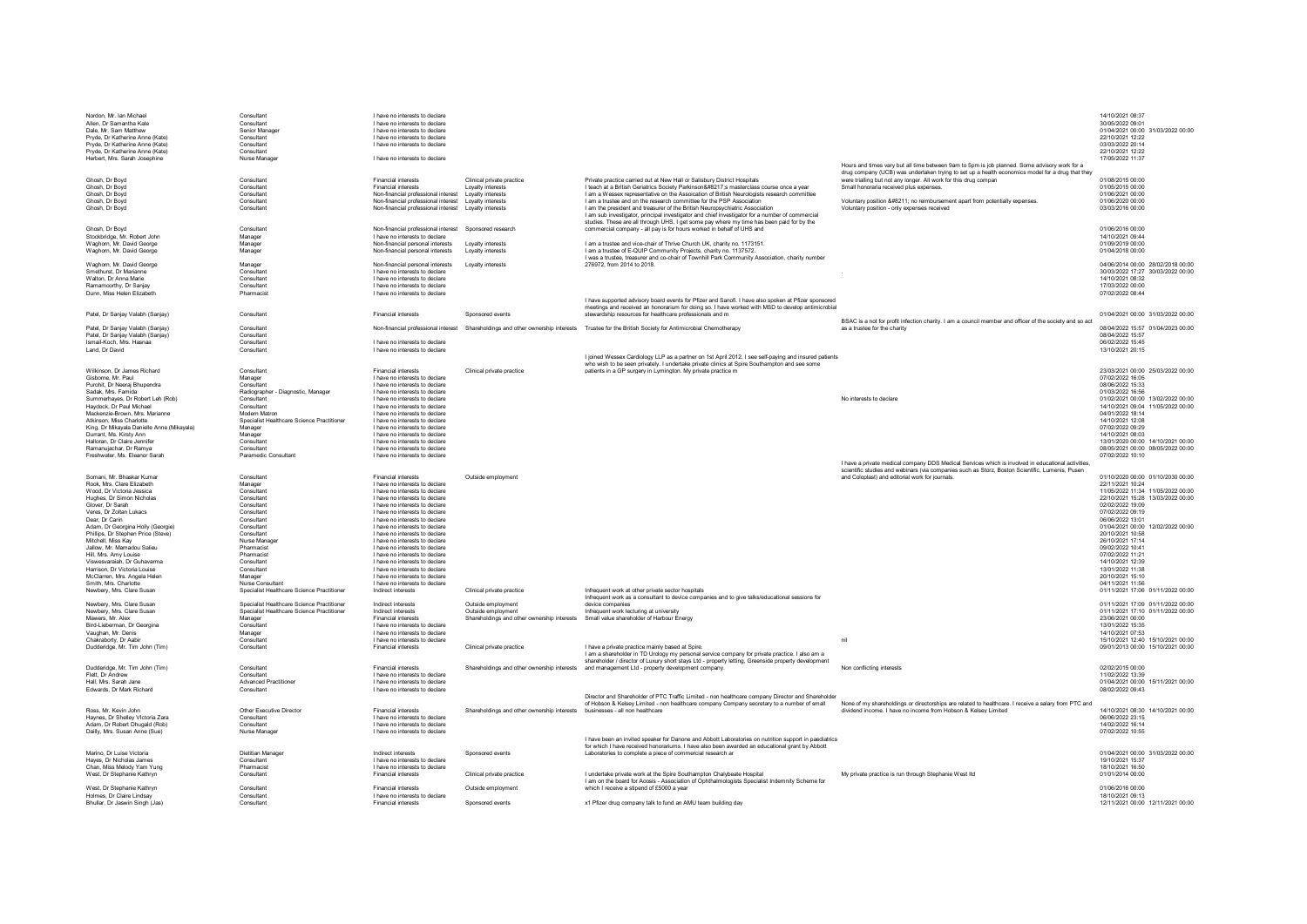|                                                                     |                                                                | Indirect interests                                                                       |                           | Sponsorship to attend virtual European Society for Endocrinology Annual Conference in May 2021 by                                                          |                                                                                                        |                                                       |
|---------------------------------------------------------------------|----------------------------------------------------------------|------------------------------------------------------------------------------------------|---------------------------|------------------------------------------------------------------------------------------------------------------------------------------------------------|--------------------------------------------------------------------------------------------------------|-------------------------------------------------------|
| Bujanova Dr Jana<br>Skubala. Dr Alexandra Stephanie Louise          | Consultant<br>Consultant                                       | I have no interests to declare                                                           | Sponsored events          | Novonordisk                                                                                                                                                |                                                                                                        | 22/05/2021 00:00 26/05/2022 00:00<br>11/04/2022 15:18 |
| Hewertson, Dr Edward Philip                                         | Consultant                                                     | I have no interests to declare                                                           |                           |                                                                                                                                                            |                                                                                                        | 19/10/2020 00:00 18/10/2021 00:00                     |
| Lam. Dr Selina Sai-Mon                                              | Consultant                                                     | I have no interests to declare                                                           |                           |                                                                                                                                                            |                                                                                                        | 09/02/2022 11:45 09/02/2026 00:00                     |
| Marshall, Dr Lucy Ann                                               | Consultant                                                     | I have no interests to declare                                                           |                           |                                                                                                                                                            |                                                                                                        | 07/03/2022 11:07                                      |
| Rathnasabapathi, Dr Devi Priya (Priya)                              | Consultant                                                     | I have no interests to declare                                                           |                           | Nil declaration                                                                                                                                            | Nil declaration                                                                                        | 01/01/2021 00:00 07/02/2022 00:00                     |
| Smith, Mrs. Caroline                                                | Manager                                                        | I have no interests to declare                                                           |                           |                                                                                                                                                            |                                                                                                        | 18/10/2021 11:31                                      |
| Trompetas, Mr. Vasileios (Vas)                                      | Consultant                                                     | Indirect interests                                                                       | Clinical private practice | Private practice at Spire Southampton Hospital                                                                                                             |                                                                                                        | 12/01/2015 00:00                                      |
| Paramanantham, Mr. Kujan Poopalasingam                              | Manager                                                        | I have no interests to declare                                                           |                           |                                                                                                                                                            |                                                                                                        | 14/10/2021 08:28 31/03/2022 00:00                     |
| Gillespie, Dr Jacqueline Anne                                       | Consultant                                                     | I have no interests to declare                                                           |                           |                                                                                                                                                            |                                                                                                        | 22/02/2022 09:28                                      |
| Slaght, Dr Sean Joseph<br>Savage Dr Amy Colette                     | Consultant                                                     | Financial interests<br>I have no interests to declare                                    | Sponsored events          | I have agreed to chair a webinar for Arvelle on refractory epilepsy                                                                                        |                                                                                                        | 30/03/2022 00:00 30/03/2022 00:00<br>30/11/2021 09:55 |
| Chedgy, Mr. Edmund Charles Paul                                     | Applied Psychologist - Clinical<br>Consultant                  | Indirect interests                                                                       | Clinical private practice | Private practice at Wessex Nuffield and Spire Southampton                                                                                                  |                                                                                                        | 01/11/2018 00:00                                      |
| Pitt Mr Adam Charles                                                | Manager                                                        | I have no interests to declare                                                           |                           |                                                                                                                                                            |                                                                                                        | 15/10/2021 16:20                                      |
|                                                                     |                                                                |                                                                                          |                           | Lam employed by Roche Products Ltd to provide jonising radiation risk assessments for submissions                                                          |                                                                                                        |                                                       |
|                                                                     |                                                                |                                                                                          |                           | to research ethics committees. In my professional role at UHS, I do this for other pharmaceutical                                                          |                                                                                                        |                                                       |
| Johnson, Mr. Benjamin Paul (Ben)                                    | Consultant Healthcare Scientist                                | Non-financial professional interest  Outside employment                                  |                           | companies and UHS sponsored studies. I have gained approval                                                                                                |                                                                                                        | 29/09/2021 00:00                                      |
| Townley, Miss Claire Heather Angela                                 | <b>Advanced Practitioner</b>                                   | I have no interests to declare                                                           |                           |                                                                                                                                                            |                                                                                                        | 15/10/2021 07:49 14/10/2022 00:00                     |
| Auer. Dr Elizabeth Morwenna (Liz)                                   | Consultant                                                     | I have no interests to declare                                                           |                           |                                                                                                                                                            |                                                                                                        | 06/02/2022 10:38                                      |
| Famall, Mr. Peter Alan                                              | Manager                                                        | I have no interests to declare                                                           |                           |                                                                                                                                                            |                                                                                                        | 01/04/2021 00:00 31/03/2022 00:00                     |
| Marsh, Mrs. Elisabeth Claire (Claire)                               | <b>Advanced Practitioner</b>                                   | I have no interests to declare                                                           |                           |                                                                                                                                                            |                                                                                                        | 20/10/2021 12:17                                      |
| Chaabane, Mrs. Fiona Lesley<br>Kooner-Evans, Mrs. Sharon Julie Anne | Nurse Consultant<br>Specialist Healthcare Science Practitioner | I have no interests to declare<br>I have no interests to declare                         |                           |                                                                                                                                                            |                                                                                                        | 04/02/2022 19:01 31/12/2022 00:00<br>14/10/2021 08:18 |
| Lown, Dr Robert Nicholas                                            | Consultant                                                     | I have no interests to declare                                                           |                           |                                                                                                                                                            |                                                                                                        | 15/10/2021 10:18                                      |
|                                                                     |                                                                |                                                                                          |                           |                                                                                                                                                            |                                                                                                        |                                                       |
|                                                                     |                                                                |                                                                                          |                           | I am a committee member of the nutrition section of the European Society for Pediatric Research, so                                                        |                                                                                                        |                                                       |
| Johnson, Dr Mark John                                               | Consultant                                                     | Non-financial professional interest    Loyalty interests                                 |                           | occasionally have input into position statement and guidelines concerning neonatal nutrition                                                               |                                                                                                        | 01/09/2015 00:00                                      |
|                                                                     |                                                                |                                                                                          |                           | I am a member of the European Society for Pediatric Gastroenterology, Hepatology and Nutrition,                                                            |                                                                                                        |                                                       |
|                                                                     |                                                                |                                                                                          |                           | and have recently been involved in the revision of their guidelines for the neonatal nutrition                                                             |                                                                                                        |                                                       |
| Johnson, Dr Mark John                                               | Consultant                                                     | Non-financial professional interest  Lovalty interests                                   |                           | requirements of preterm infants                                                                                                                            |                                                                                                        | 01/01/2022 00:00                                      |
|                                                                     |                                                                |                                                                                          |                           | I am the chief investigator and local principle investigator for two studies using a human milk based                                                      |                                                                                                        |                                                       |
|                                                                     |                                                                |                                                                                          |                           | fortifier called NeoKare. These studies are funded by NeoKare UK, who are providing the product for                                                        |                                                                                                        | 01/03/2022 00:00                                      |
| Johnson, Dr Mark John<br>Green, Miss Rosemary Elizabeth (Rosie)     | Consultant                                                     | Non-financial professional interest Sponsored research<br>I have no interests to declare |                           | use in the research for free, and covering the costs                                                                                                       |                                                                                                        | 16/12/2021 17:24                                      |
| Tavlor, Miss Deborah Anne (Debbie)                                  | Manager<br>Pharmacist                                          | I have no interests to declare                                                           |                           |                                                                                                                                                            |                                                                                                        | 15/10/2021 14:46                                      |
| Merrett, Mrs. Nicola (Nicola)                                       | Consultant Healthcare Scientist                                | I have no interests to declare                                                           |                           |                                                                                                                                                            |                                                                                                        | 15/10/2021 12:22 14/10/2022 00:00                     |
|                                                                     |                                                                |                                                                                          |                           | My company DXRT has been liquidated. I still see private patients now only at Spire Southampton.                                                           |                                                                                                        |                                                       |
|                                                                     |                                                                |                                                                                          |                           | Over the last year I have received a bottle of whisky , a bottle of wine some chocolates and biscuits                                                      |                                                                                                        |                                                       |
| Hamilton, Dr Charles Richard                                        | Consultant                                                     | <b>Financial interests</b>                                                               | Clinical private practice | and a hand turned wooden clock.                                                                                                                            |                                                                                                        | 08/02/2022 13:37                                      |
| Rowberry, Dr Claire                                                 | Consultant                                                     | I have no interests to declare                                                           |                           |                                                                                                                                                            |                                                                                                        | 08/02/2022 11:02                                      |
| Sipaul. Dr Fabian                                                   | Consultant                                                     | I have no interests to declare                                                           |                           |                                                                                                                                                            |                                                                                                        | 01/04/2021 00:00 18/10/2021 00:00                     |
| Lees, Dr Jessica Margaret Amanda                                    | Consultant                                                     | I have no interests to declare                                                           |                           |                                                                                                                                                            |                                                                                                        | 10/02/2022 12:24                                      |
| Frame, Mr. Mark Christopher                                         | Consultant                                                     | <b>Financial interests</b>                                                               | Sponsored events          | I carry out teaching for Arthrex an implant company that will pay my time and expenses. I get no<br>financial gain from using or promoting their products. | This is an ongoing role                                                                                | 14/10/2021 09:48 31/12/2023 00:00                     |
|                                                                     |                                                                |                                                                                          |                           | EULAR Annual Congress - virtual attendance sponsored by Lilly BSR Annual Congress - virtual                                                                |                                                                                                        |                                                       |
| Wallis, Dr Dinny Elizabeth Jane                                     | Consultant                                                     | <b>Financial interests</b>                                                               | Sponsored events          | attendance sponsored by Lilly approx.                                                                                                                      |                                                                                                        | 01/04/2021 00:00 31/03/2022 00:00                     |
| Phillips, Mr. Alistair Roberts                                      | Consultant                                                     | Non-financial professional interest  Clinical private practice                           |                           | I have a small private practice!                                                                                                                           |                                                                                                        | 01/10/2016 00:00                                      |
|                                                                     |                                                                |                                                                                          |                           | I have a 2 year contract with Depuy Synthes (J&J) assisting them with the design and development                                                           |                                                                                                        |                                                       |
|                                                                     |                                                                |                                                                                          |                           | of their new distal radius fracture fixation system. It involves "4 or 5 trips" to Switzerland over the two                                                |                                                                                                        |                                                       |
| Phillips Mr Alistair Roberts                                        | Consultant                                                     | Non-financial professional interest  Outside employment                                  |                           | vear period and I am paid per trip for the time I                                                                                                          |                                                                                                        | 01/09/2021 00:00                                      |
|                                                                     |                                                                |                                                                                          |                           | I have been appointed Chief Medical Officer for Ortho Consulting Group (OCG). It is an orthopaedic                                                         |                                                                                                        |                                                       |
|                                                                     |                                                                |                                                                                          |                           | industry consultancy firm. I have a contract of employment (part-time) with them. OCG own a                                                                |                                                                                                        |                                                       |
| Phillips, Mr. Alistair Roberts                                      | Consultant                                                     | Non-financial professional interest  Outside employment                                  |                           | company called Osteotec, from whom the Trauma and Orthopaedic de                                                                                           |                                                                                                        | 07/09/2021 00:00                                      |
| Sivaloganathan, Dr Arjjana Arathi<br>Levett, Dr Denny Zelda Hope    | Consultant<br>Consultant                                       | I have no interests to declare<br><b>Financial interests</b>                             | Clinical private practice | Consultant in Intensive Care Medicine at Spire Healthcare                                                                                                  | I have worked on the critical care unit at the Spire Hospital                                          | 04/02/2022 21:03<br>12/06/2020 00:00                  |
|                                                                     |                                                                |                                                                                          |                           | I am married to Professor Michael Grocott who is a professor of anaesthesia and intensive care                                                             |                                                                                                        |                                                       |
| Levett, Dr Denny Zelda Hope                                         | Consultant                                                     | Indirect interests                                                                       | Lovalty interests         | medicine at UHS and the University of southampton                                                                                                          | This is ongoing                                                                                        | 01/09/2015 00:00                                      |
| Levett, Dr Denny Zelda Hope                                         | Consultant                                                     | Non-financial professional interest                                                      | Loyalty interests         | Chair of Perioperative Exercise Testing Society                                                                                                            | Not for profit organisation                                                                            | 03/05/2015 00:00                                      |
| Patel, Dr Janisha (Jan)                                             | Consultant                                                     | <b>Financial interests</b>                                                               | Outside employment        | Endoscopy insourcing                                                                                                                                       | I have worked at weekends for endoscopy insourcing companies.                                          | 20/11/2020 00:00 15/10/2021 00:00                     |
|                                                                     |                                                                |                                                                                          |                           |                                                                                                                                                            |                                                                                                        |                                                       |
| Patel Dr Janisha (Jan)                                              | Consultant                                                     | <b>Financial interests</b>                                                               | Snonsored events          | <b>ECHOSENS Liver Health Platform Focus group</b>                                                                                                          | 3 hour meeting to discuss how Echosens can help detect patients liver fibrosis in the community        | 23/09/2021 00:00 23/09/2021 00:00                     |
|                                                                     |                                                                |                                                                                          |                           | Lead clinician for paediatric long covid servee for HIPS region. Honary contract held with Solent for                                                      |                                                                                                        |                                                       |
| Alderton Dr Mark Vernon                                             | Consultant                                                     | Non-financial nersonal interests                                                         | Outside employment        | this service                                                                                                                                               | On going appointment                                                                                   | 08/06/2021 00:00                                      |
| Alderton Dr Mark Vernon                                             | Consultant                                                     | Non-financial professional interest  Outside employment                                  |                           | Designated doctor for child deaths for Hampshire, isle of Wight, Portsmouth and Southampton.                                                               | No real conflict of interest                                                                           | 11/02/2020 00:00                                      |
| Perez-Sanchez, Miss Cristina                                        | Pharmacist                                                     |                                                                                          |                           | Employed via HIS ICS                                                                                                                                       |                                                                                                        |                                                       |
| De Wet, Mrs. Sanet                                                  | Speech and Language Therapist                                  | I have no interests to declare<br>I have no interests to declare                         |                           |                                                                                                                                                            |                                                                                                        | 20/10/2021 15:54<br>14/10/2021 10:06                  |
| Jones, Mrs. Helen                                                   | Nurse Consultant                                               | I have no interests to declare                                                           |                           |                                                                                                                                                            |                                                                                                        | 14/10/2021 08:15                                      |
| Amonoo-Kuofi, Mr. Kwamena                                           | Consultant                                                     | I have no interests to declare                                                           |                           |                                                                                                                                                            |                                                                                                        | 01/10/2020 00:00 14/10/2021 00:00                     |
| Crawford, Ms. Gillian Susanne                                       | Nurse Consultan                                                | I have no interests to declare                                                           |                           |                                                                                                                                                            |                                                                                                        | 15/10/2021 16:50                                      |
|                                                                     |                                                                |                                                                                          |                           | I am an editor for two text books published by Royal Pharmaceutical Society (Introducing Palliative                                                        |                                                                                                        |                                                       |
|                                                                     |                                                                |                                                                                          |                           | Care and Palliative Care Formulary). I have an editorial contract and receive royalties but am not                                                         |                                                                                                        |                                                       |
| Stark Toller, Dr Claire Ann<br>Dedman, Dr Karen Louise              | Consultant                                                     | Financial interests<br>I have no interests to declare                                    | Loyalty interests         | employed by the publishers nor do I receive commission                                                                                                     | Ahove                                                                                                  | 20/02/2007 00:00 20/02/2022 00:00<br>14/10/2021 08:52 |
|                                                                     | Senior Manager                                                 |                                                                                          |                           |                                                                                                                                                            | I have no current, or previous declarations of interest to declare and do not see this changing at any |                                                       |
| Bayreuther, Dr Jane Louise                                          | Consultant                                                     | I have no interests to declare                                                           |                           |                                                                                                                                                            | point in the future.                                                                                   | 05/01/2015 00:00 19/01/2022 00:00                     |
| Pond, Miss Emily Louise                                             | Counsellor                                                     | I have no interests to declare                                                           |                           |                                                                                                                                                            |                                                                                                        | 14/10/2021 08:53                                      |
|                                                                     |                                                                |                                                                                          |                           |                                                                                                                                                            | As above. No financial gifts received. No positions within UHS, or private practice, with influence in |                                                       |
| Lewis, Dr Rhys Thomas                                               | Consultant                                                     | Non-financial personal interests                                                         | Hospitality               | Cornorate bospitality day at Goodwood races provided by Nuffield Hospital                                                                                  | Nuffield Hospital                                                                                      | 28/07/2021 00:00 28/07/2021 00:00                     |
| Boulos Mr Nabil Adel Aziz                                           | Pharmacist                                                     | I have no interests to declare                                                           |                           |                                                                                                                                                            |                                                                                                        | 19/10/2021 15:23                                      |
| Inzerillo, Dr Dario                                                 | Consultant                                                     | Non-financial professional interest  Clinical private practice                           |                           |                                                                                                                                                            |                                                                                                        | 05/02/2017 00:00                                      |
| Davidson, Dr Sarah Louise                                           | Consultant                                                     | I have no interests to declare                                                           |                           |                                                                                                                                                            |                                                                                                        | 23/10/2021 11:55                                      |
| Seifalian, Dr Said                                                  | Consultant                                                     | I have no interests to declare                                                           |                           |                                                                                                                                                            |                                                                                                        | 15/10/2021 13:35                                      |
| Van der Star, Dr Richard<br>Turl, Mrs. Sarah Jane                   | Consultant<br>Manager                                          | I have no interests to declare<br>I have no interests to declare                         |                           |                                                                                                                                                            |                                                                                                        | 19/11/2021 15:59<br>01/02/2022 14:36                  |
| Cahill, Mr. Ross Anthony (Ross)                                     | Manager                                                        | I have no interests to declare                                                           |                           |                                                                                                                                                            |                                                                                                        | 01/06/2021 00:00                                      |
|                                                                     |                                                                |                                                                                          |                           | Dr Falk Pharma UK Limited Honoraria was paid for Speaking (1 hour) at the SING Nurse Meeting on                                                            |                                                                                                        |                                                       |
| Kim, Mrs. Yun Jung                                                  |                                                                | Financial interests                                                                      | Outside employment        | Steroids in IBD at Virtual on 25/11/2021.                                                                                                                  |                                                                                                        | 25/11/2021 00:00                                      |
|                                                                     | Pharmacis                                                      |                                                                                          |                           |                                                                                                                                                            |                                                                                                        |                                                       |
|                                                                     |                                                                |                                                                                          |                           | Swedish Orphan Biovitrum LTD Honoraria was paid for an internal Q&A event (1 hour) to occur via                                                            |                                                                                                        |                                                       |
| Kim, Mrs. Yun Jung                                                  | Pharmacist                                                     | Financial interests                                                                      | Outside employment        | webinar on the role of the hepatology pharmacist 21st of February, 2022.                                                                                   |                                                                                                        | 21/02/2022 00:00                                      |
| Shallcross, Mr. Timothy Martin                                      | Pharmacist                                                     | I have no interests to declare                                                           |                           |                                                                                                                                                            |                                                                                                        | 07/02/2022 10:56                                      |
| Forster, Dr Daniel James (Dan)                                      | Consultant                                                     | I have no interests to declare                                                           |                           |                                                                                                                                                            |                                                                                                        | 18/10/2021 09:44                                      |
| Williams, Miss Lauren                                               | Pharmacist                                                     | I have no interests to declare                                                           |                           |                                                                                                                                                            |                                                                                                        | 14/10/2021 11:44                                      |
| Macfarlane, Dr Carolyn Joanna                                       | Consultant                                                     | I have no interests to declare                                                           |                           |                                                                                                                                                            |                                                                                                        | 05/02/2022 13:27                                      |
| Patel, Dr Dharmini (Dee)<br>Michopoulou, Dr Sofia                   | Consultant<br><b>Consultant Healthcare Scientist</b>           | I have no interests to declare<br>I have no interests to declare                         |                           | Nil                                                                                                                                                        |                                                                                                        | 08/02/2022 11:47<br>18/10/2021 10:11                  |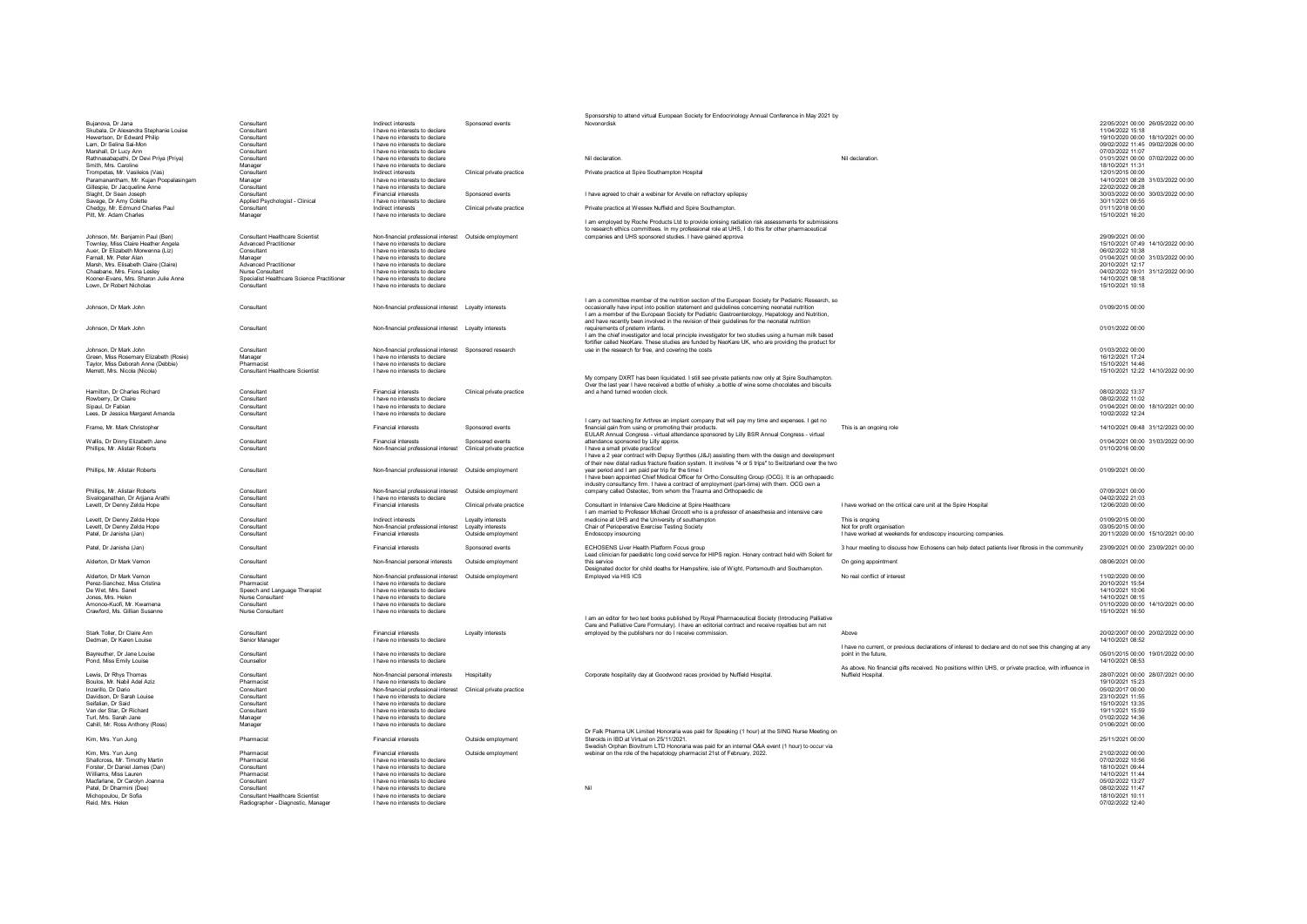|                                                                         |                                                       |                                                                  |                                      | I work as a genetic counsellor for GeneHealthUK, which is part of Check4Cancer. This is a private<br>genetic counselling/testing company. I am on a zero hours contract, and work ad hoc for the                   |                                                                                                       |                                                                        |
|-------------------------------------------------------------------------|-------------------------------------------------------|------------------------------------------------------------------|--------------------------------------|--------------------------------------------------------------------------------------------------------------------------------------------------------------------------------------------------------------------|-------------------------------------------------------------------------------------------------------|------------------------------------------------------------------------|
| Melville, Ms. Athalie Amelia Douglas                                    | Counsellor                                            | Non-financial professional interest Clinical private practice    |                                      | company<br>Pharmacomos supported a trial that I ran in 2018, the results of which are just about to be published I have not gained financially personally from this sponsorship it was purely to fund the research |                                                                                                       | 06/04/2015 00:00 04/02/2022 00:00                                      |
| Plumb. Dr James Oliver Mark (Jamie)                                     | Consultant                                            | Indirect interests                                               | Sponsored research                   | now.                                                                                                                                                                                                               |                                                                                                       | 01/02/2018 00:00 20/10/2021 00:00                                      |
| Ratcliff, Dr Frank Giles                                                | Manager                                               | I have no interests to declare                                   |                                      | nothing to declare                                                                                                                                                                                                 | Nothing to declare                                                                                    | 07/02/2021 00:00 07/02/2022 00:00                                      |
| Banger Mr Kevin Leslie                                                  | Maintenance Craftsperson                              | I have no interests to declare                                   |                                      | N/A                                                                                                                                                                                                                | N/A                                                                                                   | 23/02/2022 08:26 23/02/2023 00:00                                      |
| White Mr Gary James                                                     | Maintenance Craftsperson                              | I have no interests to declare                                   |                                      |                                                                                                                                                                                                                    |                                                                                                       | 01/04/2021 00:00 31/03/2022 00:00                                      |
| Denton, Mrs. Sally-Ann (Sally-Ann)<br>Thomsen Miss Jeneen               | <b>Dietitian Manager</b><br>Manager                   | I have no interests to declare<br>I have no interests to declare |                                      |                                                                                                                                                                                                                    |                                                                                                       | 21/10/2021 15:14<br>31/03/2021 00:00 31/03/2022 00:00                  |
| Pousios, Dr Dimitrios                                                   | Consultant                                            | I have no interests to declare                                   |                                      |                                                                                                                                                                                                                    |                                                                                                       | 04/02/2021 00:00 04/02/2022 00:00                                      |
|                                                                         |                                                       |                                                                  |                                      | have either received research grants, honoraria to speak at, chair and attend meetings or                                                                                                                          | Generally thee support provide has been to attend conferences or fund research. I do not hold shares  |                                                                        |
|                                                                         |                                                       |                                                                  |                                      | liaised/received educational material from representatives of the following companies over the last 20 (directly) in any companies providing health care resources of any kind to the NHS or other like            |                                                                                                       |                                                                        |
| Birch, Mr. Brian Robert Peter                                           | Consultant                                            | Financial interests                                              | Sponsored events                     | years: · Astellas · Pfizer · Ipsen · Glaxo Smith Kline · Sanof                                                                                                                                                     | companies. I have a Private Practice based at the Wessex                                              | 07/02/2002 00:00                                                       |
| O'Grady. Miss Mairead Elizabeth<br>Kiss-Csenki Dr Annamaria (Annamarie) | Pharmacis<br>Consultant                               | I have no interests to declare<br>I have no interests to declare |                                      |                                                                                                                                                                                                                    |                                                                                                       | 14/10/2021 10:14<br>03/05/2022 14:59                                   |
| Hood, Miss Lucinda Jane (Luci)                                          | Manager                                               | I have no interests to declare                                   |                                      |                                                                                                                                                                                                                    |                                                                                                       | 07/02/2022 13:44                                                       |
|                                                                         |                                                       |                                                                  |                                      | I undertake Private Histopathology Services at Spire Southampton Hospital and Wessex Nuffield                                                                                                                      |                                                                                                       |                                                                        |
|                                                                         |                                                       |                                                                  |                                      | Hospital. I report cases for Backlogs and Source Bioscience who are private companies offering                                                                                                                     |                                                                                                       |                                                                        |
| Theaker, Dr Jeffrey Michael                                             | Consultant                                            | <b>Financial interests</b>                                       | Clinical private practice            | services to NHS Departments who are short-staffed. I spend about 1                                                                                                                                                 | In my opinion, this private practice does not impact on my NHS work for UHS                           | 23/02/2022 10:11                                                       |
| Griffiths. Dr Elizabeth (Liz)                                           | Consultant                                            | I have no interests to declare                                   |                                      |                                                                                                                                                                                                                    |                                                                                                       | 17/02/2022 17:55<br>15/02/2022 14:08                                   |
| Wilkins, Mrs. Hannah Myfanwy                                            | Physiotherapist Manager                               | I have no interests to declare                                   |                                      | Undertake 2 hours of private radiology @ Spire - Monday 9-11 - in job plan Undertake 3 hrs of private                                                                                                              |                                                                                                       |                                                                        |
|                                                                         |                                                       |                                                                  |                                      | radiology @ WNH 6-9 on Thursdays Acting as interim lead for the South East Imaging Academy & Start date for Academy Lead 1.6.21 & adviser from November 2021 All other aspects long term,                          |                                                                                                       |                                                                        |
| Rubin Dr Caroline Moira Elizabeth                                       | Consultant                                            | I have no interests to declare                                   |                                      | Adviser to HEE for the same - 2 PAs, currently unfunded. End                                                                                                                                                       | unchanged & ongoing                                                                                   | 07/02/2022 12:02                                                       |
| McKoy, Mrs. Julie (Jules)                                               | Modern Matron                                         | I have no interests to declare                                   |                                      |                                                                                                                                                                                                                    |                                                                                                       | 04/04/2016 00:00 14/10/2021 00:00                                      |
| Paras Chavez, Dr Carolina                                               | Manager                                               | I have no interests to declare                                   |                                      | No conflict of interest to declare                                                                                                                                                                                 | <b>NIL</b>                                                                                            | 01/04/2020 00:00 27/10/2021 00:00                                      |
| Mott-Burton, Mrs. Pamela Anne<br>Choudhury, Dr Mohammed Tanbirul        | Maintenance Craftsperson<br>Consultant                | I have no interests to declare<br><b>Financial interests</b>     | Sponsored events                     | Monetary gift from Pfizer for speaking to primary and secondary care                                                                                                                                               |                                                                                                       | 14/10/2021 11:07<br>06/05/2022 00:00 06/05/2022 00:00                  |
| Choudhury, Dr Mohammed Tanbirul                                         | Consultant                                            | <b>Financial interests</b>                                       | Sponsored events                     | VTE update for Pfizer                                                                                                                                                                                              | monetary honoraria for speaking                                                                       | 06/10/2020 00:00 06/10/2020 00:00                                      |
| Choudhury, Dr Mohammed Tanbirul                                         | Consultant                                            | <b>Financial interests</b>                                       | Sponsored events                     | virtual talk for Bayer                                                                                                                                                                                             | monetary honoraria for speaking                                                                       | 23/10/2020 00:00 23/10/2020 00:00                                      |
| Choudhury, Dr Mohammed Tanbirul                                         | Consultant                                            | <b>Financial interests</b>                                       | Sponsored events                     | VTF for Pfizer                                                                                                                                                                                                     | monetary honoraria for speaking                                                                       | 10/05/2021 00:00 10/05/2021 00:00                                      |
| Choudhury, Dr Mohammed Tanbirul                                         | Consultant                                            | <b>Financial interests</b>                                       | Sponsored events                     | VTE update for Pfizer                                                                                                                                                                                              | monetary honoraria for speaking                                                                       | 13/07/2021 00:00 13/07/2021 00:00                                      |
| Choudhury, Dr Mohammed Tanbirul                                         | Consultant                                            | <b>Financial interests</b>                                       | Sponsored events                     | VTF undate for Pfizer                                                                                                                                                                                              | monetary honoraria for speaking                                                                       | 15/07/2021 00:00 15/07/2021 00:00                                      |
| Choudhury, Dr Mohammed Tanbirul<br>Choudhury, Dr Mohammed Tanbirul      | Consultant<br>Consultant                              | <b>Financial interests</b><br>Financial interests                | Sponsored events<br>Sponsored events | VTE webex for Pfizer<br>monetary gift from Bayer PLC for speaking to GP surgery about DOAC                                                                                                                         | monetary honoraria for speaking                                                                       | 05/11/2020 00:00 05/11/2020 00:00<br>18/05/2022 00:00 18/05/2022 00:00 |
|                                                                         |                                                       |                                                                  |                                      | Received honoraria from Pfizer and Abbvie for sponsored talks at clinical meetings + speaker                                                                                                                       |                                                                                                       |                                                                        |
| O'Driscoll, Dr Daniel Anthony (Danny)                                   | Consultant                                            | Financial interests                                              | Sponsored events                     | training                                                                                                                                                                                                           |                                                                                                       | 05/02/2022 20:53 31/03/2022 00:00                                      |
| Hollingworth, Dr Thomas William (Tom)                                   | Consultant                                            | I have no interests to declare                                   |                                      |                                                                                                                                                                                                                    |                                                                                                       | 13/10/2021 20:06                                                       |
| Kharbanda, Dr Mira                                                      | Consultant                                            | I have no interests to declare                                   |                                      |                                                                                                                                                                                                                    |                                                                                                       | 14/10/2021 09:56                                                       |
| Ullah, Dr Wagas                                                         | Consultant                                            | <b>Financial interests</b>                                       | Clinical private practice            | Private practice through Heart Rhythm Clinic<br>Proctoring and educational for Biosense Webster Not sure if this counts as 'Outside Employment'                                                                    |                                                                                                       | 17/10/2017 00:00                                                       |
| Ullah, Dr Waqas                                                         | Consultant                                            | Financial interests                                              | Outside employment                   | but this was paid activity                                                                                                                                                                                         |                                                                                                       | 17/08/2017 00:00                                                       |
| Ullah, Dr Waqas                                                         | Consultant                                            | Indirect interests                                               | Sponsored research                   | Research Funding for studies by Boston Scientific and Biosense Webster                                                                                                                                             |                                                                                                       | 17/01/2019 00:00                                                       |
| Gill, Mrs. Jagdip Kaur (Jagdip)                                         | Manager                                               | I have no interests to declare                                   |                                      |                                                                                                                                                                                                                    |                                                                                                       | 29/11/2021 22:03                                                       |
|                                                                         |                                                       |                                                                  |                                      | I have practice privileges at Spire Southampton, Optegra Whitley and Optegra Surrey I have done                                                                                                                    |                                                                                                       |                                                                        |
| Gupta, Dr Bhaskar                                                       | Consultant                                            | Financial interests                                              | Clinical private practice            | NHS Wait list initiative at Optegra, Medical Eye Clinic Exeter and New Medica Bristol. I have no<br>conference/meeting sponsorship to declare                                                                      |                                                                                                       | 01/01/2021 00:00 31/12/2021 00:00                                      |
|                                                                         |                                                       |                                                                  |                                      | I am affiliated to Spire hospital, Southampton although I don't do any private work there under my                                                                                                                 |                                                                                                       |                                                                        |
| Srinivasan, Dr Badrinarayanan                                           | Consultant                                            | Financial interests                                              | Clinical private practice            | name                                                                                                                                                                                                               |                                                                                                       | 05/05/2022 13:04 06/05/2026 00:00                                      |
| Winderbank-Scott, Dr Donna Lynn Patricia                                | Consultant                                            | I have no interests to declare                                   |                                      |                                                                                                                                                                                                                    |                                                                                                       | 27/01/2022 13:22 01/03/2022 00:00                                      |
| Kumaran, Dr Anitha                                                      | Consultant                                            | I have no interests to declare                                   |                                      |                                                                                                                                                                                                                    |                                                                                                       | 01/01/2021 00:00 31/08/2022 00:00                                      |
| Carter, Dr Alison Heather (Ally)                                        | Consultant<br>Consultant                              | I have no interests to declare<br>I have no interests to declare |                                      |                                                                                                                                                                                                                    |                                                                                                       | 13/02/2022 14:36                                                       |
| Monteiro Barros E Carvalhosa, Dr Ana<br>Hazlett Mrs Lisa                | Manager                                               | I have no interests to declare                                   |                                      |                                                                                                                                                                                                                    |                                                                                                       | 21/07/2021 00:00 31/01/2022 00:00<br>30/11/2021 07:52                  |
|                                                                         |                                                       |                                                                  |                                      | One-time receipt of cheque to value of £152 payable to myself from Mortuary Fund. Mortuary fund                                                                                                                    |                                                                                                       |                                                                        |
|                                                                         |                                                       |                                                                  |                                      | accrues voluntary donations from various/multiple external bodies (namely funeral directors) to UHS                                                                                                                |                                                                                                       |                                                                        |
| Broadbent, Miss Bethany (Beth)                                          | Specialist Healthcare Science Practitioner            | Financial interests                                              | Gifte                                | mortuary in recognition of additional assistance provided t                                                                                                                                                        |                                                                                                       | 01/04/2021 00:00 31/03/2022 00:00                                      |
| Bull, Mr. Colin Lawrenc                                                 | Manage                                                | <b>Financial interests</b>                                       | Outside employment                   | Ad-Hoc employment as training provider for Asbestos related courses                                                                                                                                                | Approximately 1 course per year. Zero courses in 2020/2021                                            | 03/11/2021 11:24 03/11/2022 00:00                                      |
| Hollis, Mr. Peter Gordon (Pete)<br>Hall, Mrs. Lisa                      | Specialist Healthcare Science Practitioner<br>Manager | I have no interests to declare<br>I have no interests to declare |                                      |                                                                                                                                                                                                                    |                                                                                                       | 08/02/2022 08:57<br>07/02/2022 14:01                                   |
|                                                                         |                                                       |                                                                  |                                      |                                                                                                                                                                                                                    | After discussion with Karen Flahery, Associate Director of Corporate Affairs, on 14th October 2021, a |                                                                        |
| Thorpe, Mr. Asa                                                         | Manager                                               | I have no interests to declare                                   |                                      |                                                                                                                                                                                                                    | nil return was recorded.                                                                              | 14/10/2021 13:16                                                       |
| Sladen, Mr. Joseph Neil (Joe)                                           | Manager                                               | I have no interests to declare                                   |                                      |                                                                                                                                                                                                                    |                                                                                                       | 14/10/2021 11:46                                                       |
| Smith, Dr Nicola                                                        | Consultant                                            | I have no interests to declare                                   |                                      |                                                                                                                                                                                                                    |                                                                                                       | 07/02/2022 09:03                                                       |
|                                                                         |                                                       |                                                                  |                                      | Delivered total of 2 x2 hour lectures to General practice CCG since August 2021 on general<br>dermatology topics (purely educational) in the evenings in my own time (outside working hours).                      |                                                                                                       |                                                                        |
| Suarez Martinez-Falero, Dr Beatriz                                      | Consultant                                            | Financial interests                                              | Lovalty interests                    | These were sponsored by Leo Pharmaceutical and I received an honora                                                                                                                                                | I am scheduled to deliver one further such lecture in a months time.                                  | 16/08/2021 00:00                                                       |
|                                                                         |                                                       |                                                                  |                                      |                                                                                                                                                                                                                    |                                                                                                       |                                                                        |
| Suarez Martinez-Falero, Dr Beatriz                                      | Consultant                                            | <b>Financial interests</b>                                       | Loyalty interests                    | Occasional surveys undertaken through M3 Global research platform for paid market research.                                                                                                                        |                                                                                                       | 15/02/2022 10:58                                                       |
|                                                                         |                                                       |                                                                  |                                      | Participation in a study by skin analytics group reviewing dermoscopic images and providing my                                                                                                                     |                                                                                                       |                                                                        |
| Suarez Martinez-Ealero, Dr Beatriz                                      | Consultant                                            | <b>Financial interests</b>                                       | Loyalty interests                    | professional judgement. This project is paid for by the company and has taken me approximately 3<br>hours, outside nhs working hours. The work is very interesting                                                 |                                                                                                       | 10/02/2022 00:00                                                       |
| De Sousa, Mr. Luis Martin (Martin)                                      | Senior Manager                                        | I have no interests to declare                                   |                                      |                                                                                                                                                                                                                    |                                                                                                       | 29/10/2021 13:58                                                       |
| Okubadejo, Ms. Tinuade Janine Feyisola (Tinu)                           | Manager                                               | I have no interests to declare                                   |                                      |                                                                                                                                                                                                                    |                                                                                                       | 15/10/2021 10:29 14/10/2022 00:00                                      |
| Clarke, Mr. Nael Abdulhakim                                             | Senior Manager                                        | I have no interests to declare                                   |                                      | <b>NIL Declarations</b>                                                                                                                                                                                            |                                                                                                       | 31/03/2021 00:00 01/04/2021 00:00                                      |
| Appleby, Miss Kimberley Rachel                                          | Manager                                               | I have no interests to declare                                   |                                      |                                                                                                                                                                                                                    |                                                                                                       | 08/11/2021 08:08                                                       |
| Lee, Dr Emma Victoria                                                   | Applied Psychologist - Clinical                       | I have no interests to declare                                   |                                      |                                                                                                                                                                                                                    | An employee of NHSP left a bottle in my office when she moved away from our account. I believe it     | 14/10/2021 08:25                                                       |
|                                                                         |                                                       |                                                                  |                                      |                                                                                                                                                                                                                    | was purchased personally rather than through NHSP. I will be asking the Hospital Charity if they can  |                                                                        |
| Carter, Miss Brenda Nina                                                | Other Executive Director                              | Indirect interests                                               | Gifts                                | Bottle of ain worth c.£16                                                                                                                                                                                          | take this as a donation for their next raffle. If not                                                 | 03/08/2021 17:09 03/08/2021 00:00                                      |
|                                                                         |                                                       |                                                                  |                                      | Recruitment supplier delivered cakes and 2 bottles of port to the HR team at Christmas. I have                                                                                                                     |                                                                                                       |                                                                        |
| Carter. Miss Brenda Nina                                                | Other Executive Director                              | Indirect interests                                               | Gifts                                | donated the port to the Hospital Charity for their next raffle.                                                                                                                                                    |                                                                                                       | 17/12/2021 00:00 17/12/2021 00:00                                      |
| Rosser, Dr Andrew James Vaughan                                         | Consultant                                            | I have no interests to declare                                   |                                      |                                                                                                                                                                                                                    |                                                                                                       | 11/09/2017 00:00 14/10/2021 00:00                                      |
|                                                                         |                                                       |                                                                  |                                      | Anaesthesia services at Nuffield Health Wessex hospital for general surgery. Variable commitment-<br>average 6 sessions per year. Address: Nuffield Health Wessex Hospital, Winchester Road,                       |                                                                                                       |                                                                        |
| Sandys. Dr Stephen Charles                                              | Consultant                                            | Financial interests                                              | Clinical private practice            | Chandler's Ford, Eastleigh, SO53 2DW                                                                                                                                                                               |                                                                                                       | 01/11/2019 00:00                                                       |
|                                                                         |                                                       |                                                                  |                                      | Anaesthesia services provided at Spire Southampton hospital for mostly cardiac and general surgery.                                                                                                                |                                                                                                       |                                                                        |
|                                                                         |                                                       |                                                                  |                                      | Variable commitment- average 3 sessions per month Address: Spire Southampton Hospital,                                                                                                                             |                                                                                                       |                                                                        |
| Sandys, Dr Stephen Charles                                              | Consultant                                            | <b>Financial interests</b>                                       | Clinical private practice            | Chalybeate Close, Southampton. SO16 6UY                                                                                                                                                                            |                                                                                                       | 01/11/2019 00:00                                                       |
|                                                                         |                                                       |                                                                  |                                      | Anaesthetic services provided to Practice Plus Group Surgical Centre, St Marys Portsmouth                                                                                                                          |                                                                                                       |                                                                        |
| Sandys. Dr Stephen Charles                                              | Consultant                                            | <b>Financial interests</b>                                       | Clinical private practice            | Address: Milton Road, Milton, Portsmouth, Hampshire. PO3 6DW Usually 1-3 days per month                                                                                                                            |                                                                                                       | 01/09/2021 00:00                                                       |
| Fairhurst, Dr Joanna Jadwiga                                            | Consultant                                            | I have no interests to declare                                   |                                      |                                                                                                                                                                                                                    |                                                                                                       | 14/10/2021 08:00                                                       |
| Banfield, Mr. Ellis Charles                                             | Manager                                               | I have no interests to declare                                   |                                      |                                                                                                                                                                                                                    |                                                                                                       | 30/11/2021 07:56                                                       |
| Godfrey, Mr. John Arthur Charles                                        | Manager                                               | I have no interests to declare                                   |                                      |                                                                                                                                                                                                                    |                                                                                                       | 01/04/2021 00:00 31/03/2022 00:00                                      |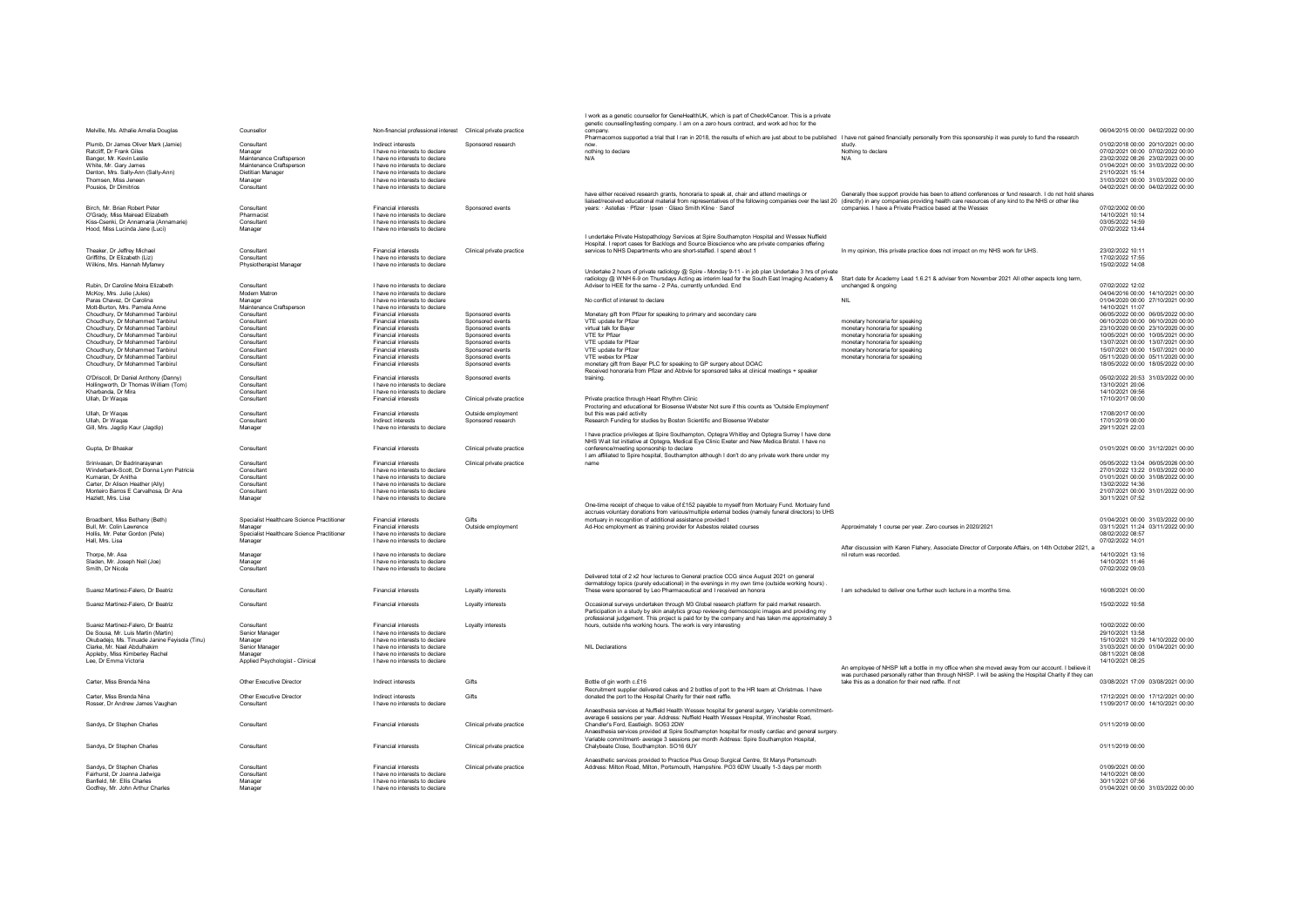|                                                                                |                                            |                                                                  |                                                                              | Due to my wife taking up a position as Head of Finance with Corrigenda (a contractor used by and<br>known to the UHS Trust and also by HHFT Trust) I believe there may be a risk of conflict of interest |                                                                                                                                                                                                             |                                                                        |
|--------------------------------------------------------------------------------|--------------------------------------------|------------------------------------------------------------------|------------------------------------------------------------------------------|----------------------------------------------------------------------------------------------------------------------------------------------------------------------------------------------------------|-------------------------------------------------------------------------------------------------------------------------------------------------------------------------------------------------------------|------------------------------------------------------------------------|
| Godfrey, Mr. John Arthur Charles                                               | Manager                                    | Financial interests                                              | Lovalty interests                                                            | and therefore I will not be involved either, directly or                                                                                                                                                 |                                                                                                                                                                                                             | 01/04/2022 00:00                                                       |
| Broughton, Mr. Stuart Anthony                                                  | Manager                                    | I have no interests to declare                                   |                                                                              |                                                                                                                                                                                                          |                                                                                                                                                                                                             | 14/10/2020 00:00 14/10/2021 00:00                                      |
| Clark, Ms. Georgina Sophie                                                     | Maintenance Craftsperson                   | I have no interests to declare                                   |                                                                              |                                                                                                                                                                                                          |                                                                                                                                                                                                             | 08/02/2022 09:53                                                       |
| Kerton, Dr Matthew Charles Spencer (Matt)<br>Spiller Miss Kelly Louise (Kelly) | Consultant                                 | I have no interests to declare                                   |                                                                              |                                                                                                                                                                                                          |                                                                                                                                                                                                             | 14/09/2020 00:00 03/11/2021 00:00<br>02/11/2021 10:12                  |
| Payne, Dr Geoffrey Stephen                                                     | Manager<br>Specialist Healthcare Scientist | I have no interests to declare<br>I have no interests to declare |                                                                              |                                                                                                                                                                                                          |                                                                                                                                                                                                             | 19/10/2021 09:01                                                       |
| Simpson Mr Thomas                                                              | Manager                                    | I have no interests to declare                                   |                                                                              |                                                                                                                                                                                                          |                                                                                                                                                                                                             | 08/03/2022 16:43                                                       |
|                                                                                |                                            |                                                                  |                                                                              | The London Genetics Centre, 90 Sloane Street, Chelsea, London SW1X 9PQ Clinical Genetics 2                                                                                                               |                                                                                                                                                                                                             |                                                                        |
| Side, Dr Lucy Elizabeth                                                        | Consultant                                 | <b>Financial interests</b>                                       | Clinical private practice                                                    | hours per week                                                                                                                                                                                           |                                                                                                                                                                                                             | 05/11/2021 16:42                                                       |
| Holtby, Mrs. Sarah Jane                                                        | Manager                                    | <b>Financial interests</b>                                       | Donations                                                                    | Honorarium received from JAZZ Pharmaceuticals for delivering a Quality Educational Event for their<br>staff                                                                                              | 9.30-11.30 Teams Educational session. (Time taken as Time owing ie A/L)                                                                                                                                     | 22/11/2021 00:00                                                       |
|                                                                                |                                            |                                                                  |                                                                              | Jazz Pharma: VOD Advisory Panel Critical components of Care Quality Matters Advisory Board                                                                                                               | During Annual leave I took part in an Advisory Board Meeting (3 hours) for JAZZ Pharma . I was                                                                                                              |                                                                        |
| Holtby, Mrs. Sarah Jane                                                        | Manager                                    | <b>Financial interests</b>                                       | Donations                                                                    | Honorarium received                                                                                                                                                                                      | advising on Quality Matters and was paid an honorarium for my time                                                                                                                                          | 29/07/2021 00:00                                                       |
| Barry, Mr. Matthew John                                                        | Consultant                                 | I have no interests to declare                                   |                                                                              |                                                                                                                                                                                                          |                                                                                                                                                                                                             | 14/10/2021 09:18                                                       |
| Herbert, Mrs. Lesley<br>Baker, Mr. Peter Stuart                                | Manager<br>Other Executive Director        | I have no interests to declare<br>I have no interests to declare |                                                                              |                                                                                                                                                                                                          |                                                                                                                                                                                                             | 18/10/2021 13:43<br>21/10/2021 11:25                                   |
|                                                                                |                                            |                                                                  |                                                                              | I am now a director of RUM - 'Really Useful Models'. This is a company limited by guarantee aiming                                                                                                       |                                                                                                                                                                                                             |                                                                        |
|                                                                                |                                            |                                                                  |                                                                              | to solve problems at scale within the NHS in an open-source fashion. For the hospital, it probably                                                                                                       |                                                                                                                                                                                                             |                                                                        |
| Stammers, Dr Matthew Harvey (Matt)                                             | Consultant                                 | <b>Financial interests</b>                                       | Shareholdings and other ownership interests                                  | represents more of a coincidence of interests rather than                                                                                                                                                |                                                                                                                                                                                                             | 31/01/2022 00:00                                                       |
|                                                                                |                                            |                                                                  |                                                                              | I have a minor shareholding in Bold health - post-dilution this is I believe now 1% of the company<br>(although they got very behind on sorting out the legal aspects). I started working with them as a | I now only have informal ad-hoc contact with them and try very hard not to let my historical affiliation                                                                                                    |                                                                        |
| Stammers. Dr Matthew Harvey (Matt)                                             | Consultan                                  | <b>Financial interests</b>                                       | Shareholdings and other ownership interests                                  | medical advisor in 2018 and stopped working with them in                                                                                                                                                 | with them affect my clinical practice.                                                                                                                                                                      | 16/03/2018 00:00                                                       |
|                                                                                |                                            |                                                                  |                                                                              | I have now incorporated a company - CliniTriage Ltd. This is currently a dormant company and the As above. This has been done in good faith with the intention of helping the hospital in the longer     |                                                                                                                                                                                                             |                                                                        |
|                                                                                |                                            |                                                                  |                                                                              | purpose of incorporating it is to associate the intellectual property (IP) coming from my DM with the                                                                                                    | term while also ensuring the future commercial viability of whatever I might discover during my DM.                                                                                                         |                                                                        |
| Stammers, Dr Matthew Harvey (Matt)                                             | Consultant                                 | <b>Financial interests</b>                                       |                                                                              | Shareholdings and other ownership interests company, not myself and also to help protect the name fo                                                                                                     | This very action was advised during my appraisal (see 2                                                                                                                                                     | 07/11/2021 00:00                                                       |
| Fryer, Dr Jamie Paul<br>James, Dr David Richard                                | Consultant<br>Consultant                   | I have no interests to declare                                   |                                                                              |                                                                                                                                                                                                          |                                                                                                                                                                                                             | 01/01/2021 00:00 14/03/2022 00:00<br>15/10/2021 10:18                  |
| Crispin, Dr Helen Kim (Dixon)                                                  | Consultant                                 | I have no interests to declare<br>I have no interests to declare |                                                                              |                                                                                                                                                                                                          |                                                                                                                                                                                                             | 07/06/2022 16:44 30/06/2022 00:00                                      |
| <b>Belward Mr Peter Patrick</b>                                                | Physiotherapist Manager                    | I have no interests to declare                                   |                                                                              |                                                                                                                                                                                                          |                                                                                                                                                                                                             | 14/10/2021 08:31                                                       |
| Watts, Ms. Joanna Shelby (Jo)                                                  | Manager                                    | I have no interests to declare                                   |                                                                              |                                                                                                                                                                                                          |                                                                                                                                                                                                             | 01/04/2021 00:00 31/03/2022 00:00                                      |
| Davis, Mr. Samuel (Sam)                                                        | Manager                                    | I have no interests to declare                                   |                                                                              |                                                                                                                                                                                                          |                                                                                                                                                                                                             | 19/10/2021 13:23                                                       |
| White, Mrs. Laura Anne                                                         | Manager                                    | I have no interests to declare                                   |                                                                              |                                                                                                                                                                                                          |                                                                                                                                                                                                             | 07/02/2022 09:26 07/02/2023 00:00                                      |
| Strange, Mr. Richard John                                                      | Manager                                    | I have no interests to declare                                   |                                                                              | NIL                                                                                                                                                                                                      |                                                                                                                                                                                                             | 14/10/2021 06:25                                                       |
| Frankel, Dr Jonathan Paul                                                      | Consultant                                 | I have no interests to declare                                   |                                                                              |                                                                                                                                                                                                          |                                                                                                                                                                                                             | 01/11/2020 00:00 31/10/2021 00:00                                      |
| Frankel, Dr Jonathan Paul<br>Lindisfarne, Mr. Edward Andrew Oliver             | Consultant<br>Consultant                   | I have no interests to declare<br>I have no interests to declare |                                                                              |                                                                                                                                                                                                          |                                                                                                                                                                                                             | 01/11/2021 00:00 28/04/2022 00:00<br>13/10/2021 19:45                  |
| Clarke, Dr Emily Jane                                                          | Consultant                                 | I have no interests to declare                                   |                                                                              |                                                                                                                                                                                                          |                                                                                                                                                                                                             | 07/04/2022 09:54                                                       |
| Greenhalgh, Dr Tessa Alice                                                     | Consultant                                 | I have no interests to declare                                   |                                                                              |                                                                                                                                                                                                          |                                                                                                                                                                                                             | 01/02/2021 00:00 01/02/2022 00:00                                      |
| McPherson, Mrs. Melinda Joy (Dolly)                                            | Practitioner                               | I have no interests to declare                                   |                                                                              |                                                                                                                                                                                                          |                                                                                                                                                                                                             | 05/02/2022 16:41 05/02/2025 00:00                                      |
| Wraight, Miss Lucy Emma                                                        | Analyst                                    | I have no interests to declare                                   |                                                                              |                                                                                                                                                                                                          |                                                                                                                                                                                                             | 14/10/2021 09:54                                                       |
| Turnbull, Mrs. Lisa                                                            | Modern Matron                              | I have no interests to declare                                   |                                                                              |                                                                                                                                                                                                          |                                                                                                                                                                                                             | 07/02/2022 15:04                                                       |
| Bangaru Raju, Dr Deepasree (Deepa)                                             | Consultant                                 | I have no interests to declare                                   |                                                                              |                                                                                                                                                                                                          |                                                                                                                                                                                                             | 06/02/2022 11:05                                                       |
| Arshad, Mr. Ali Ahmed Osman Ali (Ali)                                          | Consultant                                 | Indirect interests                                               | Clinical private practice                                                    | private practice                                                                                                                                                                                         |                                                                                                                                                                                                             | 01/01/2021 00:00 07/02/2022 00:00                                      |
| Mills, Mr. Kevin John (Kev)<br>Andrews, Miss Emma                              | Maintenance Craftsperson<br>Manager        | I have no interests to declare<br>I have no interests to declare |                                                                              |                                                                                                                                                                                                          |                                                                                                                                                                                                             | 01/04/2021 00:00 31/03/2022 00:00<br>14/10/2021 08:24 14/10/2022 00:00 |
| Beard, Miss Charlotte                                                          | Manager                                    | I have no interests to declare                                   |                                                                              |                                                                                                                                                                                                          |                                                                                                                                                                                                             | 18/02/2022 17:45                                                       |
|                                                                                |                                            |                                                                  |                                                                              |                                                                                                                                                                                                          |                                                                                                                                                                                                             |                                                                        |
| Green Dr Stephen Mark                                                          | Specialist Healthcare Scientist            | I have no interests to declare                                   |                                                                              |                                                                                                                                                                                                          |                                                                                                                                                                                                             | 10/02/2022 18:42                                                       |
| Stewart Mrs. Jane Anne Michelle                                                | <b>Healthcare Scientist</b>                | I have no interests to declare                                   |                                                                              |                                                                                                                                                                                                          |                                                                                                                                                                                                             | 14/10/2021 08:40                                                       |
| Murray, Dr Caroline Sian                                                       | Consultant                                 | I have no interests to declare                                   |                                                                              |                                                                                                                                                                                                          |                                                                                                                                                                                                             | 23/03/2022 19:03                                                       |
| Witting, Miss Alexandra Rose (Alex)                                            | Pharmacist                                 | I have no interests to declare                                   |                                                                              |                                                                                                                                                                                                          |                                                                                                                                                                                                             | 08/11/2021 08:48 07/11/2022 00:00                                      |
|                                                                                |                                            |                                                                  |                                                                              | I do cataract surgery under NHS pathway with the following providers: 1.Newmedica (since October                                                                                                         |                                                                                                                                                                                                             |                                                                        |
|                                                                                | Consultant                                 | <b>Financial interests</b>                                       |                                                                              | 2020) 2.Optegra (since November 2020) 3.SpaMedica (since June 2021) Overall time commitment                                                                                                              |                                                                                                                                                                                                             |                                                                        |
| Antonakis. Dr Serafeim                                                         |                                            |                                                                  | Clinical private practice                                                    | Dedicated session on job plan for private work and / or weekends.<br>I have private practice privileges at Spire Southampton Hospital. I see patients and do private                                     | (already included in my portfolio documents)                                                                                                                                                                | 28/10/2020 00:00                                                       |
|                                                                                |                                            |                                                                  |                                                                              | Vitreoretinal and Cataract surgery through self‐referral or/and insured work. Overall Time                                                                                                               |                                                                                                                                                                                                             |                                                                        |
| Antonakis Dr Serafeim                                                          | Consultant                                 | <b>Financial interests</b>                                       | Clinical private practice                                                    | Commitment: Dedicated session on Job plan or weekends.                                                                                                                                                   | (Information included in my portfolio appraisal documents)                                                                                                                                                  | 20/09/2020 00:00                                                       |
|                                                                                |                                            |                                                                  |                                                                              |                                                                                                                                                                                                          | As it is stated in the agreement document with Alimera, sponsorship does not constitute an                                                                                                                  |                                                                        |
|                                                                                |                                            |                                                                  |                                                                              |                                                                                                                                                                                                          | inducement to prescribe, recommend, buy or sell any medicine or product. (Agreement document                                                                                                                |                                                                        |
| Antonakis, Dr Serafeim                                                         | Consultant                                 | <b>Financial interests</b>                                       | Sponsored events                                                             | Sponsorship by Alimera to attend American Academy of Ophthalmology (virtual) Congress                                                                                                                    | and details of sponsorship already included in my portfolio appraisal d                                                                                                                                     | 12/11/2021 00:00 13/11/2021 00:00                                      |
| Jones, Mr. Huw Alan Stewart<br>White, Mrs. Nicola Anne Elizabeth               | Consultant<br><b>Healthcare Scientis</b>   | I have no interests to declare<br>I have no interests to declare |                                                                              |                                                                                                                                                                                                          |                                                                                                                                                                                                             | 14/10/2021 15:35<br>18/10/2021 14:47 18/10/2022 00:00                  |
| Sirohi, Dr Rohit                                                               | Consultant                                 | I have no interests to declare                                   |                                                                              |                                                                                                                                                                                                          |                                                                                                                                                                                                             | 14/10/2021 08:41 14/10/2022 00:00                                      |
| Williams, Mr. Matthew Richard                                                  | Manager                                    | I have no interests to declare                                   |                                                                              |                                                                                                                                                                                                          |                                                                                                                                                                                                             | 14/10/2021 13:14                                                       |
| Imonikhe, Mr. Richard John                                                     | Consultan                                  | <b>Financial interests</b>                                       | Clinical private practice                                                    | Private work                                                                                                                                                                                             | Clinical private work                                                                                                                                                                                       | 08/02/2022 21:20                                                       |
| Imonikhe, Mr. Richard John                                                     | Consultant                                 | Financial interests                                              | Outside employment                                                           | Community Eye Care provision. Involvement in provision.                                                                                                                                                  |                                                                                                                                                                                                             | 06/06/2022 12:19                                                       |
| Imonikhe, Mr. Richard John                                                     | Consultant                                 | Financial interests                                              | Outside employment                                                           | Locum employment at other trusts Locum agency involvement at managerial level                                                                                                                            |                                                                                                                                                                                                             | 22/04/2022 09:47                                                       |
| Imonikhe, Mr. Richard John<br>Falconer. Dr Janlyn Hayley                       | Consultant<br>Consultant                   | Financial interests<br>I have no interests to declare            | Shareholdings and other ownership interests                                  | Social care home part ownership Occasional work                                                                                                                                                          |                                                                                                                                                                                                             | 08/02/2022 21:42<br>13/10/2021 19:21                                   |
| Siddegowda, Dr Shivaprasad                                                     | Consultant                                 | I have no interests to declare                                   |                                                                              |                                                                                                                                                                                                          |                                                                                                                                                                                                             | 21/10/2021 17:14                                                       |
| Chalwin, Miss Olivia Jane                                                      | Manager                                    | I have no interests to declare                                   |                                                                              |                                                                                                                                                                                                          |                                                                                                                                                                                                             | 07/02/2022 08:15 07/02/2023 00:00                                      |
| Huckle Mr Aaron                                                                | Specialist Healthcare Scientist            | I have no interests to declare                                   |                                                                              |                                                                                                                                                                                                          |                                                                                                                                                                                                             | 15/10/2021 18:14                                                       |
| Mathad, Mr. Nijagunashiyayogi                                                  | Consultant                                 | I have no interests to declare                                   |                                                                              |                                                                                                                                                                                                          |                                                                                                                                                                                                             | 22/10/2021 16:29                                                       |
| Cousins, Ms. Angela Louise                                                     | Other Executive Director                   | I have no interests to declare                                   |                                                                              |                                                                                                                                                                                                          |                                                                                                                                                                                                             | 07/02/2022 11:16                                                       |
| Bates Mr Andrew Charles<br>Sinclair. Dr Alice Victoria Sarah                   | Manager<br>Consultant                      | I have no interests to declare<br>I have no interests to declare |                                                                              |                                                                                                                                                                                                          |                                                                                                                                                                                                             | 14/10/2021 08:08<br>04/08/2021 00:00 07/02/2022 00:00                  |
| Abdelmoniem. Dr Tamer M A                                                      | Consultant                                 | I have no interests to declare                                   |                                                                              |                                                                                                                                                                                                          | This is for the period of Senior Clinical Fellow post                                                                                                                                                       | 01/03/2021 00:00 30/01/2022 00:00                                      |
| Armstrong, Dr Raymond Derek                                                    | Consultant                                 | I have no interests to declare                                   |                                                                              |                                                                                                                                                                                                          |                                                                                                                                                                                                             | 11/02/2022 10:29                                                       |
| Hall, Mrs. Holly                                                               | Radiographer - Therapeutic, Manager        | I have no interests to declare                                   |                                                                              |                                                                                                                                                                                                          |                                                                                                                                                                                                             | 07/02/2022 09:41                                                       |
| Nightingale, Mr. Andrew                                                        | Specialist Healthcare Science Practitioner | <b>Financial interests</b>                                       | Shareholdings and other ownership interests Shareholdings in Glaxosmithkline |                                                                                                                                                                                                          |                                                                                                                                                                                                             | 22/10/2021 10:39                                                       |
| Green, Mrs. Hannah                                                             | Radiographer - Therapeutic, Manager        | I have no interests to declare                                   |                                                                              |                                                                                                                                                                                                          |                                                                                                                                                                                                             | 27/10/2021 12:02                                                       |
| Jordan, Mrs. Catherine (Cath)                                                  | Manager                                    | I have no interests to declare                                   |                                                                              |                                                                                                                                                                                                          |                                                                                                                                                                                                             | 07/02/2022 10:38                                                       |
| Broomfield, Dr Rebecca<br>Renton, Dr Kate                                      | Consultant<br>Consultant                   | I have no interests to declare<br>I have no interests to declare |                                                                              |                                                                                                                                                                                                          |                                                                                                                                                                                                             | 15/11/2021 17:08<br>14/10/2021 09:07                                   |
| Keeping, Mr. Daniel                                                            | Manager                                    | I have no interests to declare                                   |                                                                              |                                                                                                                                                                                                          |                                                                                                                                                                                                             | 14/10/2021 08:48                                                       |
| Sampson, Dr Madeleine Anne                                                     | Consultan                                  | I have no interests to declare                                   |                                                                              |                                                                                                                                                                                                          |                                                                                                                                                                                                             | 23/07/2021 18:59 23/07/2021 00:00                                      |
| Sampson, Dr Madeleine Anne                                                     | Consultant                                 | I have no interests to declare                                   |                                                                              |                                                                                                                                                                                                          |                                                                                                                                                                                                             | 11/01/2022 16:42 11/01/2023 00:00                                      |
|                                                                                |                                            |                                                                  |                                                                              | Clinical Private Practice at Spire Southampton Hospital and Wessex Nuffield Hospital Chandler's                                                                                                          |                                                                                                                                                                                                             |                                                                        |
| Joganathan, Miss Varajini                                                      | Consultant                                 | Non-financial professional interest Clinical private practice    |                                                                              | Ford. Maximum 4 evening hours/week                                                                                                                                                                       |                                                                                                                                                                                                             | 05/02/2022 11:51                                                       |
| Leonard, Mrs. Hannah Leah                                                      | Midwife - Consultant                       | I have no interests to declare                                   |                                                                              | PAH Ultrasound and Maternity is planning to outsource to a private ultrasound company. - They have                                                                                                       |                                                                                                                                                                                                             | 27/10/2021 10:32                                                       |
|                                                                                |                                            |                                                                  |                                                                              |                                                                                                                                                                                                          | the facilities -It infrastructure _ Our own staff work there -They are CQC registered and inspected - I do not benefit or receive anything from implementing the outsourcing to this company only a quality |                                                                        |
| Van Der Merwe, Mrs. Brigitte                                                   | Radiographer - Therapeutic. Manager        | Indirect interests                                               |                                                                              | Shareholdings and other ownership interests   Only local company that provide the quality stan                                                                                                           | service.                                                                                                                                                                                                    | 12/04/2022 00:00 12/10/2022 00:00                                      |
| Baneriee. Dr Rupiani                                                           | Consultant                                 | I have no interests to declare                                   |                                                                              |                                                                                                                                                                                                          | I have nothing to declare.                                                                                                                                                                                  | 14/01/2022 13:41 31/01/2023 00:00                                      |
| Baneriee. Dr Rupiani<br>Karavias, Mr. Dimitrios                                | Consultant<br>Consultant                   | I have no interests to declare<br>I have no interests to declare |                                                                              |                                                                                                                                                                                                          |                                                                                                                                                                                                             | 01/01/2021 00:00 31/01/2022 00:00<br>14/10/2020 00:00 14/10/2021 00:00 |